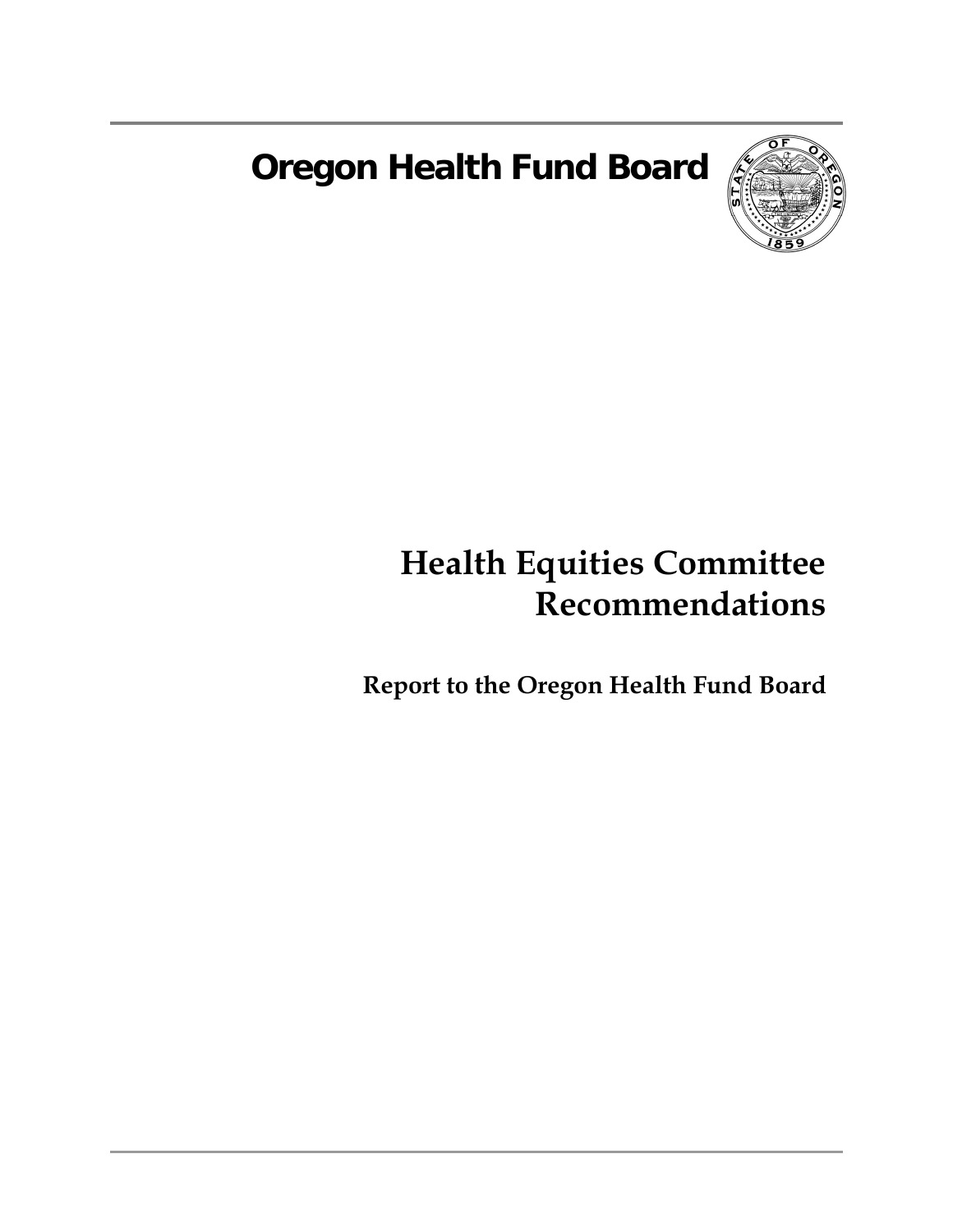# *[THIS PAGE INTENTIONALLY LEFT BLANK]*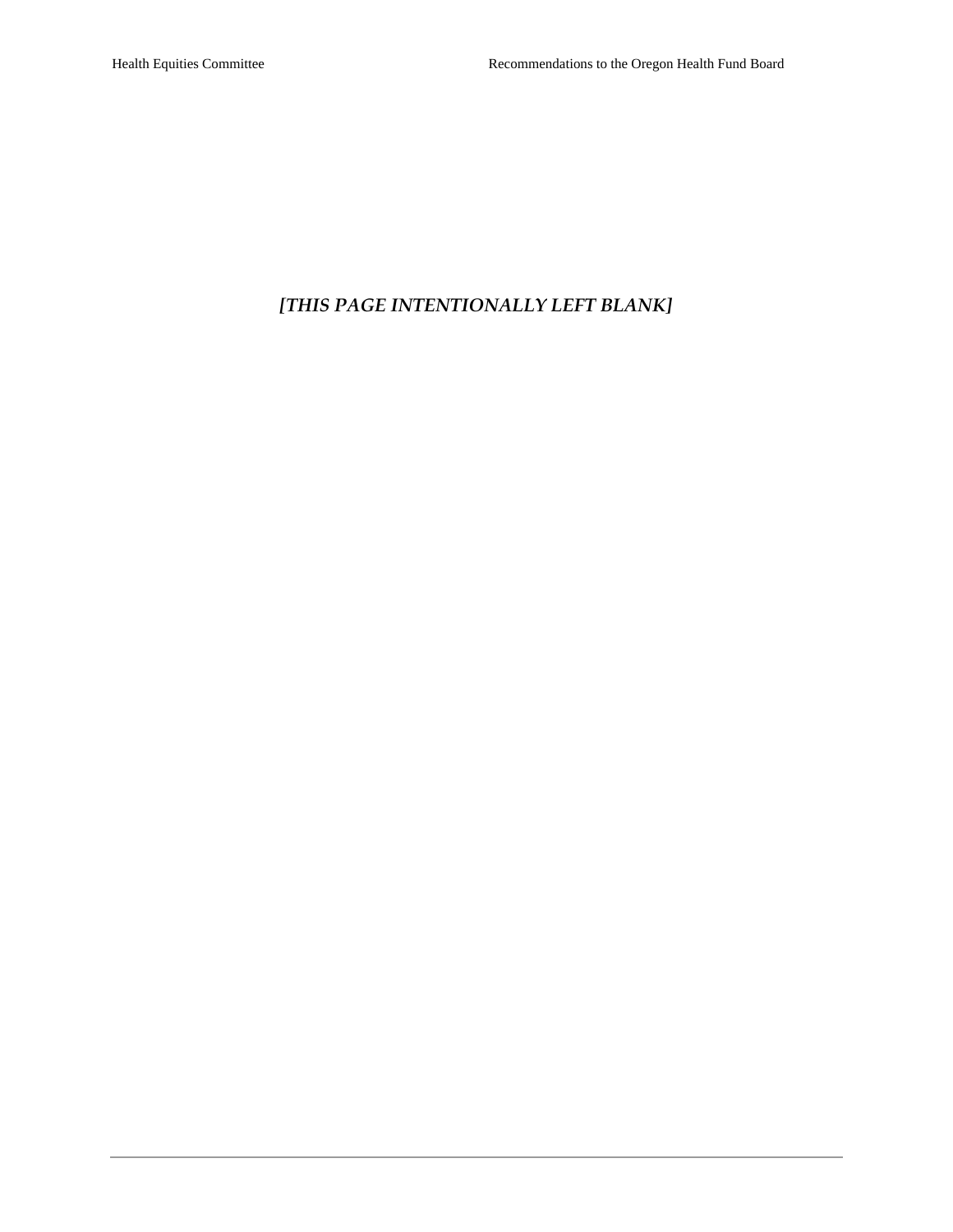#### Committee Membership

**Ella Booth, Chair** Associate Dean OHSU School of Medicine

**Joe Finkbonner, co-Vice Chair**  Executive Director Northwest Portland Indian Health Board

**Tricia Tillman, co-Vice Chair**  Health Equity Initiative Manager Multnomah County Health Department

**Michelle Berlin**

Director, PATH *for women* OHSU Center for Women's Health

> **Ed Blackburn** Deputy Director Central City Concern

**Bruce Bliatout** Program Manager Multnomah County Health Department

**John Duke** Director of Clinic & Health Services Outside-In Homeless Youth Clinic

**Scott Ekblad** Director Oregon Office of Rural Health **OHSU** 

**Honora Englander**  Physician, Division of Hospital Medicine **OHSU** 

> **Yves Lefranc** Physician Adventist Health Systems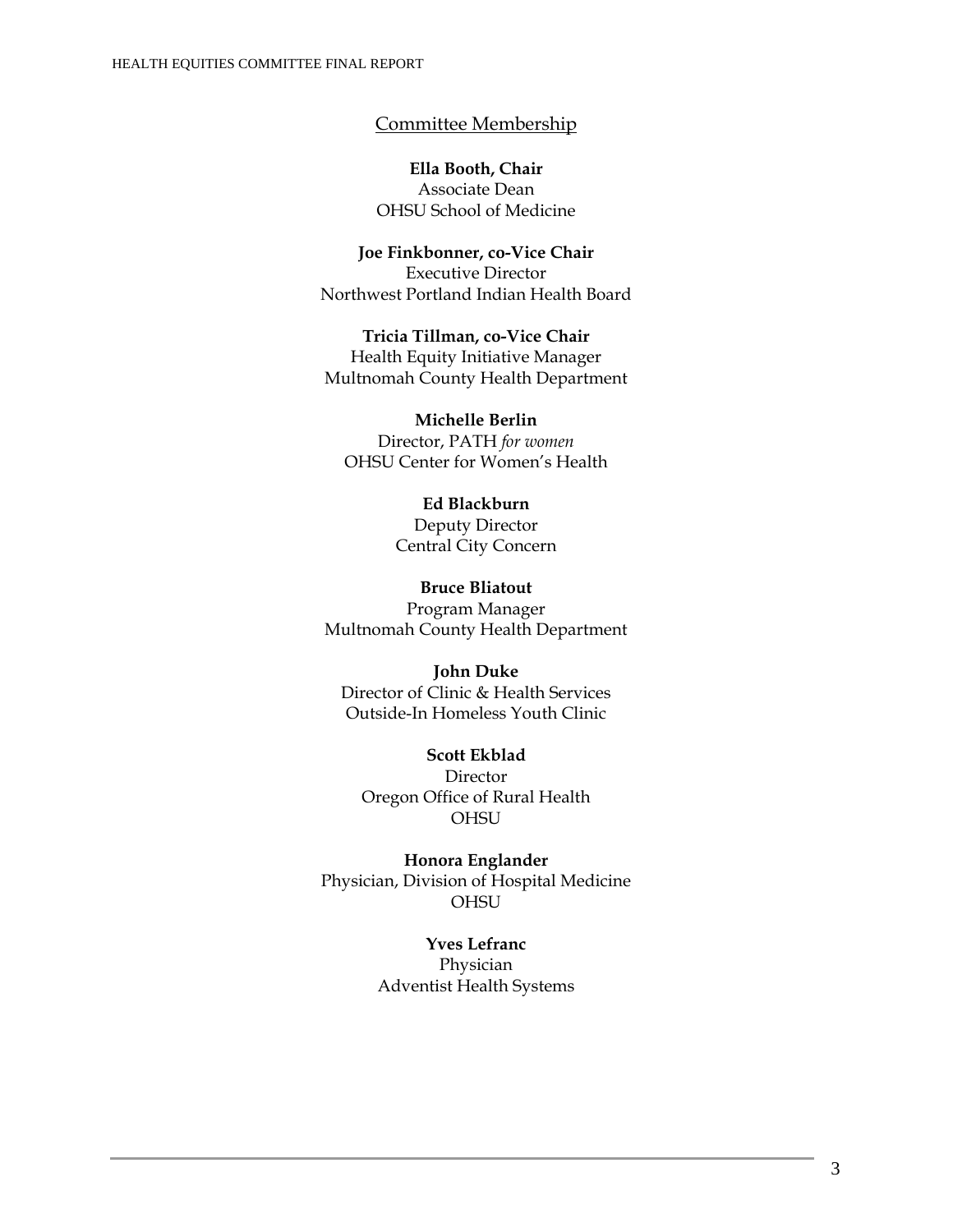#### **Holden Leung**

Executive Director Asian Health and Service Center

#### **Jackie Mercer**

CEO Native American Rehabilitation Association of the Northwest

#### **Maria Michalczyk**

Healthcare Interpreter Training Program Director, Nursing Continuing Education Coordinator PCC/IHP

### **Melinda Muller**

Physician Legacy Health System

#### **Laurie Powers**

Professor of Social Work & Social Research Interim Associate Dean for Research Director of the Regional Research Institute Portland State University Regional Research Institute

#### **Noelle Wiggins**

Manager, Community Capacitation Center Multnomah County Health Department

Committee Staff

#### **Heidi Allen, MSW**  Lead Staff, Health Equities Committee Office for Oregon Health Policy & Research

**Nathan Hielmaier, MPH**  Policy Analyst Office for Oregon Health Policy & Research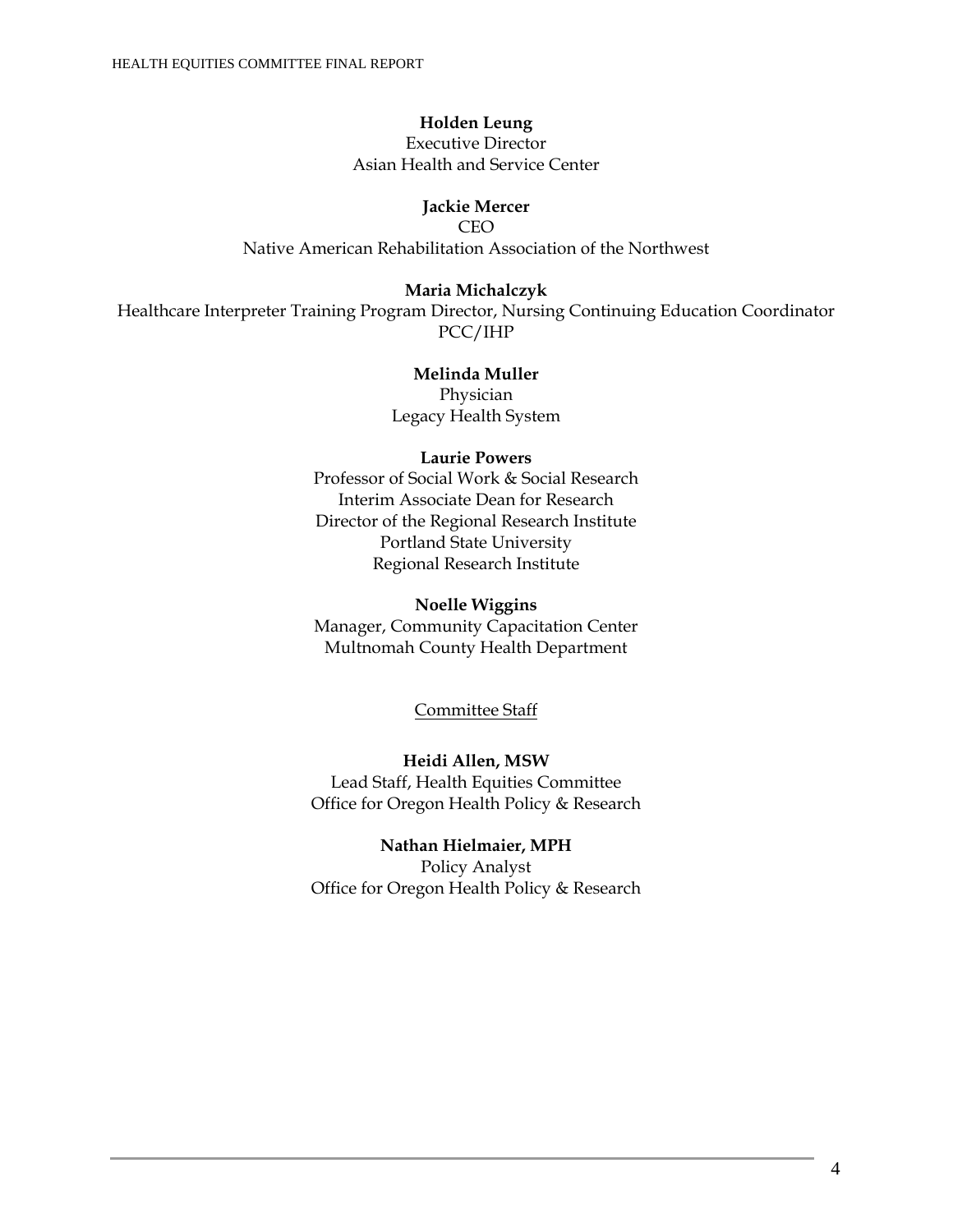# **Oregon Health Fund Board — Health Equities Committee Recommendations**

# **Report Index**

- I. Executive Summary
- II. Conceptual Framework and Committee Process

Detailed Recommendations, Background and Discussion

- III. Preventing Disparities Before They Occur
	- i. Population-Based Approaches
	- ii. Strengthen the Relationship between Providers and Culturally-Specific Community-Based Organizations
	- iii. Incentives for Healthy Personal Decision-Making
- IV. Reducing Barriers to Health Care
	- i. Universal Eligibility
	- ii. Address Citizenship Documentation Barrier
	- iii. Targeted and Aggressive Outreach
	- iv. Cost-Sharing
- V. Improving the Quality of Care
	- i. Integrated Health Home
	- ii. Benefit Package
	- iii. Language Access
	- iv. Workforce
	- v. Data Collection
	- vi. Quality Initiatives
- VI. Conclusions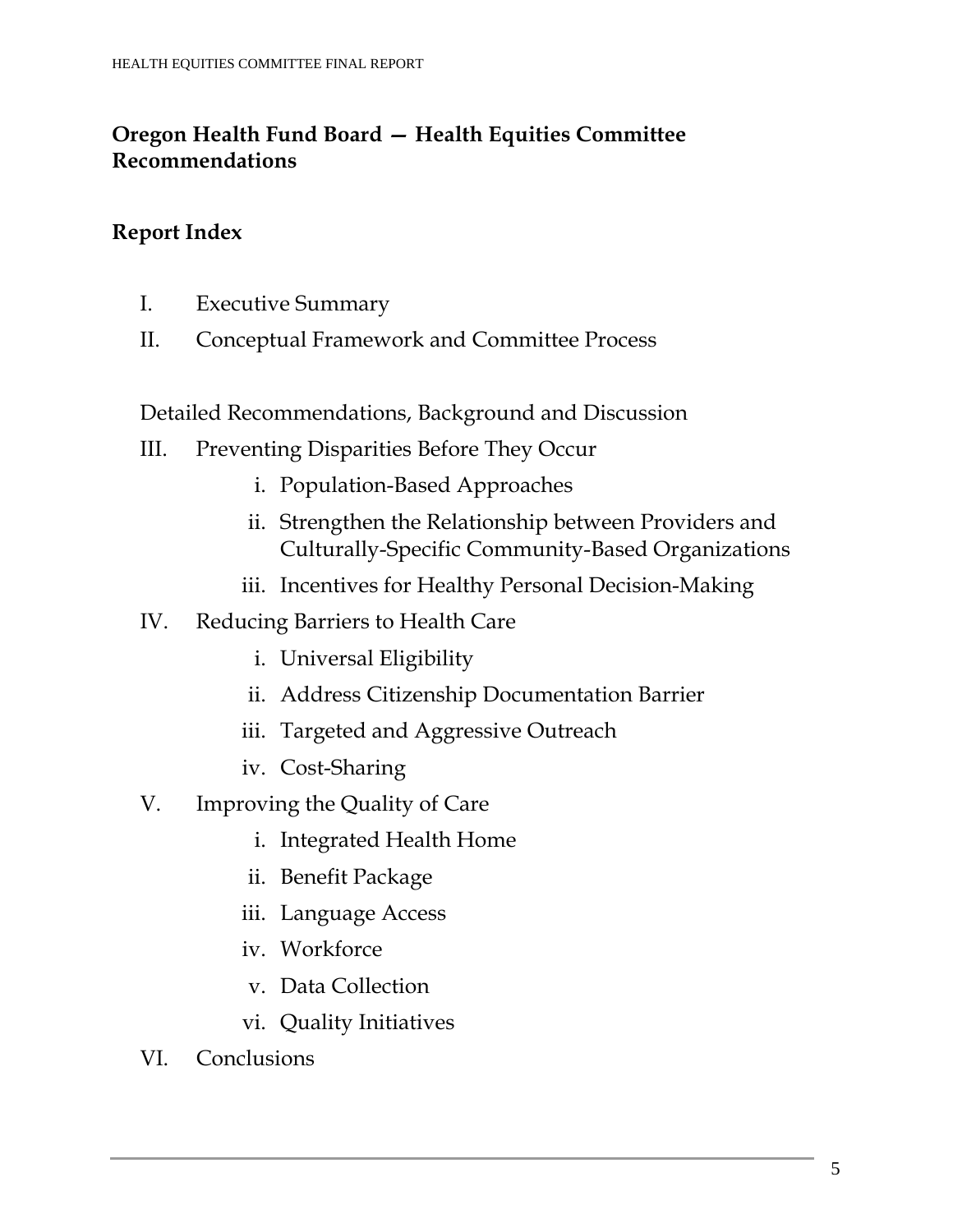# Appendices Appendix A: Health Equities Committee Charter Appendix B: Chart of Recommendations by Committee Appendix C: Recommendations Specific to Medicaid Expansion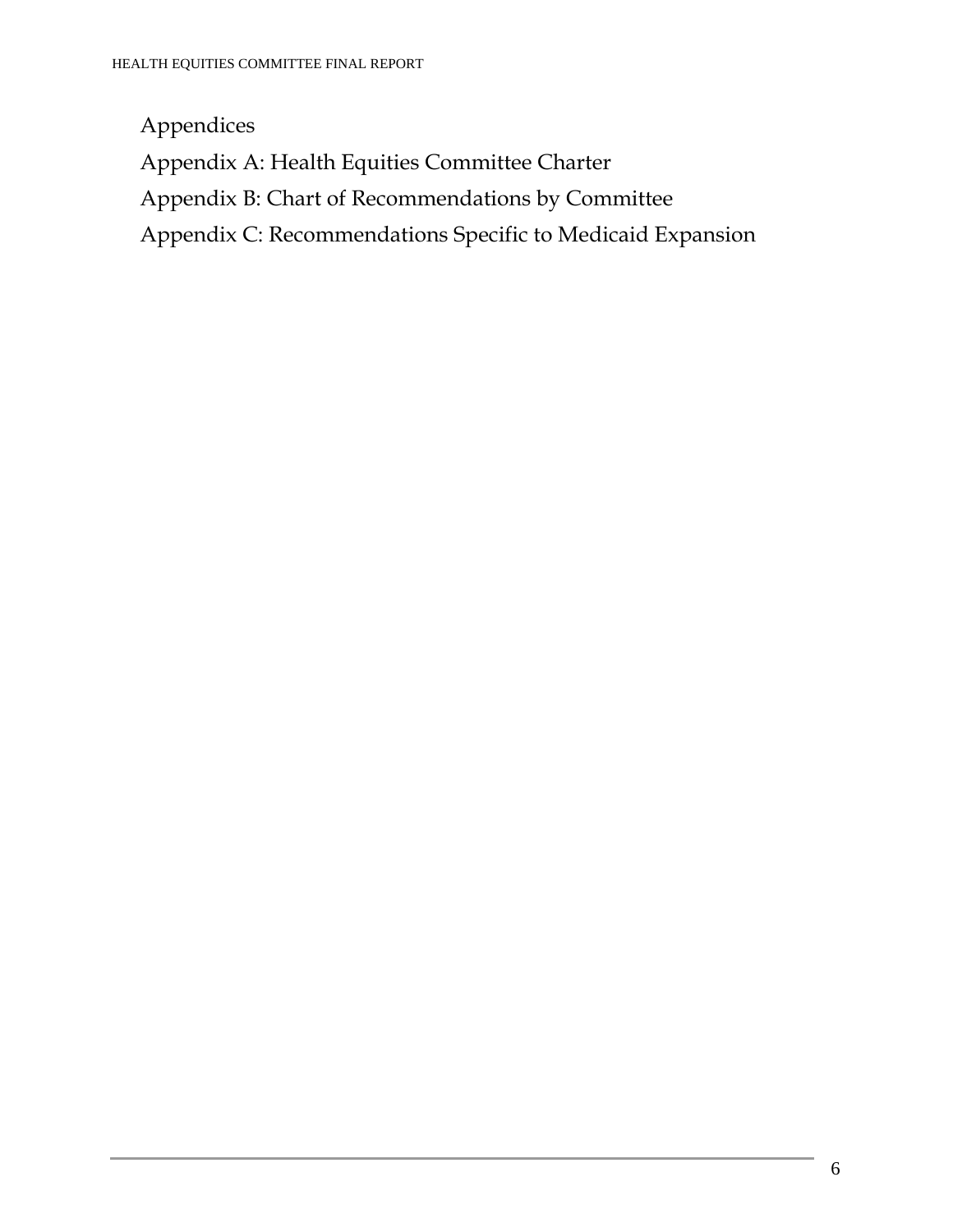# **Oregon Health Fund Board — Health Equities Committee Recommendations**

# **I. Executive Summary**

 $\overline{a}$ 

In June 2007, the Oregon Legislature passed the Healthy Oregon Act (Senate Bill 329, Chapter 697 Oregon Laws 2007). The Act called for the appointment of the seven-member Oregon Health Fund Board to develop a comprehensive plan to ensure access to health care for all Oregonians, contain health care costs, and address issues of quality in health care. The Healthy Oregon Act also established a set of committees to develop recommendations regarding what the reform plan will look like. While several elements of the Act contained references to equity and fairness, no specific mechanism for developing equity strategies was included in the legislation. The newly established Oregon Health Fund Board, in an effort to create that mechanism, created the Health Equities Committee. The Health Equities Committee became the sixth committee of the Oregon Health Fund Board and was chartered with developing multiple strategies to reduce health disparities in Oregon and to ensure that any health reform would specifically include elements to ensure that all Oregonians benefit equally from an improved and expanded health care system.

The Health Equities Charter (See Appendix A – Health Equities Committee Charter) directed the Committee to develop multicultural strategies for program outreach, eligibility, and enrollment procedures as well as to make policy recommendations for reducing health disparities through delivery system reform and the benefit design of the Oregon Health Fund program.

The Committee developed a series of recommendations aligned with the Board's priority areas, which the members believe will result in increased access to health care; an improved delivery system for Oregon's vulnerable populations; an affordable benefit package that meets the needs of Oregon's diverse communities; and healthier individuals, families, and communities.

## *Preventing Health Disparities before they Occur: Health Promotion and Chronic Disease Prevention and Management*

Eliminating health disparities in chronic disease will have a profound economic impact on the state's health care system and will increase earnings over a lifetime as well as lower poverty rates, particularly for ethnic minorities.<sup>[1](#page-6-0)</sup> The Committee recommends addressing the sustainability of the health care system by

<span id="page-6-0"></span><sup>&</sup>lt;sup>1</sup> E.D. Crook and M. Peters, *Health Disparities in Chronic Diseases: Where the Money Is, (The American* Journal of Medical Sciences, 335(4):266-270, April 2008).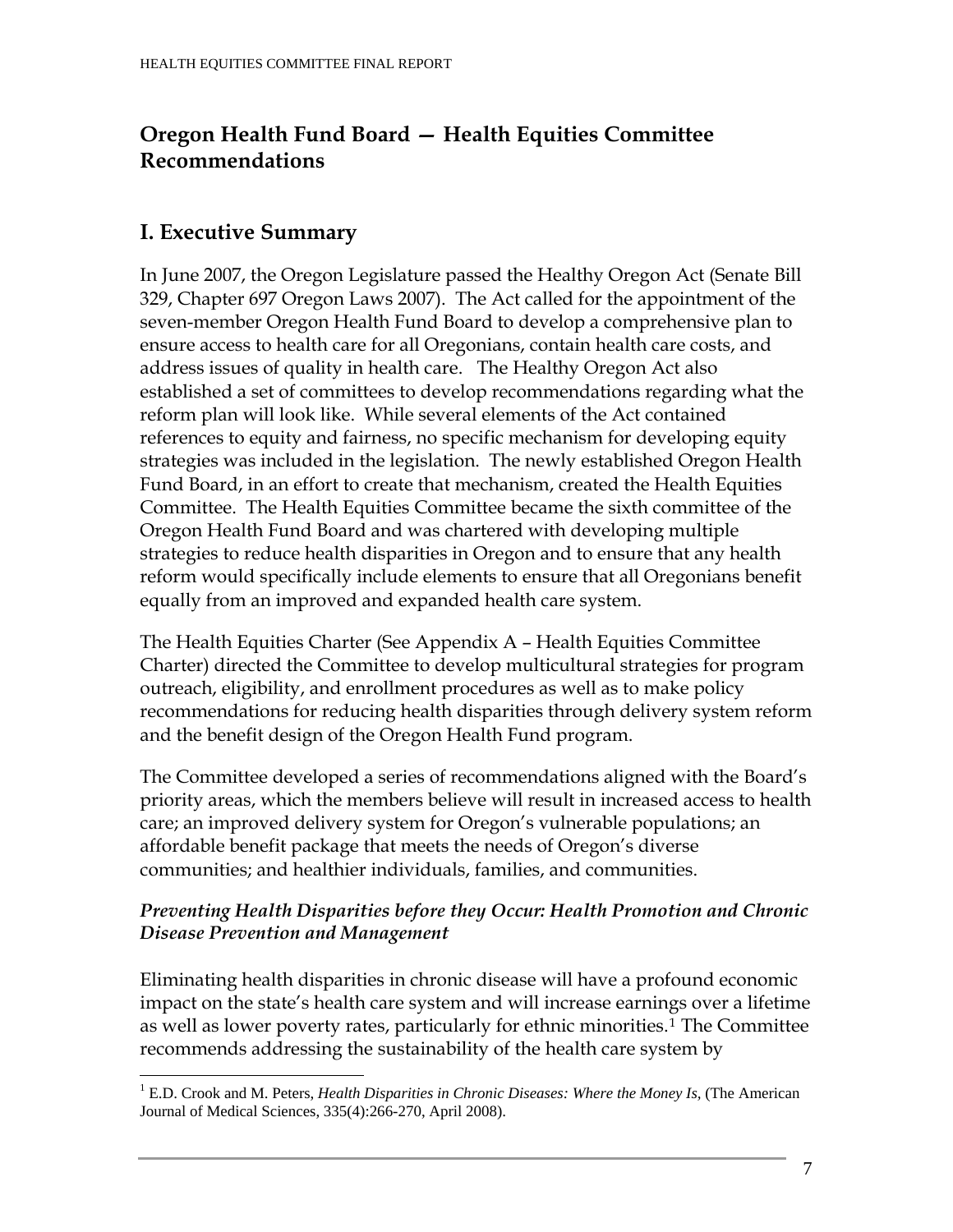recognizing that the health of the individual begins at home and within the context of families, cultures, and communities (both locational and relational). Many chronic diseases have had a disproportional impact on communities of color.[2](#page-7-0) Eliminating these disparities requires culturally-specific approaches to promoting health and preventing chronic disease.

## Recommendation 1: Promote population-based approaches

**The Health Equities Committee recommends an on-going, substantial investment in public health activities that will prevent disease and promote the health of Oregonians. Culturally-specific approaches to disease prevention and health promotion must be part of this investment.** 

Recommendation 2: Strengthen the relationship between health-focused Community-Based Organizations and the health care delivery system.

**The Health Equities Committee recommends designing a contracting mechanism that will empower primary care clinics who primarily serve vulnerable populations to build financial agreements with health-focused community-based organizations that provide culturally-specific health promotion and disease management services.** 

Recognizing that not every organization providing an integrated health home is focused on serving vulnerable populations, an alternative to renewable contracts should exist that will enable a provider to purchase community-based and/or culturally-specific services.

**The Health Equities Committee recommends that high-value communitybased health promotion, disease prevention, and chronic disease management services be eligible for direct reimbursement. Accountable Health Plans must reimburse a broader range of health professionals including, but not limited to, Community Health Workers, and a broader range of services including, but not limited to, peer-led disease management support groups in culturallyspecific programs to maximize the health and function of individuals, families, and communities.** 

Recommendation 3: Develop programs to incentivize healthy personal decisionmaking

 $\overline{a}$ 

<span id="page-7-0"></span><sup>2</sup> A. C. Beal, M. M. Doty, S. E. Hernandez, K. K. Shea, and K. Davis, *Closing the Divide: How Medical Homes Promote Equity in Health Care: Results From The Commonwealth Fund 2006 Health Care Quality Survey* (New York: The Commonwealth Fund, June 2007).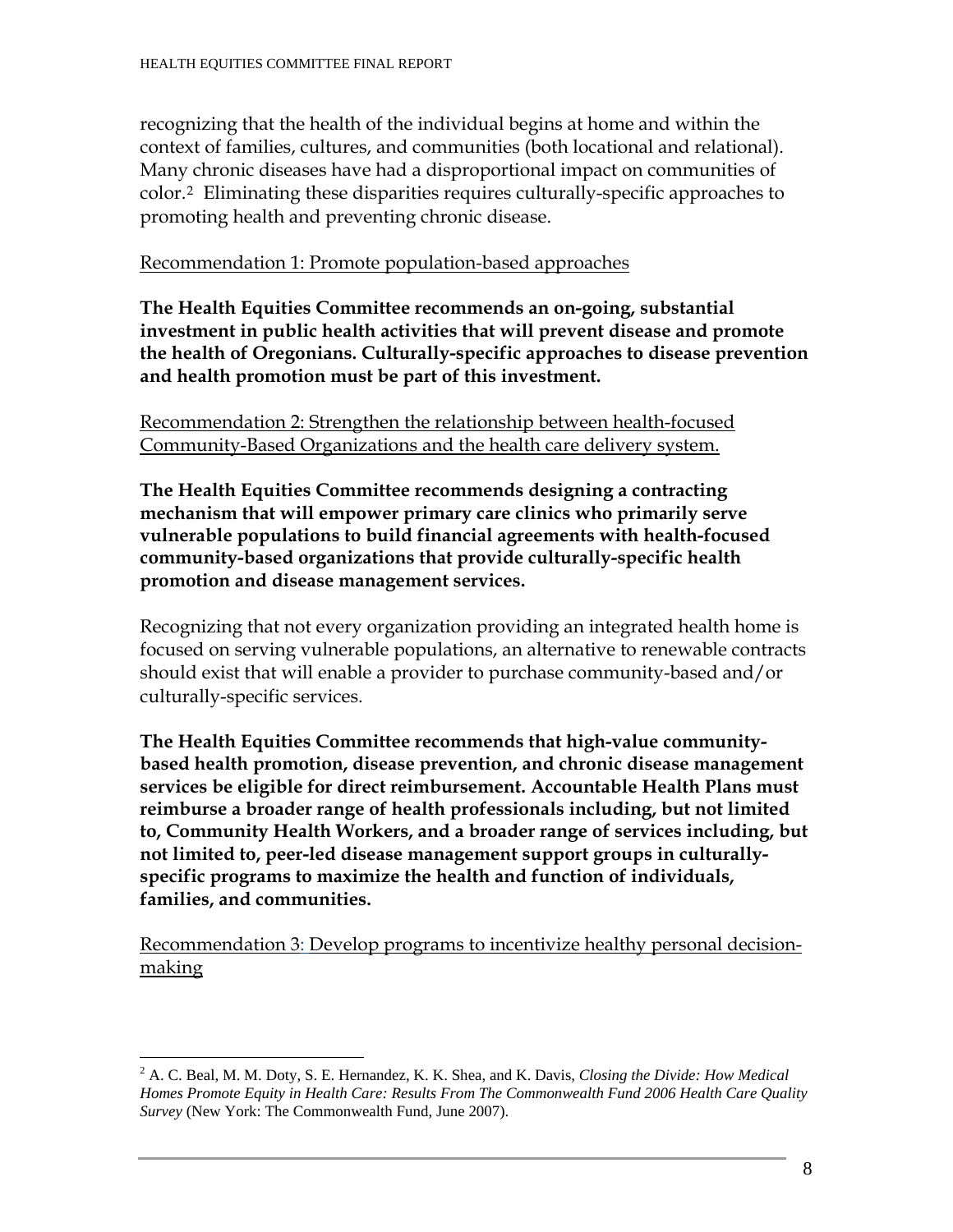## **The Health Equities Committee recommends that the state create a Wellness Account for individuals participating in the Oregon Health Fund program who receive a subsidy.**

The state would deposit money in the Wellness Account based on completion of wellness activities. Monies accrued in the account could be used towards program cost-sharing expenses such as premiums and co-pays, or towards noncovered wellness activities, such as gym memberships or yoga classes. Financial incentives would encourage individuals to engage in activities that promote health, such as participating in a smoking-cessation program, getting recommended tests and procedures, and chronic disease management activities.

The Wellness Account is modeled after Enhanced Benefit Accounts (EBAs) that are currently being implemented in several state Medicaid programs.

## *Reducing Barriers to Health Care*

Low-income individuals, who are disproportionately from communities of color, are more likely to be uninsured and to experience other barriers to accessing health care.<sup>[3](#page-8-0)</sup> Reducing these barriers also impacts many other aspects of people's lives. In California, parents of children newly enrolled in the State Children's Health Insurance Program reported that their children performed better in school, felt better physically, and were able to get along better with the ir peers than they did before they had insuran ce.4

## Recommendation 1: Implement universal eligibility

**It is a long-held Oregon value that all Oregon residents have equal opportunity to support their families, pay taxes, and contribute to the State's economy. To maintain the health of that workforce, it is fair, wise, and in the State's economic interest that the Oregon Health Fund program shall be available to all Oregon residents.** 

Recognizing the political and fiscal implications of this recommendation, the Health Equities Committee believes the Oregon Health Fund Board should establish an 'Oregon Primary Care Benefit Plan', or alternatively a health care pool, within the Oregon Health Fund Program for non-qualified Oregon

<sup>1</sup> 3 Agency for Healthcare Research and Quality*, National Healthcare Disparities Report*. 2003–2006; Institute of Medicine, *Unequal Treatment: Confronting Racial and Ethnic Disparities in Health Care*

<span id="page-8-0"></span><sup>(</sup>Washington, D.C.: National Academy of Sciences, 2003). 4 M. Seid, J.W. Varni, L. Cummings and M. Schonlau, *The Impact of Realized Access to Care in Health-Related Quality of Life in the California State Children's Health Insurance Program,* (Journal of Pediatrics, 149:354-61, September, 2006).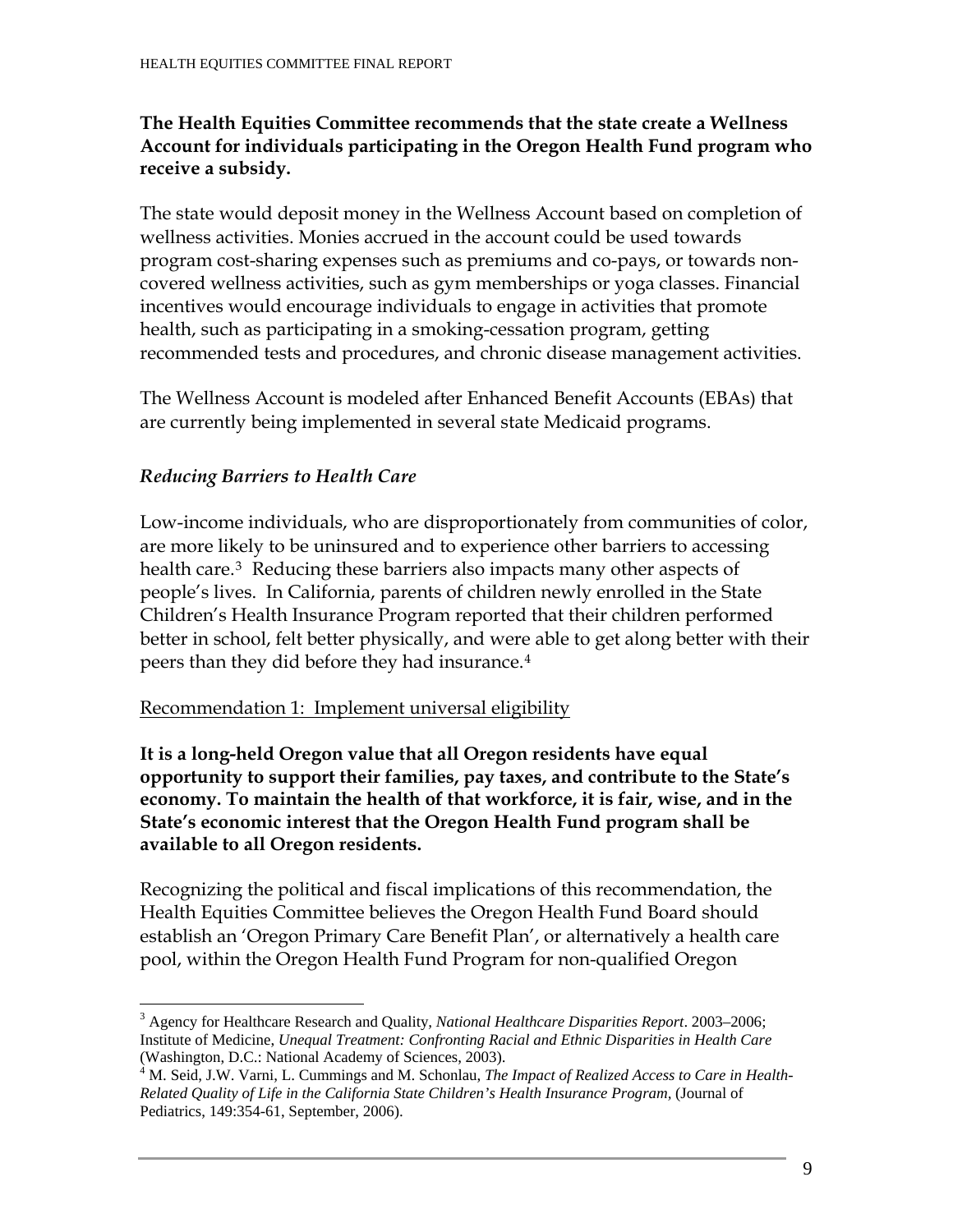residents [legal immigrants who have been in the U.S. under 5 years, and individuals without documentation] who cannot afford to purchase health care without a subsidy. Financing for this portion of the program could be structured so that industries employing non-qualified Oregon residents are directed to contribute through the 'play or pay' requirement of the employer mandate based on the percentage of employees who would qualify for the Oregon Primary Care Benefit Plan.

Recommendation 2: Address citizenship documentation barrier

**As consistent with current practices in the private marketplace, the Health Equities Committee recommends that citizenship documentation should not be a requirement to participate in the Oregon Health Fund program.** 

**The Health Equities Committee further recommends investigating the possibility of obtaining a federal waiver to exempt Oregon from the citizenship documentation requirements imposed by the CMS through administrative rule, based on the Deficit Reduction Act of 2006.** 

Recommendation 3: Conduct targeted and aggressive outreach to multicultural communities

A media-only approach to outreach for the Oregon Health Fund program is not an adequate response to reducing disparities in health insurance status in Oregon.

**The Health Equities Committee recommends a sustainable funding mechanism, with additional Medicaid matching funds, to support communitybased organizations in delivering culturally-specific and targeted outreach and direct application assistance to members of racial, ethnic, and language minority communities; individuals living in geographic isolation; and populations that encounter additional barriers such as individuals with cognitive, mental health or sensory disorders, physical disabilities, chemical dependency, and individuals experiencing homelessness.** 

100% enrollment of individuals who are eligible to participate in the Oregon Health Fund program is the object, and resources and interventions must be targeted towards this goal.

Recommendation 4: Implement affordable cost-sharing policies

**The Health Equities Committee recommends equitable and fair sharing of health care costs.**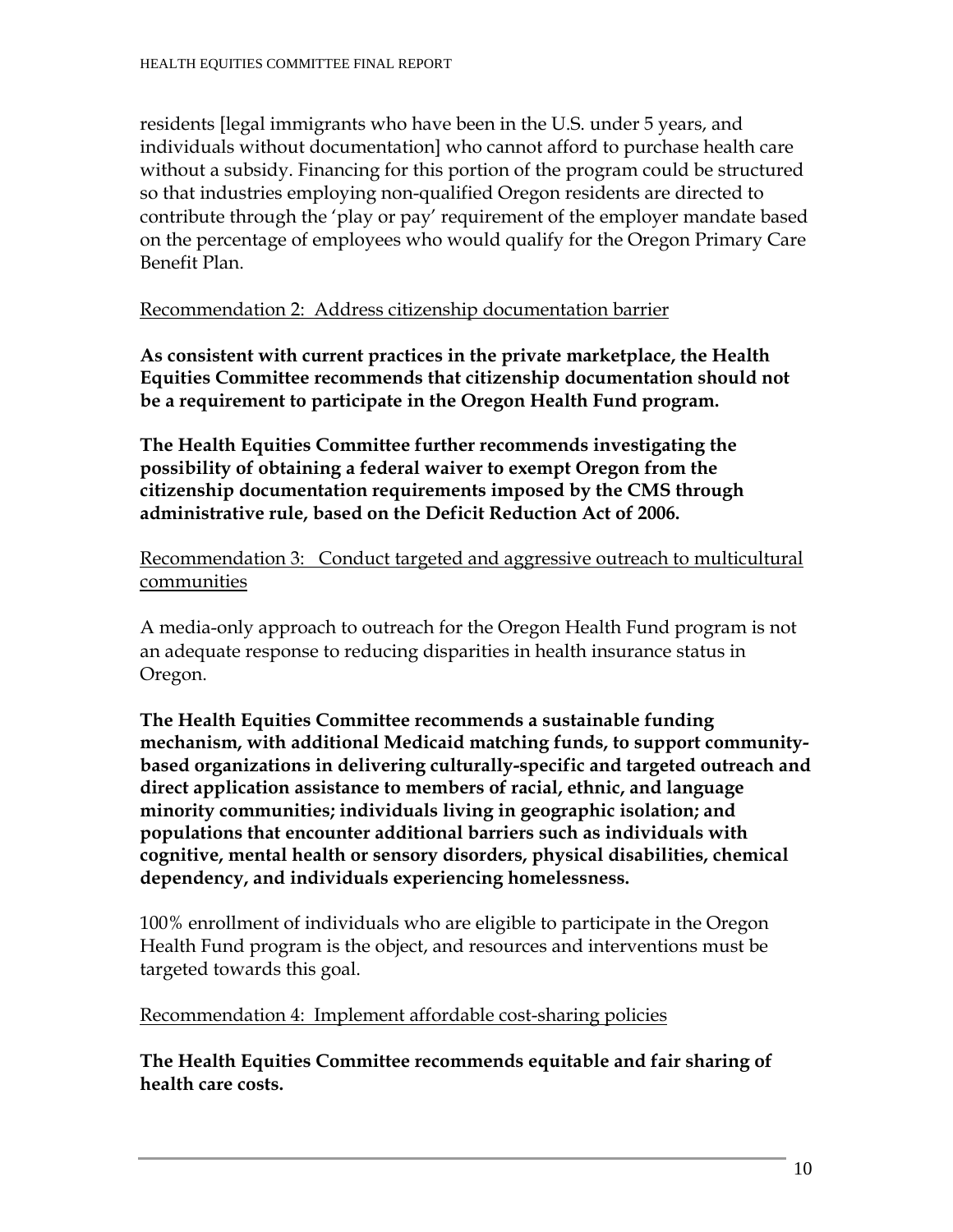<span id="page-10-0"></span>Health insurance coverage with high deductibles and out-of-pocket costs disproportionately hurts low-income individuals' ability to obtain needed care, further contributing to health disparities. Equitable cost-sharing policies take into account and attempt to minimize the uneven impact that cost-sharing arrangements may have on health care access. Specific recommendations on how to promote equitable and fair sharing of health care costs are detailed on pages 26-27 of this report.

## *Improving the Quality of Care*

 $\overline{a}$ 

There are several strategies that have been demonstrated to be effective at reducing the disparities of care that occur within the context of health care delivery.[5](#page-10-0)

## Recommendation 1: Promote integrated health homes

**Elements of the integrated health home (also referred to as the "medical home") model that have been demonstrated to reduce health disparities must be encouraged in any medical service organization purporting delivery of an integrated health home.** Examples of these successful approaches are on page 28 of this report.

**For some populations, an integrated health home may be best provided outside of the traditional primary care service delivery system and a definition of integrated health home should not exclude organizations based on servicedelivery type but should include coordination of care by a licensed medical provider.** 

**The integrated health home needs to be viewed in the context of the social and education system, hospital and specialty care system, and public health system in a community.** 

Recommendation 2: Benefit package design should support the health of vulnerable populations by ensuring their health care needs are met and that care is affordable

**Remove any financial barriers and increase reimbursement for preventive services, chronic disease management, patient education programs, and afterhours/walk-in primary care.**

<sup>5</sup> A. C. Beal, M. M. Doty, S. E. Hernandez, K. K. Shea, and K. Davis*, Closing the Divide: How Medical Homes Promote Equity in Health Care: Results From The Commonwealth Fund 2006 Health Care Quality Survey* (New York: The Commonwealth Fund, June 2007).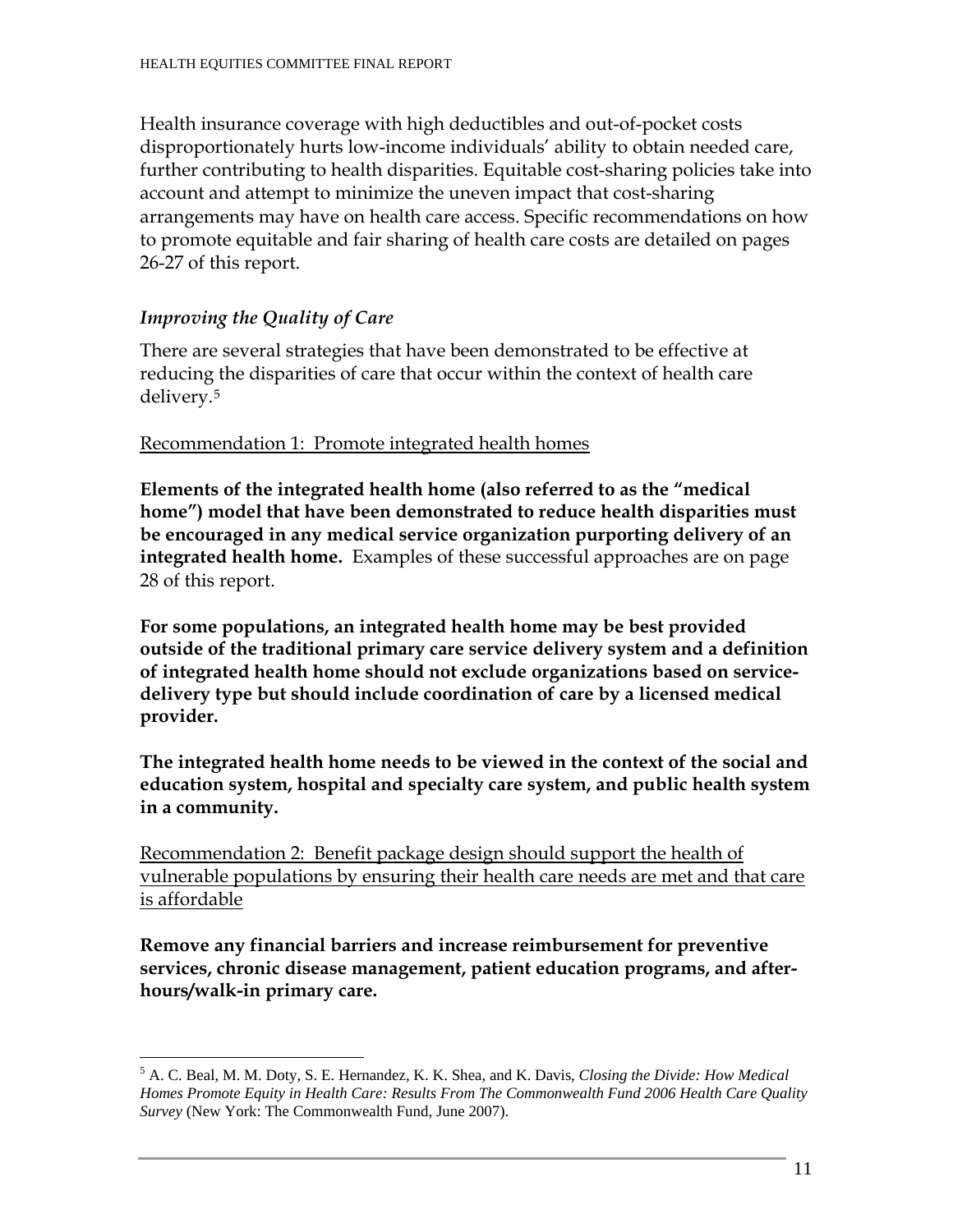The benefit program designed should improve access to and utilization of appropriate services in an integrated health home and support community-based organizations to assist in health promotion. The benefit program should also reward patients who actively participate in their own care, through incentives for patients who follow through with the medical treatment plan agreed upon with their health care providers. Encouraging patients to receive treatment for early disease in the less expensive outpatient setting, rather than waiting until disease progression requires extensive inpatient care will benefit both individuals and society. The state should also encourage providers to expand availability to patients (e.g. operating during evening and weekend hours). Patient education programs can help reduce health care disparities by providing patients with skills to effectively navigate health care systems and ensure that their needs and preferences are met. For example, patient education programs have been found to be effective in reducing racial and ethnic disparities in pain control.

## **Support direct reimbursement for Community Health Workers (CHWs) for publicly-sponsored health programs.**

Community Health Workers (CHWs), also known as promotores/as, Community Health Representatives (CHRs), lay health advisors, and outreach workers, among other names, are trained members of medically underserved communities who work to improve health outcomes. CHW programs have proven effective in teaching disease prevention, reducing barriers to care, improving patient-provider communication, and improving community health. Oregon can stimulate these programs by providing a variety of funding sources, including direct reimbursement. Establishing direct reimbursement may involve developing a certification system for CHWs. Any certification system should be designed and governed by CHWs and CHW advocates**.** 

**Analyze the cost-effectiveness and health equity benefits of alternative and complementary medicine including, but not limited to, traditional Chinese medicine for the inclusion of such health services in the benefit design of publicly-sponsored health programs**

## **Ensure that Oregonians have access to affordable evidence-based alternative and complementary medicine.**

Alternative and complementary medicine can reduce health disparities by providing culturally-specific approaches to improving health. These types of health services should also be vetted by the same standards as allopathic medicine and promoted in the commercial market of health care as allopathic medicine.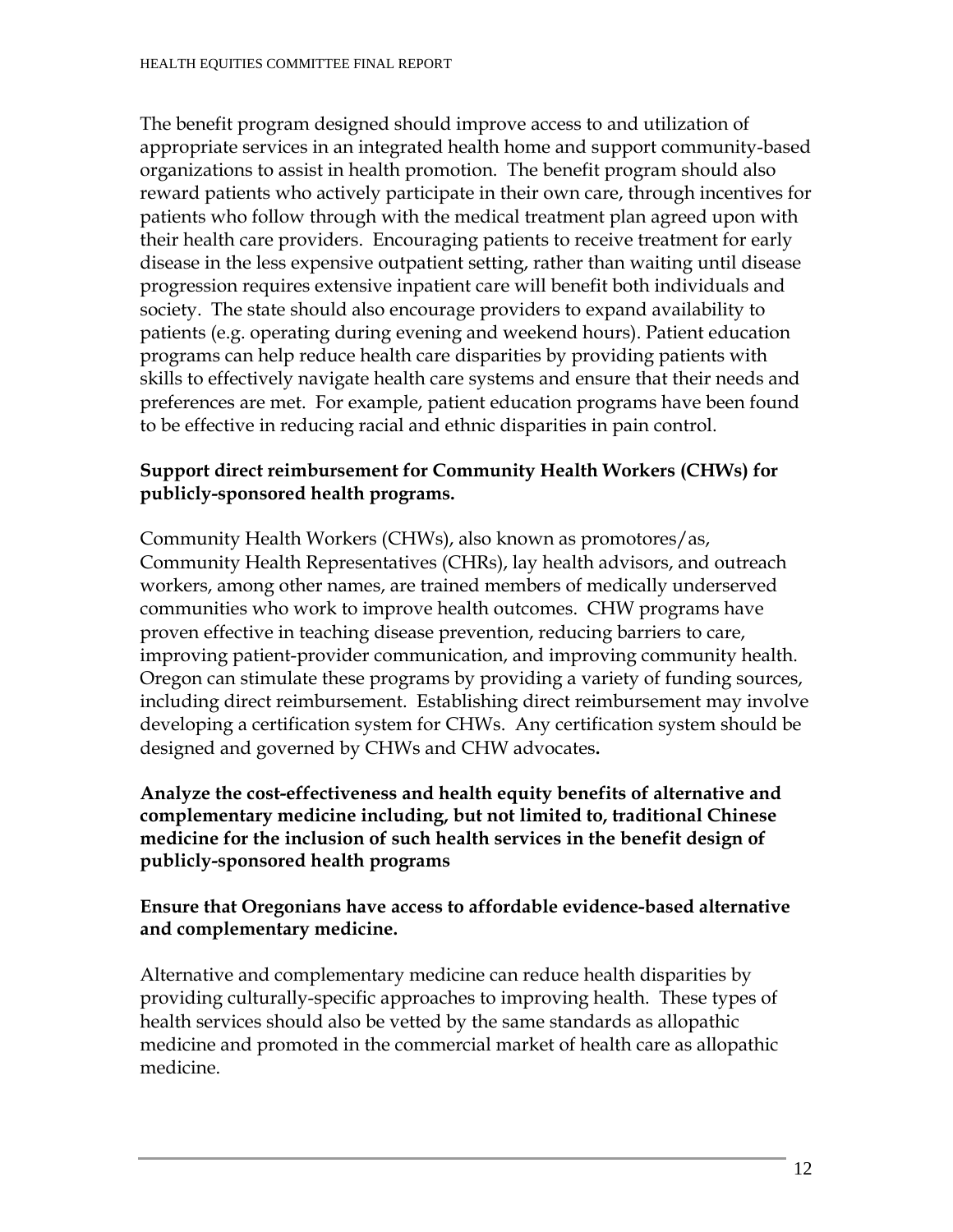## Recommendation 3: Ensure language access

**Take advantage of growing technological capacity in Oregon by creating a state-wide pool of qualified, certified interpreters and organizations that may be able to utilize and build on technologies being developed for telemedicine or telehealth.** 

**Seek federal matching funds for interpreter services through Medicaid. This helps ensure affordable interpreter services for providers who see Medicaid patients.** 

**Use state regulation to impose mandates with funds to offset subsequent costs.** 

### Recommendation 4: Address workforce issues

The Health Equities Committee focused their workforce recommendations on two domains. The first domain the committee felt should be addressed in health reform policy would aim to ensure an adequate workforce that reflects the diversity of Oregonians.

**Expand educational institution capacity at health professional schools where more training opportunities are needed across the board from community college to university and postgraduate levels.** 

**Increase financial aid in health professional schools for students needing more financial aid of the right kind (grants, scholarships, loan forgiveness).**

**Strengthen the pipeline to health profession schools; intervention needs to start early and focus on retention. Support mentoring program models that have been demonstrated to be effective in retaining students.** 

**This includes convening all entities that are currently working on pipeline development issues so that efforts are coordinated, streamlined, and strategic in planning for the future needs of Oregon's population.** 

**Improve the climate for diversity at individual health professional schools by mandating cultural (including sexual and gender minorities, persons with disabilities, and other vulnerable populations) and linguistic competence throughout the institution.**

**Utilize existing agencies to establish and report on diversity goals for health & hospital systems and health care training institutions to the Oregon Health Fund Board on a biennial basis**.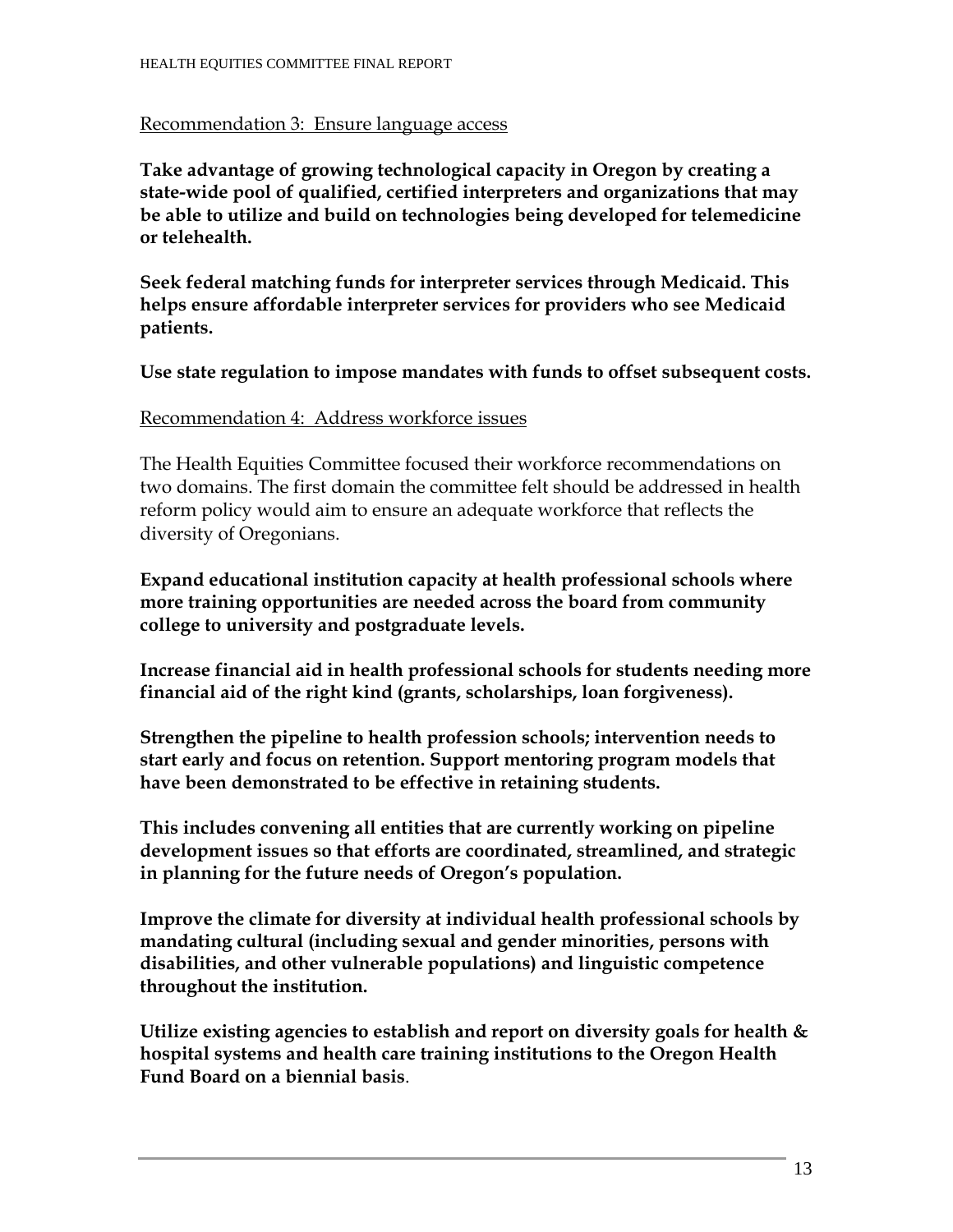## **Support Community Health Worker programs that recruit and train members of underserved communities to provide culturally and linguistically competent health services within that community.**

The second domain of healthcare workforce the committee felt was crucial to eliminating health disparities is to ensure providers are trained to be culturallysensitive healthcare practitioners.

## **Mandate a minimum level of educational credits for health care providers that must be earned in coursework specifically designed to increase cultural competence and/or awareness.**

## Recommendation 5: Expand data collection efforts

In Oregon there is such a dearth of data related to race, ethnicity, and primary language in health care that it is difficult to identify, let alone address, disparities in health care access, health care utilization, disease status, and/or quality of care. Where data exists, sources of are difficult to combine or compare due to differences in definitions and data collection protocols.

**Recommendation: All health care providers and health plans participating in the Oregon Health Fund Program must be required to collect and report data on race, ethnicity, age-appropriate sexual orientation, gender, disability status, and primary language. These measures need to be included when assessing quality and ensuring transparency.** 

## Recommendation 6: Implement initiatives to enhance quality

**In its role as convener and collaborator, the Quality Institute should be responsible for:**

- o **Training provider organizations and health plans on protocols for collecting race, ethnicity, and primary language data based on the highest national standards. This will ensure consistency and comparability among data sources, increase cultural competency, and reduce provider discomfort with collecting this kind of information from patients.**
- o **Developing a Health Disparities strategy that utilizes data to identify disparities and assist communities with evaluating interventions to reduce disparities.**
- o **Aligning resources to support quality healthcare across all demographic populations in Oregon.**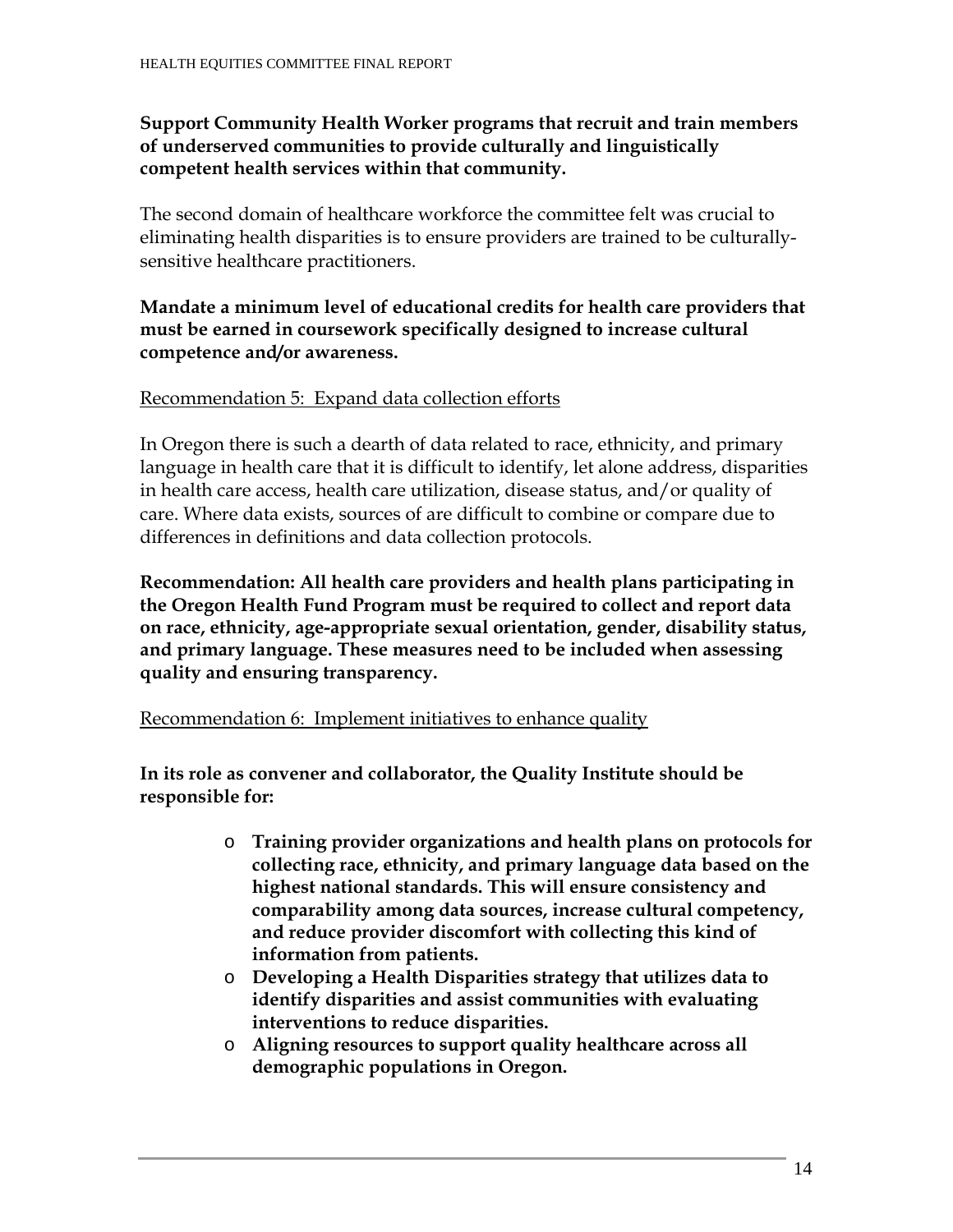<span id="page-14-0"></span>o **Disseminating meaningful and accurate information on health quality and utilization of healthcare resources in a manner that is accessible and understandable to individuals from a variety of cultural, ethnic, and educational backgrounds.** 

## *Concluding Thoughts of the Health Equities Committee*

The social determinants of health must be acknowledged in any explicit effort to reduce health disparities. Social determinants of health acknowledge that an individual's health is not solely understood by determining insurance status, by isolating the experience between patient and provider, nor can it be adequately addressed by focusing on individuals and individual responsibility. Health is more than health care. A review of population health factors determined that non-medical factors (genetic predispositions, social circumstances, environmental conditions, and behavioral patterns) are responsible for a large proportion of preventable mortality in the United States, perhaps 85-90 percent.[6](#page-14-0),[7](#page-14-0)

In the acclaimed PBS documentary series, *Unnatural Causes: Is Inequality Making Us Sick*?, Dr. David Williams aptly frames the scope necessary to truly address health inequities through social policy when he argues: "Housing policy is health policy, educational policy is health policy, anti-violence policy is health policy, neighborhood improvement policies are health policies. Everything that we can do to improve the quality of life of individuals in our society has an impact on their health and is a health policy". Other states have acknowledged this by passing legislation giving members of the legislative body, or other policymakers, an opportunity to request an assessment of how any proposed policy might impact the health of vulnerable populations. Health impact-assessment tools provide policy-makers with information to evaluate how education policy, housing policy, economic policy, land-use policy (as examples) might benefit or harm the health of individuals, families, or communities.<sup>[8](#page-14-0)</sup>

The Health Equities Committee strongly encourages the Oregon Health Fund Board and other policy-makers to consider creating avenues for racial, ethnic, and cultural minorities to participate in an on-going effort to address health disparities in Oregon. These communities are the first to identify and understand the problems that affect them and will have the best ideas about how to address these problems effectively. Health care is experienced locally and

 $\overline{a}$ 6 Schroeder S, *We Can Do Better—Improving the Health of the American People,* (The New England Journal of Medicine, 357(12):1221-1228, September 20, 2007;).

<sup>7</sup> McGinnis JM, Williams-Russo P, and Knickman JR, *The case for more active policy attention to health*  promotion, (Health Affairs, 21(2):78-93, March/April 2002).<br><sup>8</sup> B. Smedley, B. Alvarez, R. Panares, C. Fish-Parcham, and S. Adland, *Identifying and Evaluating Equity* 

*Provisions in State Health Care Reform* (New York: The Commonwealth Fund, April 2008).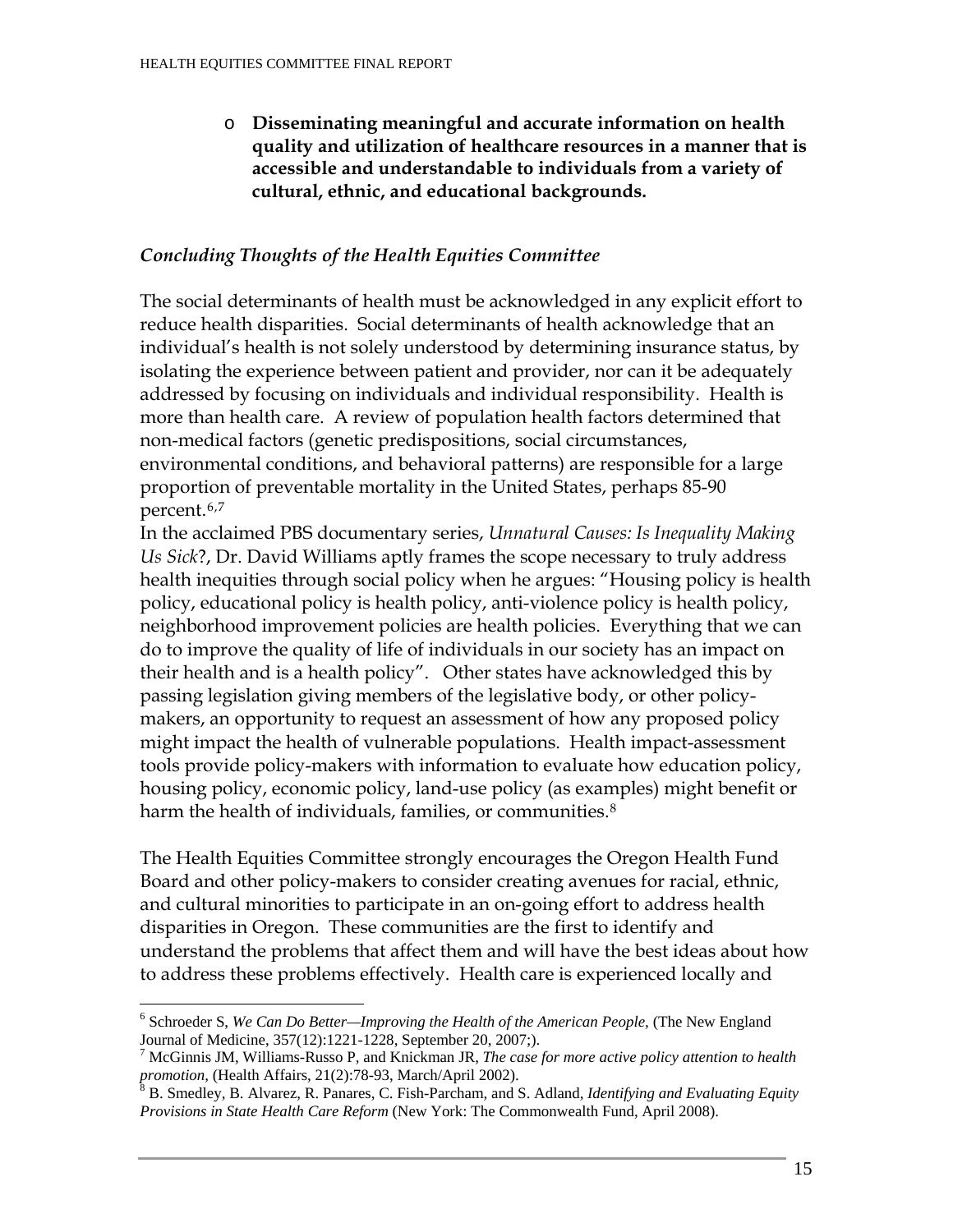solutions for health care dilemmas must be addressed by engaging, supporting, and allowing the impacted communities to lead the way.

Finally, efforts to reduce health disparities can begin immediately, outside of health care reform, or as part of any staged implementation that involves expanding Medicaid. Appendix C describes Health Equities Committee recommendations that align with strategies that have been successfully implemented in other state Medicaid programs, or hold potential for improving Oregon's existing Medicaid program.

# **II. Conceptual Framework and Committee Process**

## *Conceptual Framework*

The Health Equities Committee used five broad concepts to inform and shape their approach to developing strategies that would reduce health disparities in Oregon (see Figure 1 on the following page). The first concept is often referred to as the social determinants of health, the second is providing access to the health care delivery system, the third is the concept of providing culturally competent health care, the fourth relates to the role of communities in shaping their own health and identifying solutions to problems within the community, and the fifth is monitoring the quality of care.

The Committee also felt it was essential to have a shared understanding between members of the term 'cultural competence' in order to work together towards policy recommendations that would seek this objective in health care. A search of Oregon statute revealed a definition that the Committee felt would meet this objective:

**Cultural competence refers to the process by which individuals and systems respond respectfully and effectively to people of all cultures, languages, classes, races, ethnic backgrounds, disabilities, religions, genders, sexual orientation and other diversity factors in a manner that recognizes, affirms, and values the worth of individuals, families and communities and protects and preserves the dignity of each (OAR 415- 056-0005).**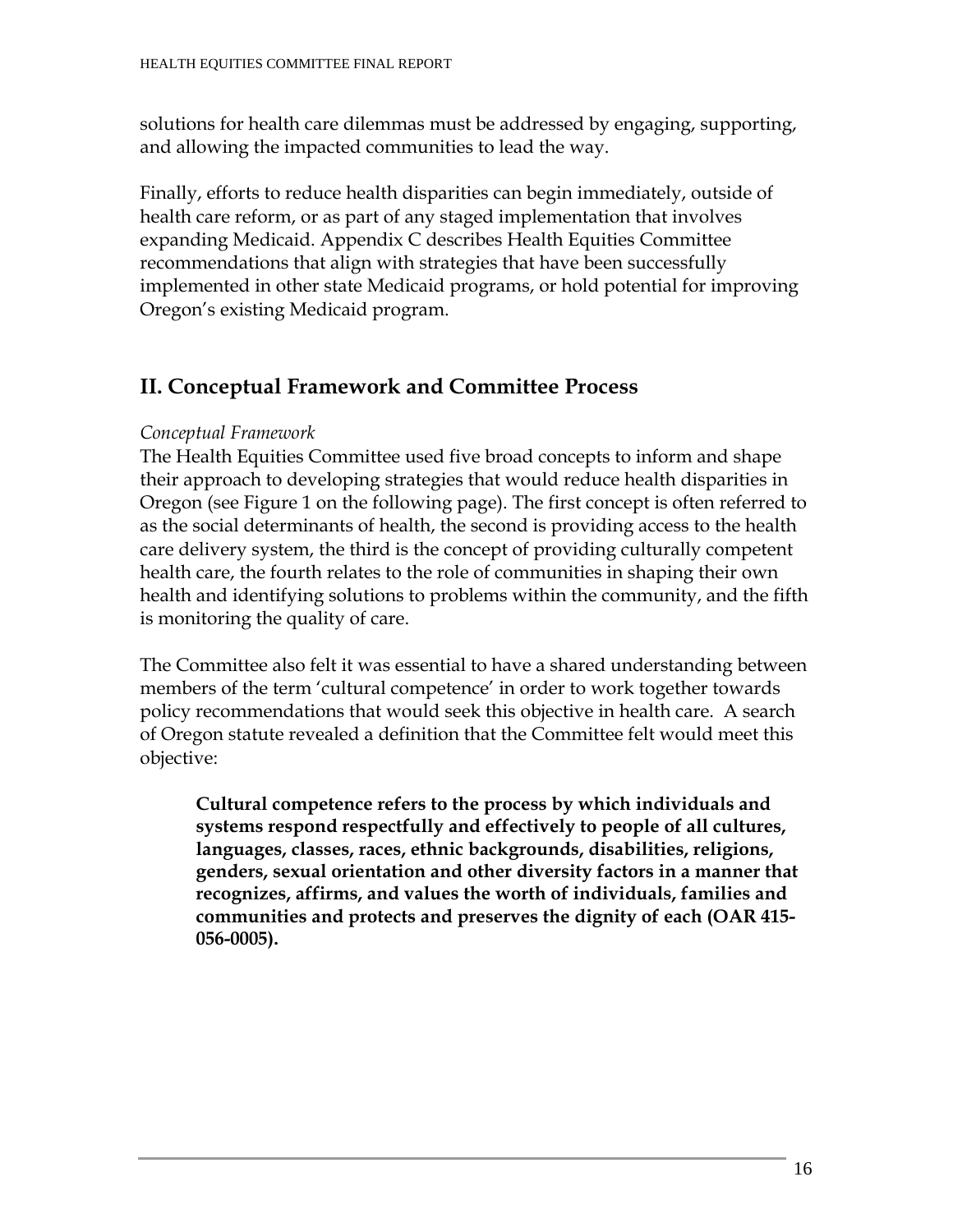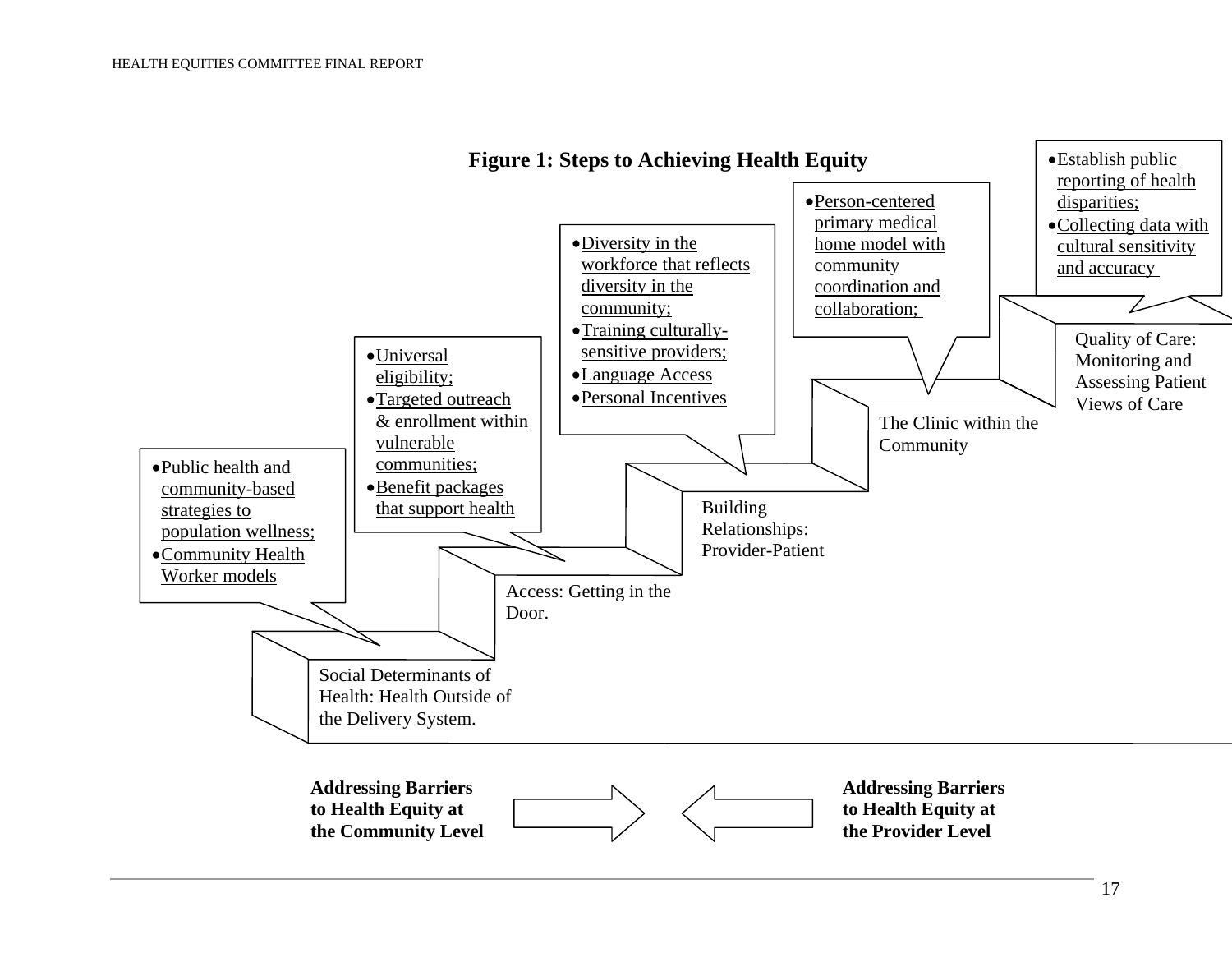## *Committee Process*

The Health Equities Committee began their formal deliberations in November of 2007. The diversity of Oregon was represented by the sixteen members of the Health Equities Committee.

The Committee held a total of ten meetings, during which members developed a number of strategic policy recommendations that would move Oregon towards an equitable health care system. The Committee invited a number of guests to present on specific topic areas including:

- o Current outreach efforts for the Oregon Health Plan by the Department of Medical Assistance Programs (DMAP) and the impact of the Deficit Reduction Act of 2007 (DRA) citizenship documentation requirements on enrollment: Jeanny Phillips and Karen House.
- o Primary Care Renewal and Medical Homes: Craig Hostetler, Oregon Primary Care Association, and Dr. David Labby, CareOregon.
- o Oregon Workforce Issues, Dr. Lisa Dodson, Oregon Health & Science University's Department of Family Medicine
- o Language Access: Mara Youdelman, National Health Law Program
- o Community Health Workers: Teresa Rios Campos, Capacitation Coordinator, Community Capacitation Center, Multnomah County Health Department
- o Public Health: Dr. Grant Higginson, Katherine Bradley, and Joel Young Public Health Division, Oregon Department of Human Services
- o Care Coordination: Dr. Mark Redding, Executive Director, Children's Community Health Access Project (CHAP) and Laura Brennan, PacificSource Foundation
- o Safety Net: Members of the Safety Net Advisory Council

The Committee also benefited from public input during portions of each meeting from a variety of stakeholders and the public, including: Oregon Primary Care Association, National College of Natural Medicine, Palliative Care Physician's Roundtable, Archimedes Movement (Portland Chapter), Women with Disabilities Health Equity Coalition (WowDHEC), Oregon Healthcare Workforce Institute, and a Rosewood Family Health Center Medicaid Enrollment staff member.

Materials, presentations and recordings from the meetings are available from the Oregon Health Fund website at: [http://www.oregon.gov/OHPPR/HFB/Health\\_Equities\\_Committee.shtml](http://www.oregon.gov/OHPPR/HFB/Health_Equities_Committee.shtml)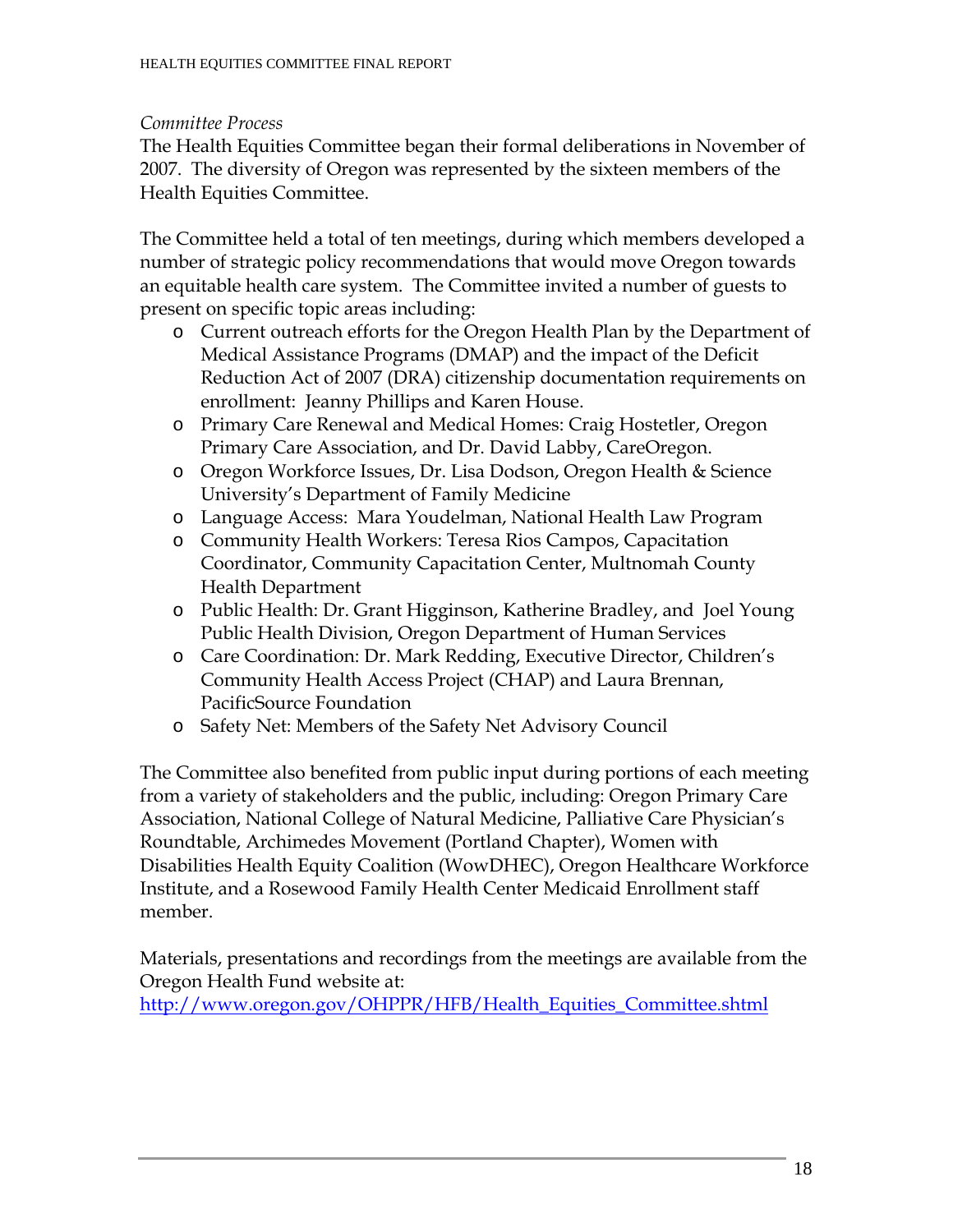# <span id="page-18-0"></span>**III. Preventing Disparities before They Occur**

With the aging of the state population and the rising prevalence of chronic disease, health disparities have important implications for the state's health care system in the near future. The Committee recommends addressing sustainability of the health care system by recognizing that the health of the individual begins at home and within the context of families, cultures, and communities (both locational and relational). Many chronic diseases have had disproportional impacts on communities of color.[9](#page-18-0) Eliminating these disparities require culturally-specific approaches to promoting health and preventing chronic disease.

## *Policy Recommendations on Preventing Health Disparities through Targeted and Culturally-Specific Programs of Health Promotion and Chronic Disease Prevention/ Management.*

As identified by the Delivery System Committee of the Oregon Health Fund Board, there are few incentives in the current health care system to prevent disease and truly promote a healthy population. Even fully-capitated managed care organizations do not always see direct benefit from investing in prevention efforts that pay off in the long run because of movement in and out, and between, health care plans. The Oregon Health Fund program has the opportunity to save money with long-term prevention investments that improve the overall health of Oregonians as they move in and out of plans while remaining in the overall Health Fund Program.

## *i . Population-Based Approaches*

1

**Recommendation: The Health Equities Committee recommends an on-going, substantial investment in public health activities that will prevent disease, and promote the health of Oregonians. We believe that part of this investment should be directed towards using culturally-specific approaches to disease prevention and health promotion.** 

- *a. Initiatives that target health disparities should be guided by members from the communities experiencing health disparities.* 
	- *i. The Quality Institute and the Public Health Department would provide data to support decision-making on establishing funding and program priorities.*
	- *ii. Priorities will likely vary by region.*

<sup>9</sup> A. C. Beal, M. M. Doty, S. E. Hernandez, K. K. Shea, and K. Davis, *Closing the Divide: How Medical Homes Promote Equity in Health Care: Results From The Commonwealth Fund 2006 Health Care Quality Survey* (New York: The Commonwealth Fund, June 2007).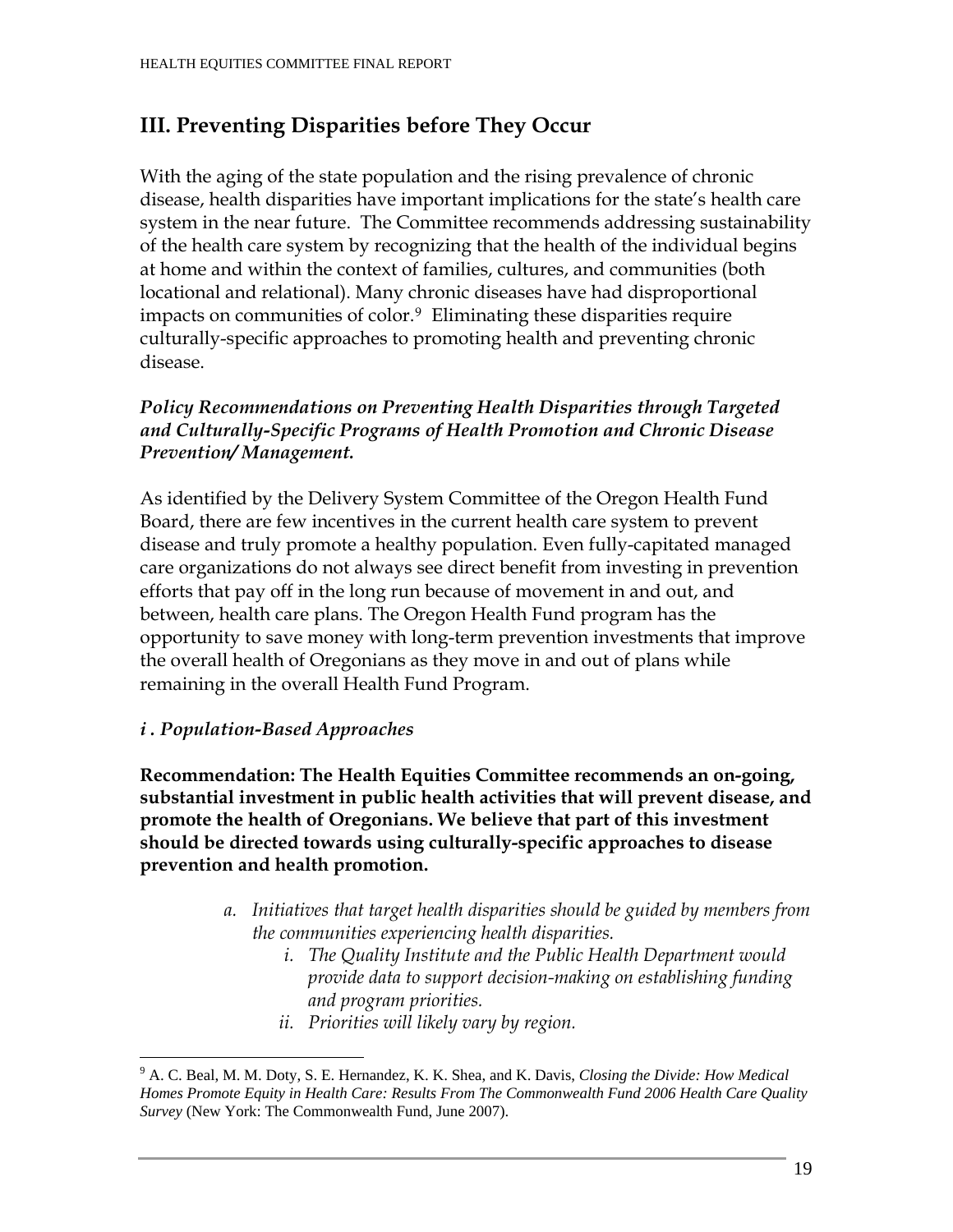- *iii. Multiple granting approaches should be used:* 
	- *1. Planning grants should be made available for regional collaboratives to develop around a proposed intervention.*
	- *2. Competing grants should be designed to encourage creativity and collaboration.*
	- *3. Non-competitive continuation grants should be available to maintain funding support for programs that have demonstrated success at meeting the goals of the grant.*
	- *4. Emerging Issue grants should be available for communities to develop strategies and interventions around newly identified problems impacting population health.*
- *b. Regional collaboratives consisting of social service organizations, culturally-specific organizations, health care organizations, and other community partners and community-based organizations would apply for grants that address targeted disparities with community-driven and implemented approaches.* 
	- *i. Matching regional funds may be required.*
	- *ii. Funding should be administered in a way that supports the necessary steps to achieving targeted outcomes, and the outcomes themselves. Data & evaluation support will be provided through partnership with Public Health.*
	- *iii. Effective programs will be shared and problem-solving will be facilitated through convening regional collaborative leadership (in person or virtually) on a quarterly basis in learning collaboratives.*

Health focused, community-based organizations have been very successful in providing culturally-specific programs that promote health, prevent disease, and help manage chronic diseases. These programs are overly reliant on federal grant priorities and struggle with sustainability. Providing a truly integrated health care home for multicultural communities requires a stronger relationship between these organizations and primary care clinics that serve vulnerable populations.

## **ii.** *Strengthen the relationship between providers and culturally-specific Community-Based Organizations (CBO's)*

**Recommendation: The Health Equities Committee recommends designing a contracting mechanism that will empower primary care clinics who primarily serve vulnerable populations to build financial agreements with health-focused community-based organizations that provide culturallyspecific health promotion and disease management services.**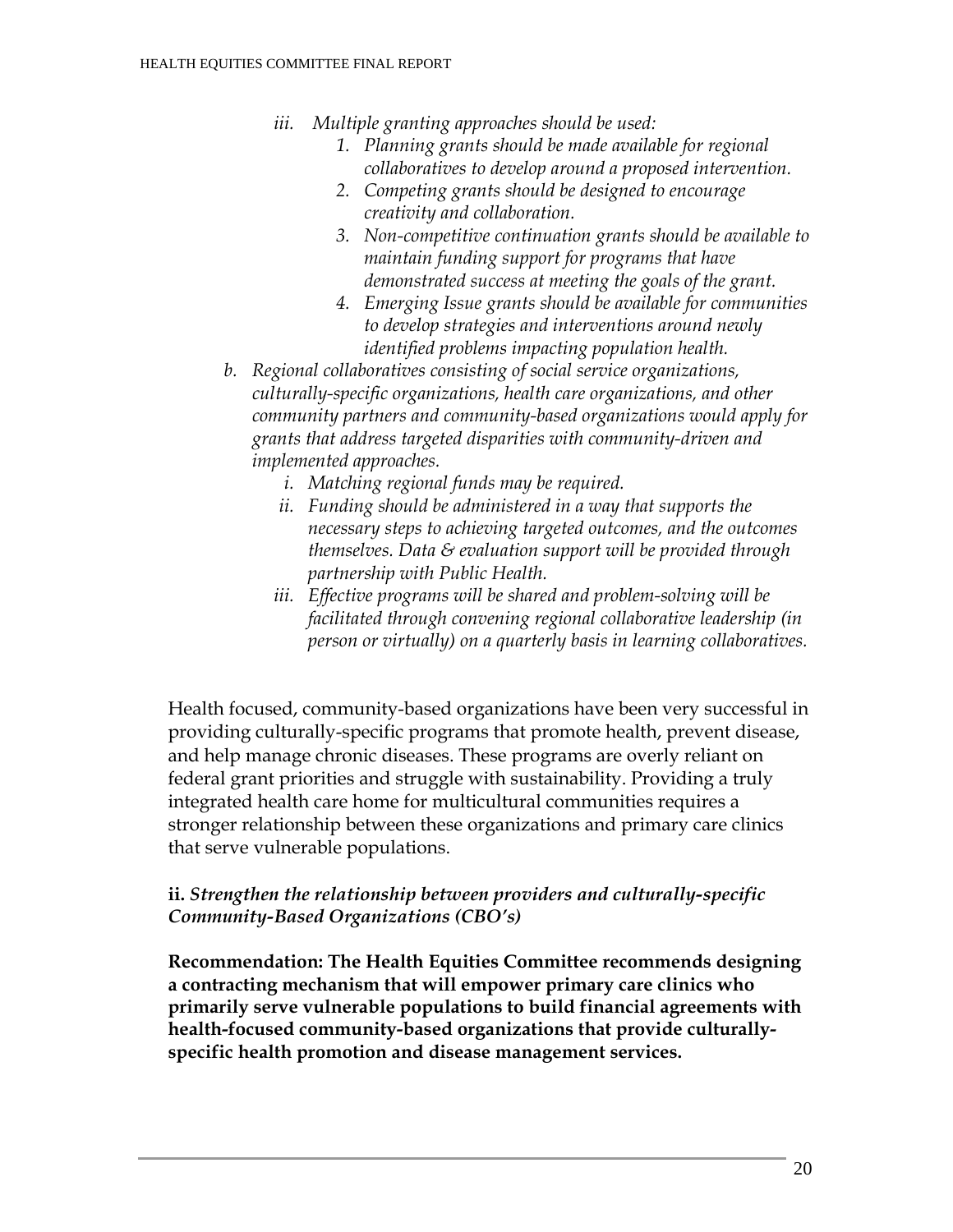*Renewable contracts will be awarded to health care clinics that partner with culturally-specific social service organizations (including organizations that focus on Persons with Disabilities, GLBT populations, homeless youth or adults, and populations with low literacy and illiteracy) to provide an integrated health care home. Clinics that have established in-house capacity for culturally-specific approaches would not be required to contract out for services already being rendered.* 

- *a. Partnership must include contractual financial agreements.* 
	- *i. Social service organizations will provide culturally-specific approaches to health promotion, self-management for chronic diseases, and disease prevention. These approaches may include:* 
		- *1. peer-to-peer health education programs*
		- *2. Community Health Workers*
- b. *Contracts will be based on a rate, adjusted to reflect the needs of the population, for serving a specified number of individuals in that population.*
	- i. *Organizations will be accountable on measures of process and outcomes that will reflect realistic timelines of:*
		- 1. *preventing chronic disease*
		- 2. *promoting population health*
		- 3. *chronic care management*
		- 4. *attention to health literacy*
		- 5. *accessibility to patients*
- c. *Contracts can be administered directly through the Health Fund Program or through a managed care organization.*

Recognizing that not every organization providing an integrated health care home is focused on serving vulnerable populations, an alternative should exist to renewable contracts that will enable a provider to purchase community-based and/or culturally-specific services.

## **Recommendation: The Health Equities Committee recommends that highvalue community-based health promotion, disease prevention, and chronic disease management services, be eligible for direct reimbursement.**

*Accountable health plans must reimburse a broader range of health professionals including, but not limited to, Community Health Workers, and a broader range of services including, but not limited to, peer-led disease management support groups in culturally specific programs to maximize the health and function of individuals, families and communities.*

*iii. Policy recommendations on providing incentives for healthy individual lifestyle choices*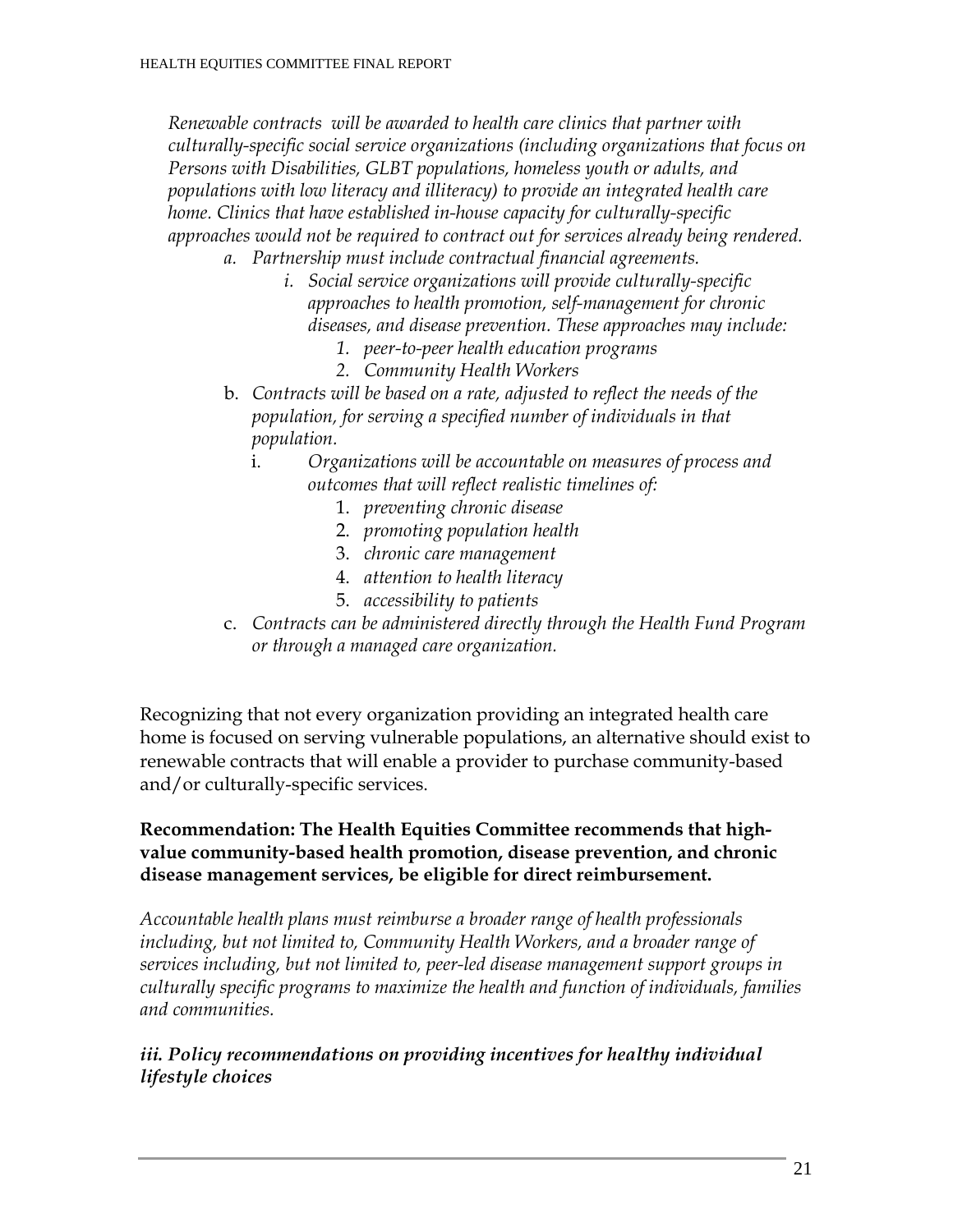<span id="page-21-0"></span>**Recommendation: Individuals purchasing health care with the assistance of a state subsidy will be provided with a Wellness Account where the state will deposit cash incentives for behaviors that will promote the individual's health. Some examples include:**

- o Developing a wellness plan with provider
- o Meeting weight loss goals established in partnership with a provider
- o Participating in a smoking-cessation program
- o Getting recommended tests and procedures
- o Chronic disease management activities

The Wellness Account is modeled after Enhanced Benefit Accounts (EBAs) that are currently being implemented in several state Medicaid programs and are generally used to pay for covered Medicaid services. Enhanced Benefit Accounts pay for benefits provided in addition to a beneficiary's Medicaid coverage, as an incentive to engage in healthy behaviors.

Under an EBA, a process is established for verifying achievement or completion of the desired outcomes. Recipients or providers typically provide the verification. Once verified or established, recipients have access to account funds and these funds enable them to access additional services or products.

# **IV. Reducing Barriers to Care**

Low-income individuals, who are disproportionately communities of color, are uninsured and experience other barriers to health care. A comparison of comparable populations in the U.S. and Canada, which has a universal health insurance, revealed extreme racial disparities such as unmet health needs, forgoing needed medications, and lower perceived quality of care.[10](#page-21-0) These barriers perpetuate health disparities as advances in biomedical knowledge and technology increase between people of higher and lower socioeconomic status based on access to valuable information and services to prevent or treat illness.[11](#page-21-0)

## **i.** *Universal Eligibility*

**Recommendation: It is a long-held Oregon value that all Oregon residents have equal opportunity to support their families, pay taxes, and contribute to the State's economy. To maintain the health of that workforce, it is fair, wise** 

 $\overline{a}$ 10 K.E. Lasser, D.U. Himmelstein, and S. Woolhandler, *Access to Care, Health Status, and Health Disparities in the United States and Canada: Results of a Cross-National Population-Based Survey* (American Journal of Public Health, 96(7):1-7, July, 2006).

<sup>&</sup>lt;sup>11</sup> D. Mechanic, *Population Health: Challenges to Science and Society*, (The Millbank Quarterly, 85(3):533-559, 2007).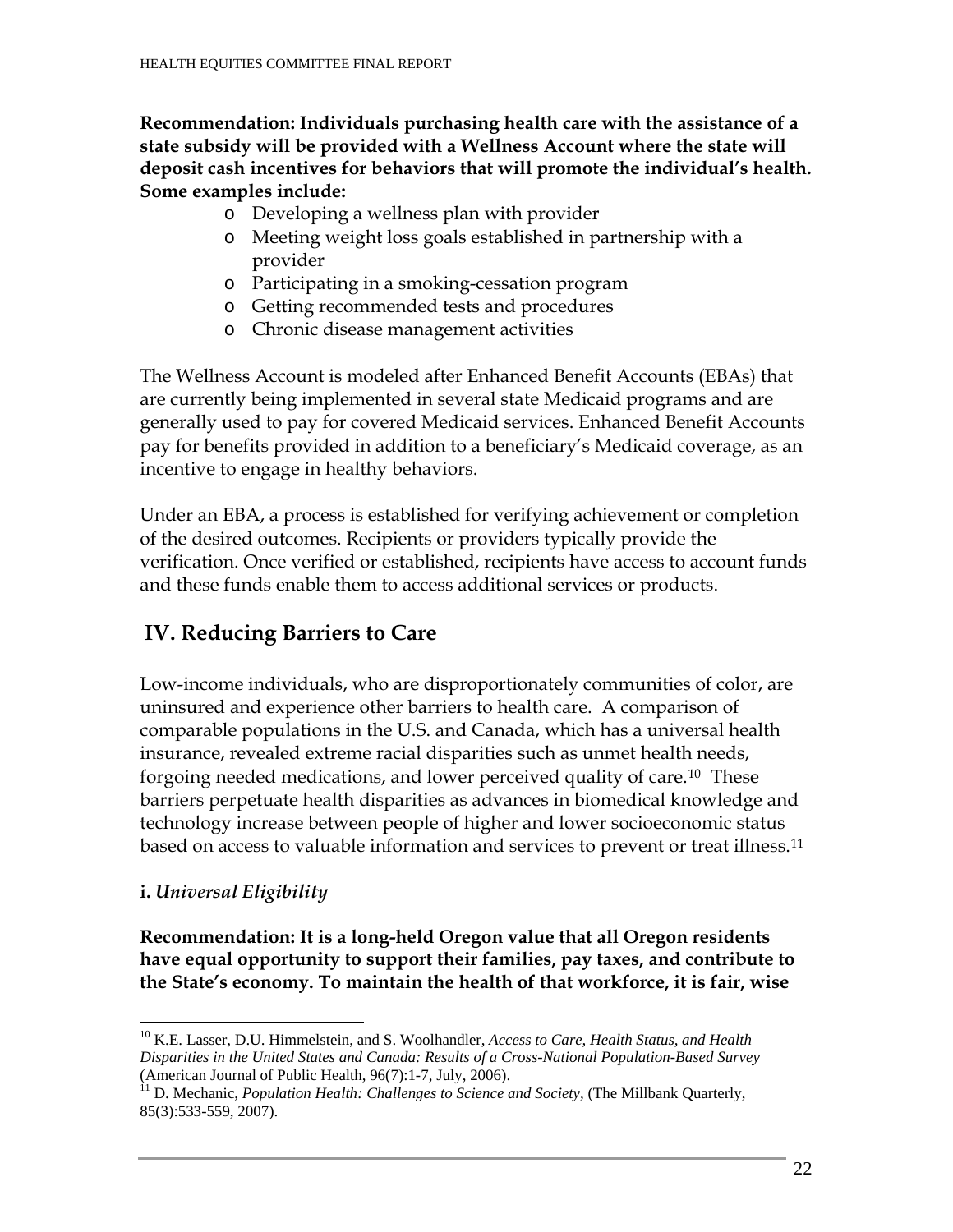## <span id="page-22-0"></span>**and in the State's economic interest that the Oregon Health Fund program shall be available to all Oregon residents.**

Although undocumented individuals demonstrate less use of health care than US-born citizens, overall costs in healthcare are high as a result of poor access to primary and preventive care. [12](#page-22-0) High and rising rates of the uninsured population contribute to excess reliance on hospital emergency rooms and admission to the hospital for potentially preventable complications of chronic and acute conditions. Insurance gaps and benefit designs that discourage essential or preventive care contribute to higher longer-term costs of care and undermine quality by creating barriers to timely access to effective care.<sup>[13](#page-22-0)</sup>,<sup>[14](#page-22-0)</sup>

The Oregon Center for Public Policy estimates that undocumented immigrants contribute annually to Oregon between \$65 million and \$90 million in state income taxes, property taxes, and excise taxes such as gas and cigarette taxes.[15](#page-22-0)

Permanent documented immigrants are eligible for public coverage but are subject to restrictions and stipulations. The Personal Responsibility and Work Opportunity Reconciliation Act of 1996 restricted documented immigrants arriving after August 22, 1996 from federally-matched Medicaid coverage for the first five years in residence.

The Pew Hispanic Center estimated that Oregon's 2005 undocumented immigrant population was between 125,000 and 175,000.[16](#page-22-0)

## **Recommendation: As is consistent with current practices in the private marketplace, no citizenship documentation requirements will be in place to participate in the Oregon Health Fund program.**

In order for these two recommendations to be realized, the Committee felt that policy implementation options should be considered by the Oregon Health Fund Board.

For example, a preferred option from the Committee would be: *to establish an 'Oregon Primary Care Benefit Plan', or alternatively a health care pool, within the* 

 $\overline{a}$ 

<sup>12</sup> A.N. Ortega; H. Fang; V.H. Perez; J.A. Rizzo; O. Carter-Pokras; S.P. Wallace; L. Gelberg, *Health Care Access, Use of Services, and Experiences Among Undocumented Mexicans and Other Latinos*, (Archives of Internal Medicine, 167(21):2354-2360, 2007).

<sup>13</sup> S. R. Collins, K. Davis, M. M. Doty, J. L. Kriss, and A. L. Holmgren, *Gaps in Health Insurance: An All-American Problem* (New York, The Commonwealth Fund, Apr. 2006).

<sup>&</sup>lt;sup>14</sup> Schoen et al., Commission on a High Performance Health System, Why Not the Best? Results from a National Scorecard on U.S. Health System Performance, (New York, The Commonwealth Fund, Sept. <sup>200</sup>*6)* 15 Oregon Center for Public Policy, *Undocumented Workers Are Taxpayers, Too,* Apr. 2006 *<sup>16</sup>* Pew Hispanic Center, *Estimates of the Unauthorized Migrant Population for States Based on the March* 

*<sup>2005</sup> CPS*, Fact Sheet dated April 26, 2006.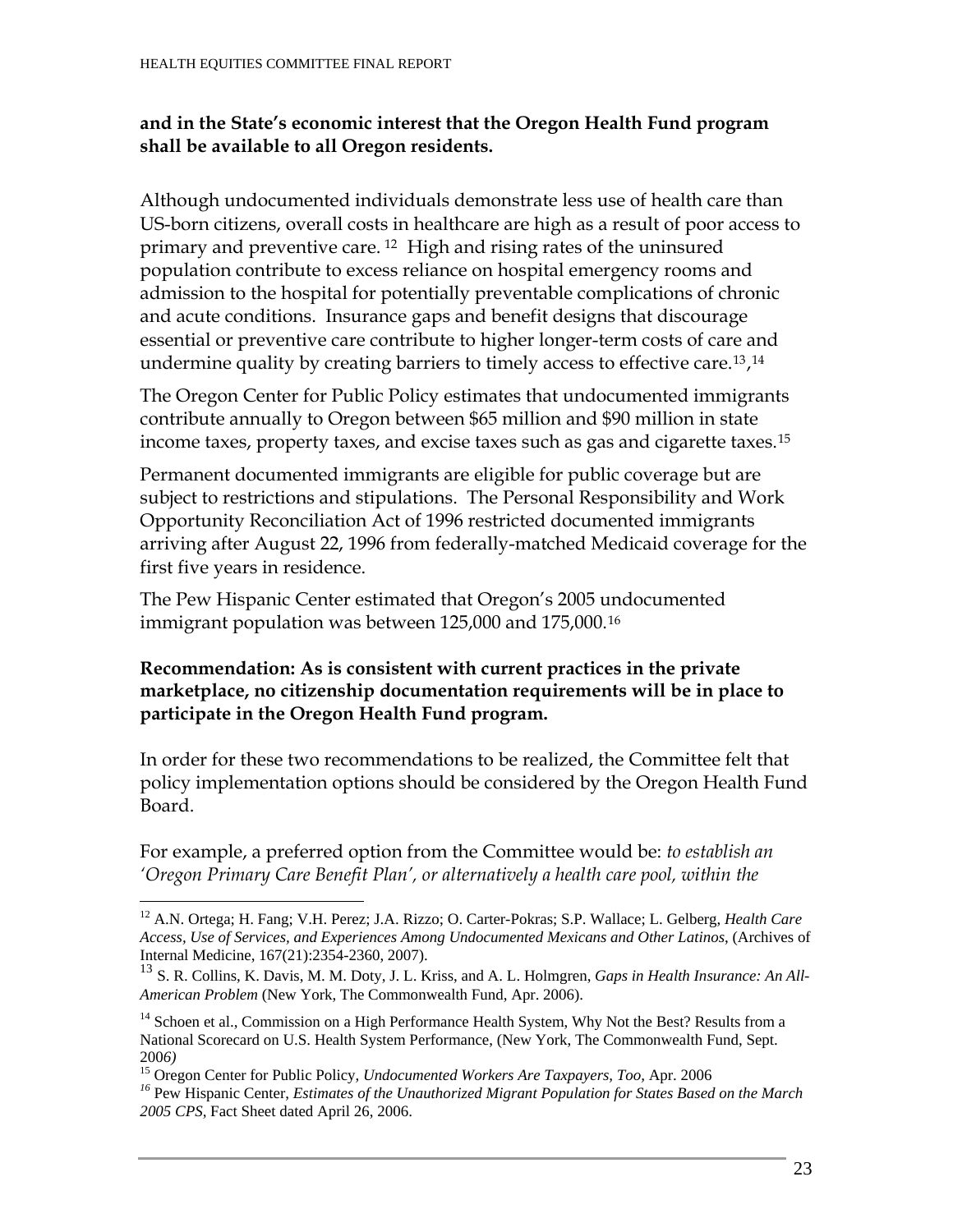*Oregon Health Fund Program for non-qualified [legal immigrants who have been in the U.S. under 5 years, and individuals without documentation] Oregon residents who are unable to afford purchasing health care without a subsidy. Financing for this portion of the program could be structured so that industries employing non-qualified Oregon residents are directed to contribute through the "play or pay" requirement of the employer mandate.* 

The Committee recognizes that this option faces the following challenges:

- If revenue comes solely from businesses rather than community support—it may still prove to be economically infeasible;
- The administration of such a program may require limited state funds for implementation;
- Creating two entirely different programs based on eligibility creates equity issues;
- This program could be construed as implicit support for individuals who are not authorized U.S. residents; and,
- Businesses may oblige the "play or pay" requirement for "recognized" workforce and avoid "unrecognized" workforce unless the state actively identified individuals in the latter group.

However, the Committee also maintains this recommendation for the following reasons:

- The Oregon Health Fund Program would be "universal" in that all Oregon residents will be included;
- No specific federal waiver would be needed if federal funds are not being utilized;
- Both "cost-shift" from uncompensated care as well as public health concerns created by exclusion are addressed;
- Businesses that heavily rely on a largely immigrant workforce will be included in the employer mandate and would also directly benefit from participation;
- If the Oregon Primary Care Benefit Plan is within the Oregon Health Fund Program it would combine all value-based purchasing advantages; and,
- Because it is less voluntary in design for employers and would therefore possibly prove to be more economically sustainable.
- The state would continue to benefit from federal dollars that support the Citizen Alien Waived Emergency Medical (CAWEM) program, providing reimbursement for emergency hospitalization costs, including childbirth.

**The alternative policy options the Committee considered:**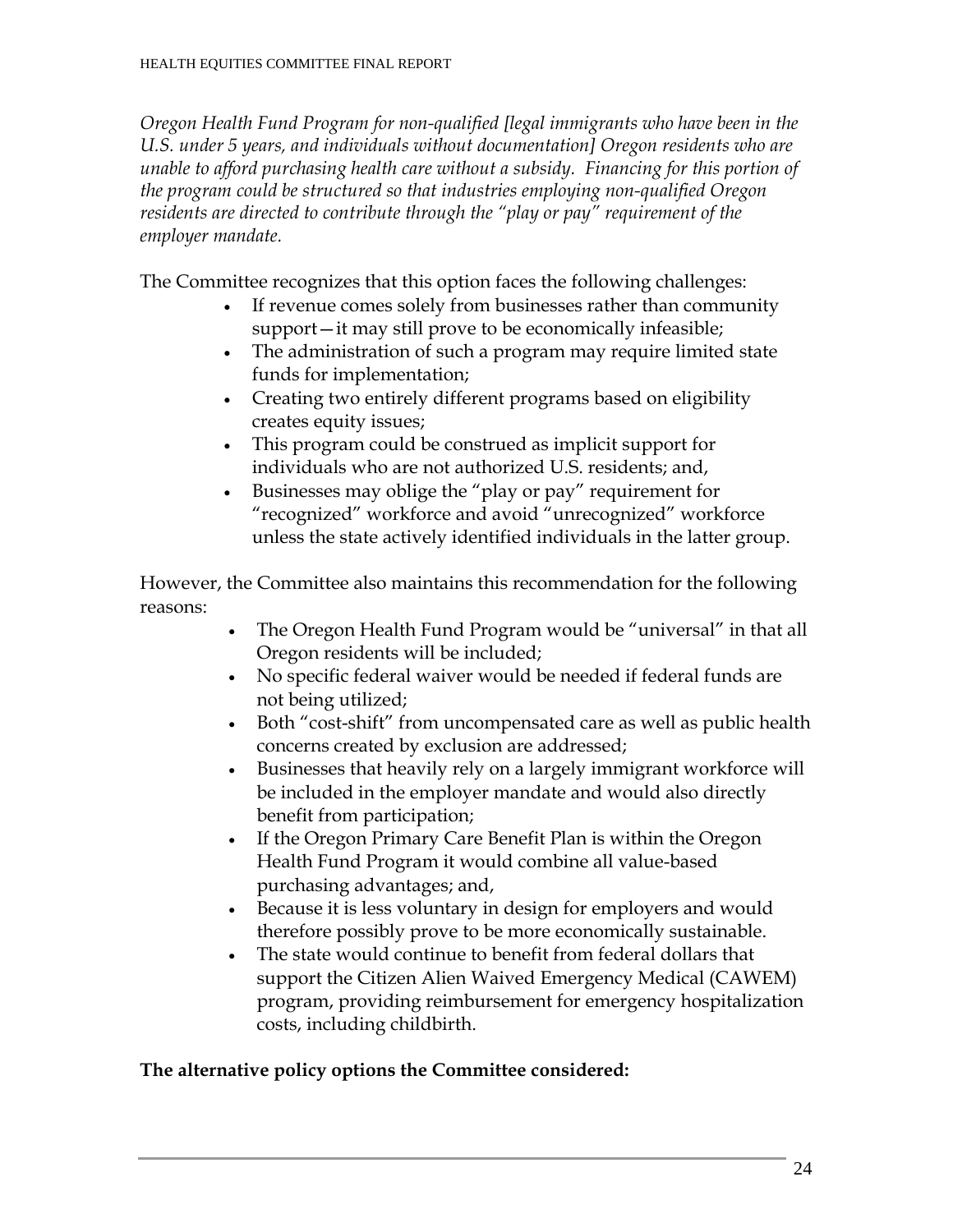*Alternative 1: Non-qualified Oregon residents may purchase their own health coverage either through the private market or through the exchange and are ineligible for direct state contributions.* 

## Challenges:

- Oregon Health Fund Program would not be "universal" in that low-income, non-qualified Oregon residents would be excluded;
- This option doesn't address the "cost-shift" from uncompensated care as well as public health concerns created by exclusion; and,
- The "play or pay" amount from businesses employing nonqualified workers not provided to those workers.

# Advantages:

- No specific federal waiver would be needed;
- Option takes 'hot button' issue of immigration off the table as something that may stymie or present a roadblock to bipartisan agreement for comprehensive plan; and,
- This option would be consistent with current public programs such as the Oregon Health Plan and the Family Health Insurance Assistance Program (which requires citizenship documentation).

*Alternative 2: All Oregon residents are to be eligible regardless of federal qualifications for state contributions to low-income individuals through the Oregon Health Fund Program.* 

## Challenges:

- No federal match would be available for these individuals and the program would be reliant on state contribution only;
- Inserts 'hot button' issue of immigration into the comprehensive plan that may stymie or present a roadblock to bipartisan agreement; and,
- Inconsistent with the Oregon Health Plan that requires citizenship documentation.

## Advantages:

- Oregon Health Fund Program would be "universal" in that all Oregon residents included;
- Addresses both the "cost-shift" from uncompensated care as well as public health concerns created by exclusion; and,
- The "play or pay" amount from all businesses going to all workers regardless of federal qualification.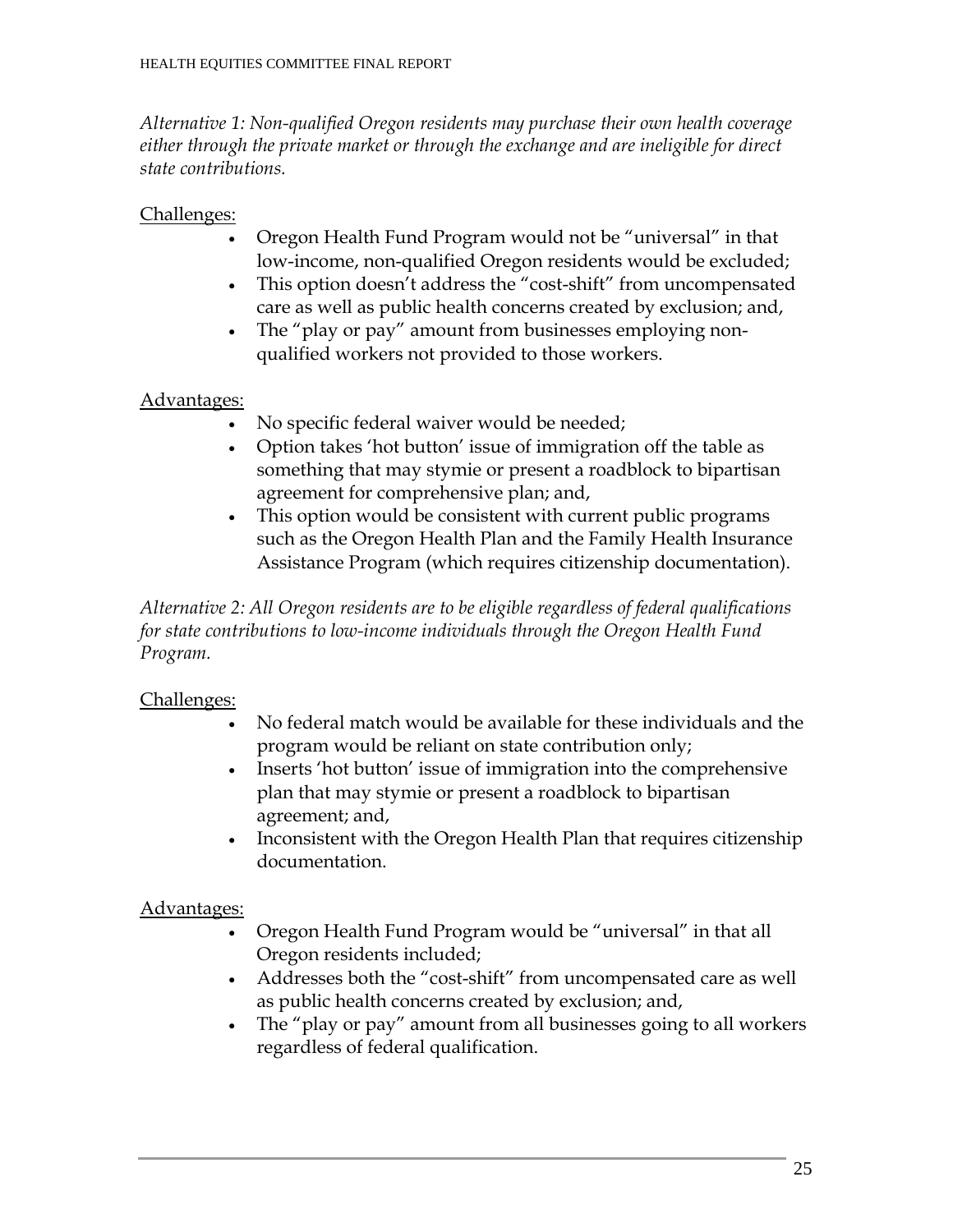*Alternative 3: Establish an 'Oregon Primary Care Benefit Plan' within the health insurance exchange alongside the Oregon Health Fund Program whereby foundations, providers, managed care groups, targeted employers, counties, cities and others may continually contribute funds, on a voluntary basis, that will be appropriated to provide subsidies to individuals that do not qualify for state contributions but are unable to afford purchasing health care without them.* 

## Challenges:

- Not a guarantee of shared responsibility "play or pay" payment by businesses that employ non-qualified individuals;
- Voluntary basis of revenue source may provide an inadequate long-term economic feasibility, particularly if large industries such as hospitality and/or agricultural choose not to participate;
- If not financially viable, fewer people will be covered, violating universality due to enrollment caps;
- Creating two entirely different programs based on eligibility creates equity issues;
- State resources would be necessary for administrative costs due to eligibility determinations; and,
- Could be construed as implicit support for individuals who are not authorized U.S. residents.

## Advantages:

- Comprehensive plan would be "universal" in that all Oregon residents eligible;
- No specific federal waiver would be needed and no foreseeable problems with federal match;
- This option avoids contentious immigration debate that could weigh down the comprehensive plan because new state dollars will not be appropriated for non-qualified individuals;
- This option would be consistent with the Oregon Health Plan (which requires citizenship documentation) for state contributions;
- Addresses both "cost-shift" from uncompensated care as well as public health concerns created by exclusion; and,
- This option allows a myriad of interested parties the opportunity to contribute to reduce the number of uninsured Oregonians

## **ii.** *Address Citizenship Documentation Barrier*

**Recommendation: Health Equities Committee Policy Recommendations on Citizenship Documentation Requirements for Participation in OHP-like Programs**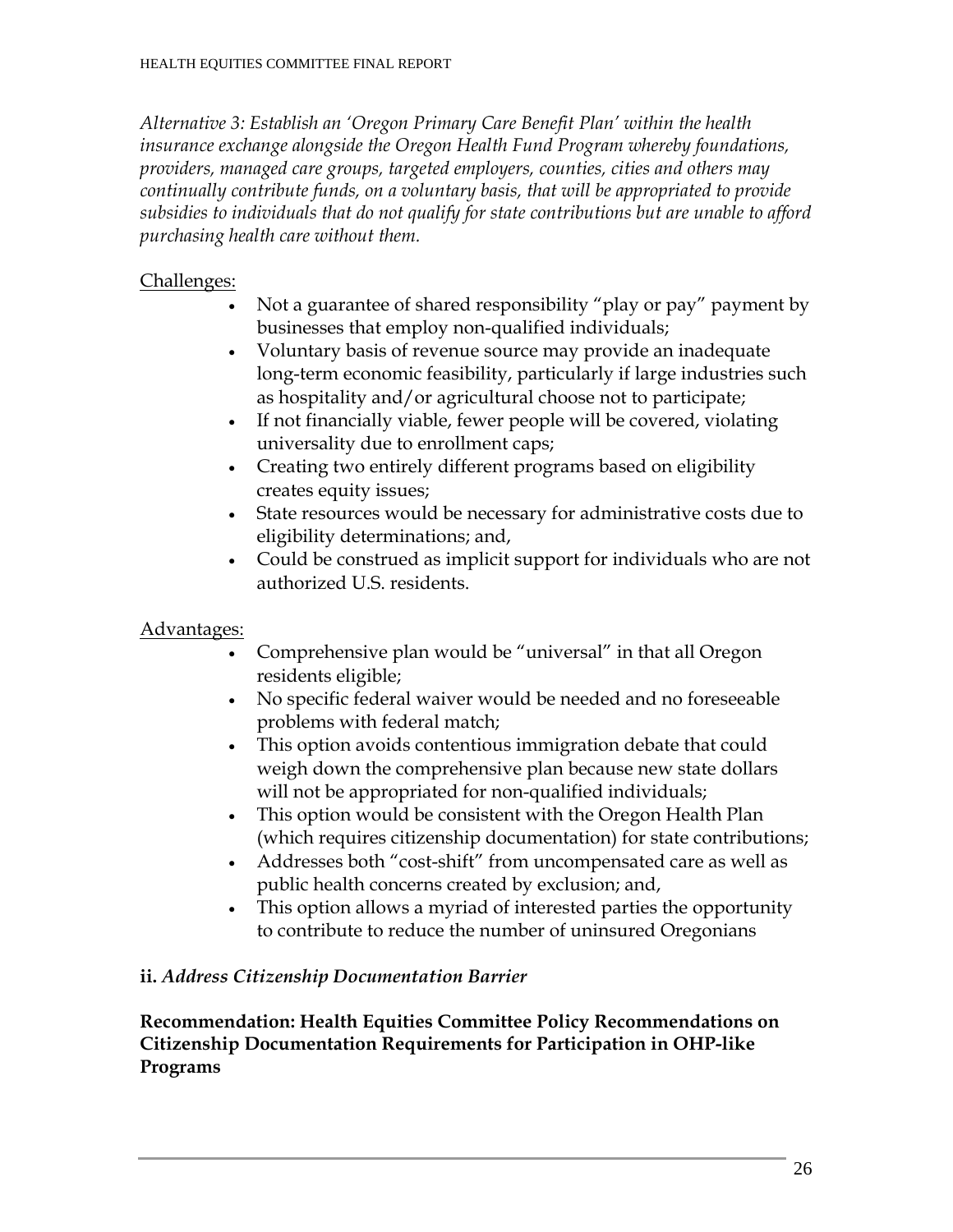*The Health Equities Committee recommends investigating the possibility of obtaining a federal waiver exempting Oregon from the citizenship documentation requirements established by administrative rule, stemming from the Deficit Reduction Act of 2006.* 

*Oregon would request returning to previous documentation methodology employed by the Department of Medical Assistance Programs. Findings from a previous state audit demonstrated that this methodology was an effective mechanism for ensuring appropriate participation in Oregon Medicaid and Medicaid-expansion programs.*

## **iii.** *Targeted and Aggressive Outreach*

## **Recommendation: A media-only approach to outreach for the Oregon Health Fund program is not an adequate response to reducing health disparities in health insurance status in Oregon.**

*A sustainable funding mechanism, with additional Medicaid matching funds, must support community-based organizations in delivering culturally-specific and targeted outreach and direct application assistance to members of racial, ethnic, language minority communities, individuals living in geographic isolation, and populations that encounter additional barriers such as individuals with cognitive, mental health, deafness or sensory disorders, physical disabilities, chemical dependency, and individuals experiencing homelessness.* 

- *a. These community-based approaches should be collaborative rather than competitive among agencies that serve vulnerable populations.*
- *b. The Office of Multicultural Health and county health departments should have a key role in ensuring that barriers to outreach and enrollment are addressed at both the community and system level and that those efforts are continuous and coordinated between the Oregon Health Fund Program, Department of Medical Assistance Programs, and communitybased organizations involved in outreach.*
- *c. The Office for Oregon Health Policy & Research should evaluate the effectiveness of the county-based organizations specific to enrolling vulnerable populations.*

100% enrollment of individuals who are eligible to participate in the Oregon Health Fund program is the objective and resources and interventions must be targeted towards this goal.

## **iv.** *Cost-Sharing*

**Recommendation: Promote equitable and fair sharing of health care costs within the Benefit Design.**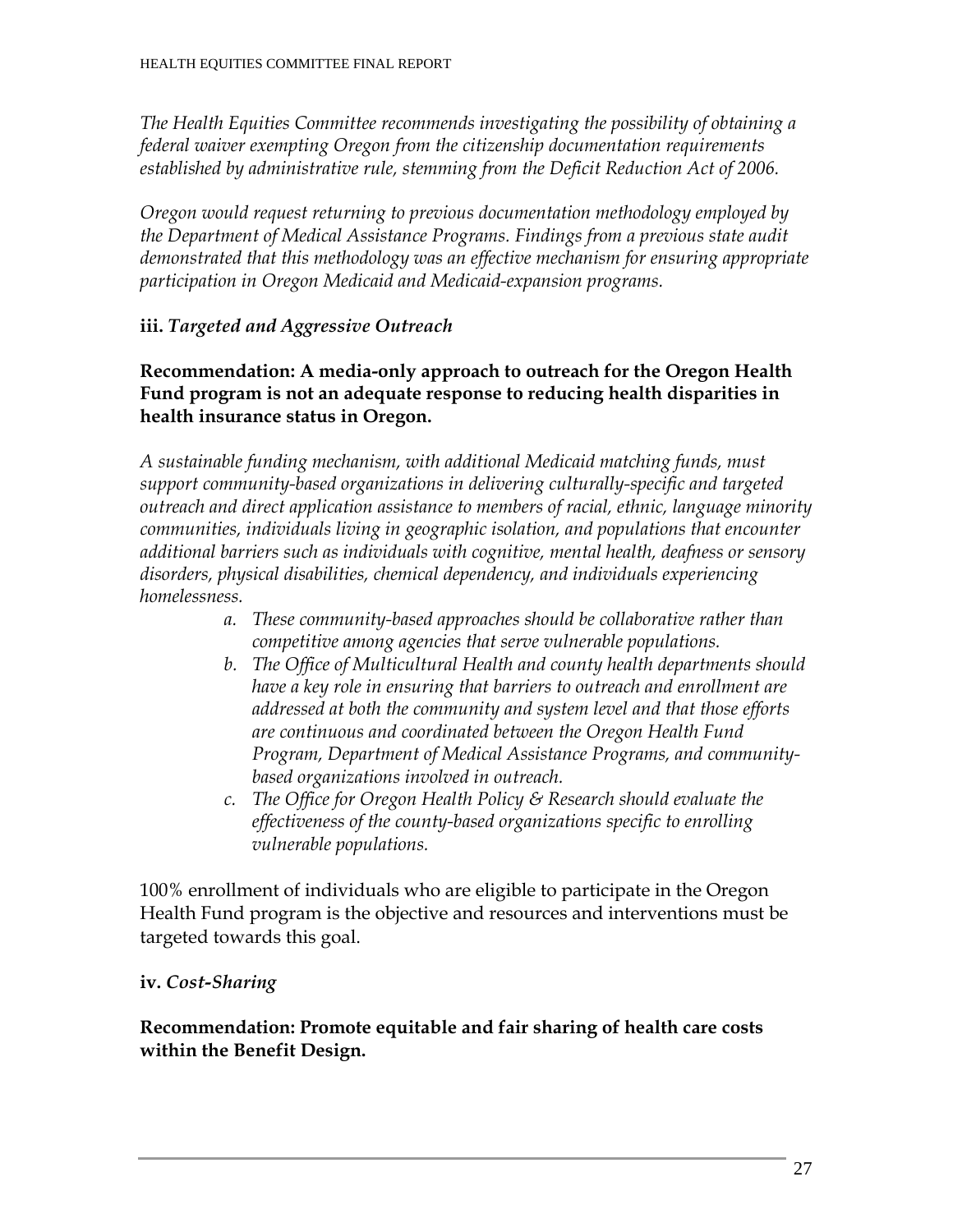<span id="page-27-0"></span>*Health insurance coverage with high deductibles and out-of-pocket costs disproportionately hurt low-income individual's ability to obtain needed care, further contributing to health disparities. Equitable cost-sharing policies take into account and attempt to minimize the uneven impact that cost-sharing arrangements may have on health care access.* 

- *a. Include public contributions for those with low incomes to purchase health insurance, sliding fee scales for premiums, and limits on copayments and other out-of-pocket costs so that people at the lowest income levels will face only nominal charges. Premiums are the preferred form of cost-sharing for public programs because people can regularly budget those costs.*
- *b. Benefits should be extended to all Oregonians that protect against devastating financial losses and bankruptcy due to unforeseen catastrophic illness or injury.*
- *c. Utilization and quality data should be regularly accessed to determine if cost-sharing policies are worsening or increasing health disparities. For example, cost sharing thresholds should be evaluated to determine when and if those thresholds become barriers to necessary care.*
- d. *Design public programs for health care assistance that do not disenroll beneficiaries or deny primary care services to people who do not pay required cost-sharing costs but rather, maintain health coverage while taking action to collect debt. Oregon's experience with administratively disenrolling individuals from its Medicaid program who did not meet cost-sharing requirements led to massive loss of coverage with adverse affect. Results from the baseline Oregon Health Plan (OHP) cohort survey indicate that nearly one half (45%) of the OHP Standard population experienced disrupted or lost coverage in the first 10 months after the OHP redesign in 2003. OHP beneficiaries who lost coverage reported significantly worse health care as well as medication access and had significantly h*igher medical debt than those with stable coverage.[17](#page-27-0)

# **V. Improving the Quality of Care**

## *i. Integrated Health Home*

 $\overline{a}$ 

Definition of Medical Home/Primary Care Home: A system of care that provides coordination of multiple, disparate elements of care for a patient. This does not assume that all care is provided within the walls of a clinic.

<sup>17</sup> *Carlson, Matthew J., DeVoe, Jennifer, Wright, Bill J. "Short-Term Impacts of Coverage Loss in a Medicaid Population: Early Results From a Prospective Cohort Study of the Oregon Health Plan" Annals of Family Medicine 4(5): 391-398, 2006*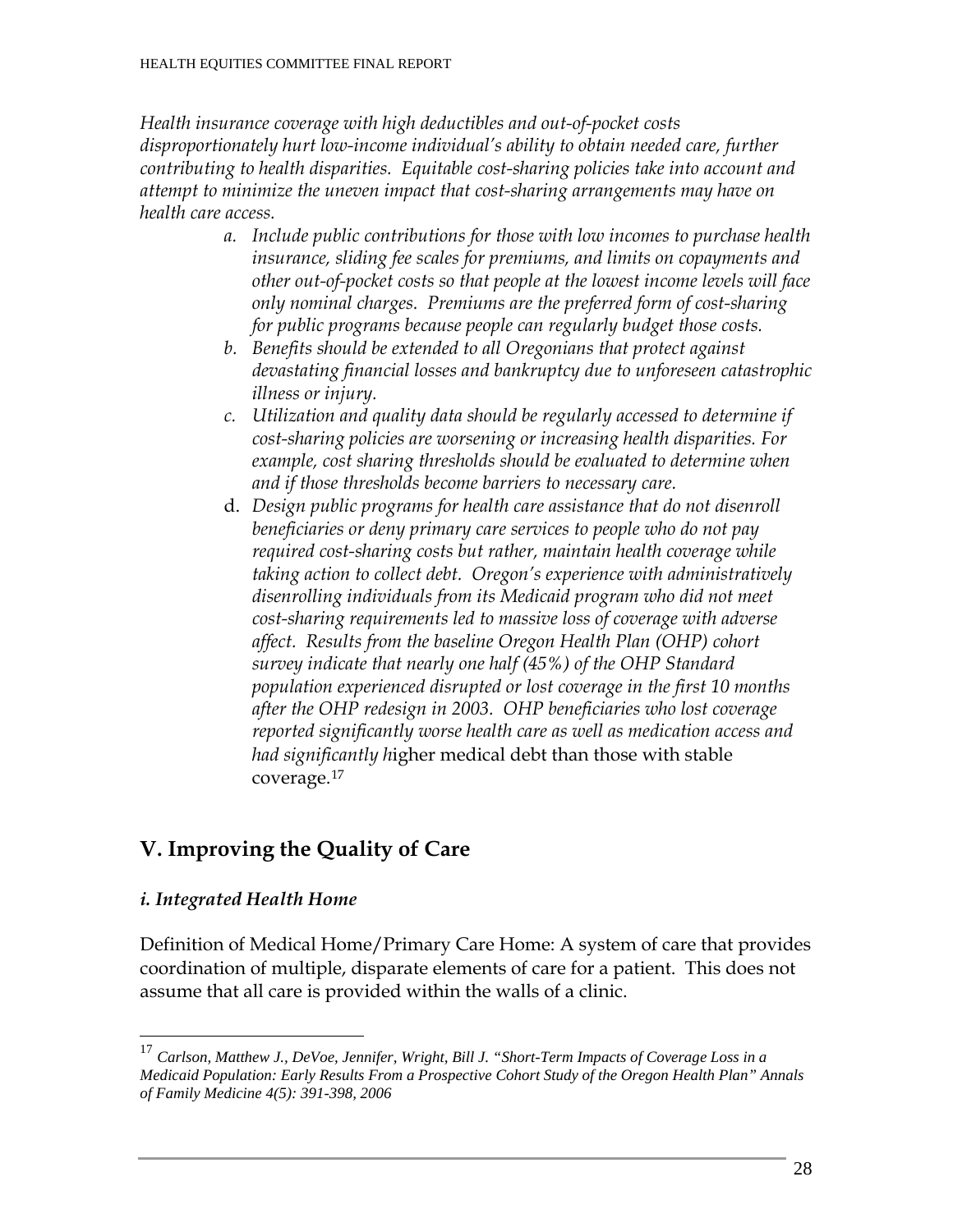## **Recommendation: Elements of the Medical Home model that have been demonstrated to reduce health disparities must be encouraged in any medical service organization purporting delivery of a Medical Home include:**

- *a. Patient Centered Care focus* 
	- *i. Extended office hours: evenings and weekends*
	- *ii. Alternative access to providers such as telephone consultations and email exchanges.*
	- *iii. Automatic reminders of recommended visit schedule and appointment times.*
	- *iv. Mental Health and Chemical Dependency Integration*
	- *v. Emphasis on chronic disease management and preventive care*
	- *vi. Coordination with community based social organizations, peer support networks and organizations that integrate social determinants of health into care including public health as appropriate*
- *b. Population based care: The Medical Home should include systems to coordinate care of all patients in the practice outside of office visits.*

**Recommendation: For some populations, a medical home may be best provided outside of the traditional primary care service delivery system and a definition of medical home should not exclude organizations based on servicedelivery type but should include coordination of care by a licensed medical provider.** 

**Recommendation: The Medical Home needs to be integrated and viewed in the context of the social and education system, hospital and specialty care system and public health system in a community.** 

## *ii. Benefit Package*

## **Recommendation: Remove any financial barriers and increase reimbursement for preventive services, chronic disease management, patient education programs and after-hours/walk-in primary care.**

*The benefit program designed should improve access to and utilization of appropriate services in an integrated health home and support community-based organizations to assist in health promotion. The benefit program should also reward patients who actively participate in their own care, through incentives for patients who follow through with the medical treatment plan agreed upon with their health care provider. Encouraging patients to receive treatment for early disease in the less expensive outpatient setting,*  rather than waiting until disease progression requires extensive inpatient care will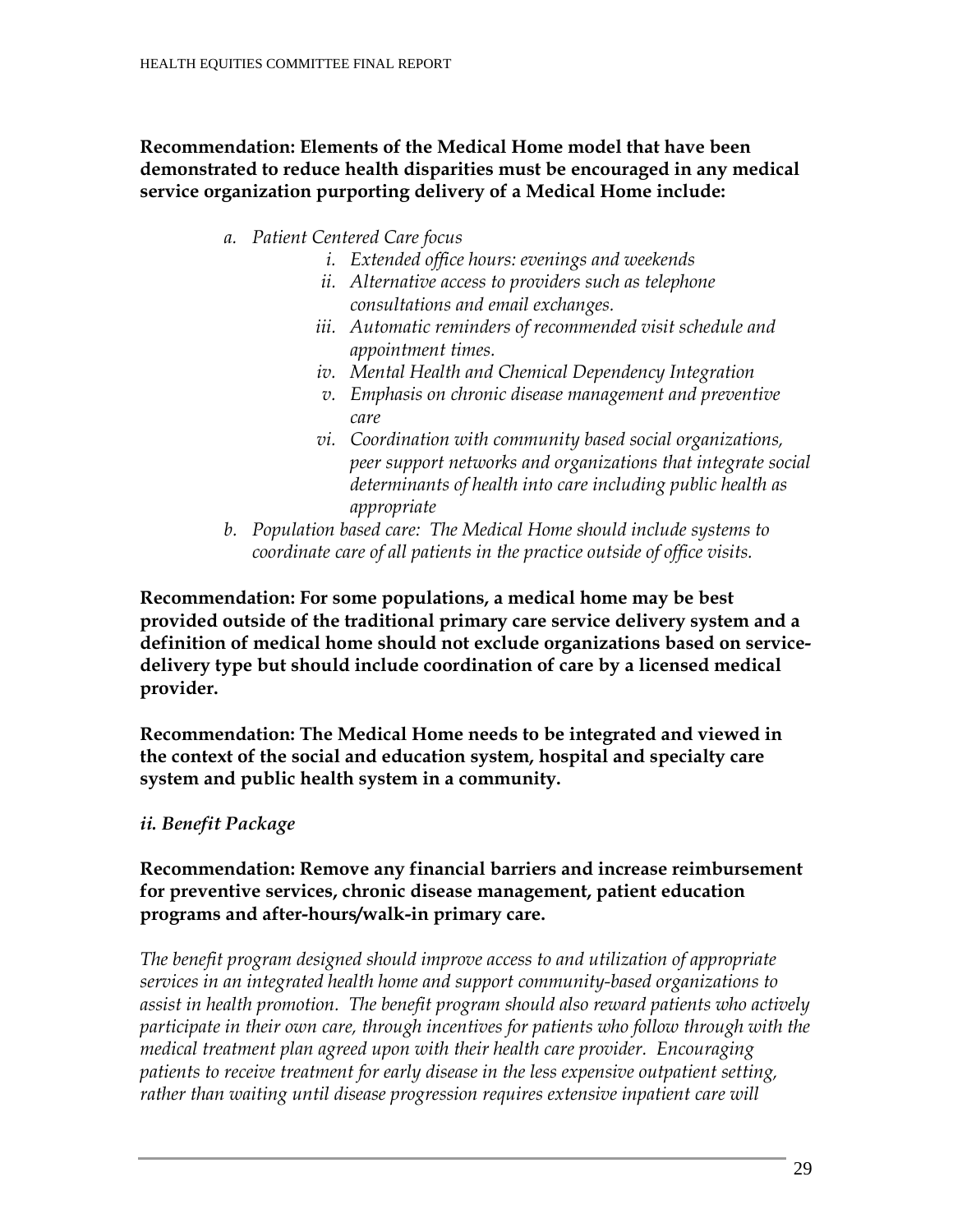*benefit both individuals and society. The state should also encourage providers to expand availability to patients (e.g. operating during evening and weekend hours). Patient education programs can help reduce health care disparities by providing patients with skills to effectively navigate health care systems and ensure that their needs and preferences are met. For example, patient education programs have been found to be effective in reducing racial and ethnic disparities in pain control.* 

## **Recommendation: Support direct reimbursement for Community Health Workers (CHWs) for publicly sponsored health programs.**

Community Health Workers (CHWs), also known as promotores/as, Community Health Representatives (CHRs), lay health advisors, and outreach workers, among other names, are trained members of medically underserved communities who work to improve health outcomes. CHW programs have proven effective in teaching disease prevention, reducing barriers to care, improving patient-provider communication, and improving community health. Oregon can stimulate these programs by providing a variety of funding sources, including direct reimbursement. Establishing direct reimbursement may involve developing a certification system for CHWs. Any certification system should be designed and governed by CHWs and CHW advocates**.** 

**Recommendation: Retain and utilize the Oregon Health Resources Commission (HRC) to analyze the cost-effectiveness of medical technologies and health services. The HRC should analyze the cost-effectiveness and health equity benefits of alternative and complementary medicine including, but not limited to, traditional Chinese medicine for the inclusion of such health services in the benefit design of publicly sponsored health programs.** 

Many diverse communities in Oregon are not limited to allopathic medicine as the only form of treatment for illness. This is especially true for communities that have specific cultural sensitivity or preference for a type of alternative or complementary medicine that may reduce health disparities. At the same time, finite public resources should be spent on medical technologies and health services that are evidence-based.

## **Recommendation: Ensure that Oregonians have access to affordable evidencebased alternative and complementary medicine.**

As noted above, alternative and complementary medicine can reduce health disparities by providing culturally specific approaches to improving health. These types of health services should also be vetted by the same standards as allopathic medicine and promoted in the commercial market of health care as allopathic medicine.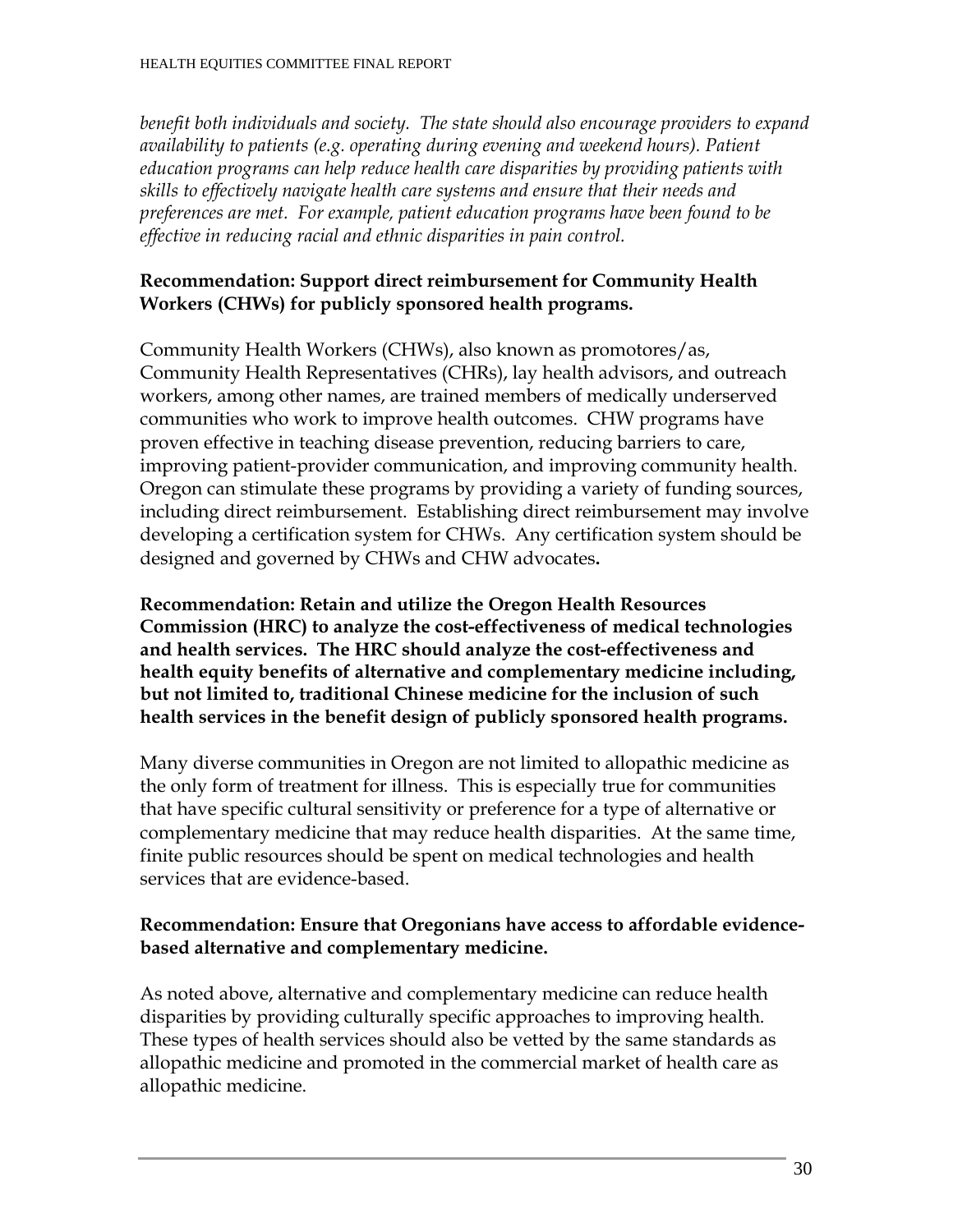## *iii. Language Access*

The explicit goal of the following Health Equities Committee recommendations are to ensure health care services that are respectful of, and responsive to, the cultural and linguistic needs of Oregonians.

**Recommendation: Take advantage of growing technological capacity in Oregon by creating a state-wide pool of qualified, certified interpreters and organizations that may be able to utilize and build on technologies being developed for telemedicine or telehealth.** 

*State-wide pool would include partnerships including but not limited to hospitals, clinics, language bank companies, video interpreter services, and community services, etc.* 

> *a. As an example, partners in the pool could pay according to their percentage of services used the prior year.*

**Recommendation: Coordinate with state-wide technology efforts, such as Telehealth, to build future infrastructure for the state-wide pool, including video remote interpreting for Deaf people.** 

**Recommendation: In planning for interpreter services, include organizations specific to ASL interpreters (such as the Oregon Registry of Interpreters for the Deaf), and disability/Deaf organizations (such as the Women with Disabilities Health Equity Coalition, and the Oregon Association of the Deaf) to ensure inclusion of video remote interpreting for ASL signers.** 

**Recommendation: Seek federal matching funds for interpreter services through Medicaid. This targets provider organizations that serve Medicaid patients by making interpreter services affordable.** 

*Promote video remote interpreting (and other telehealth technologies) as a viable option for health care providers.* 

*Through a state plan amendment, make interpreter services a covered service rather than an administrative service, thereby eliminating the disincentive for providers to see non-English speaking patients.* 

**Recommendation: Use state regulation to impose mandates with funds to offset subsequent costs:** 

*Any plan that participates in the Oregon Health Fund Exchange must pay for interpreter services.*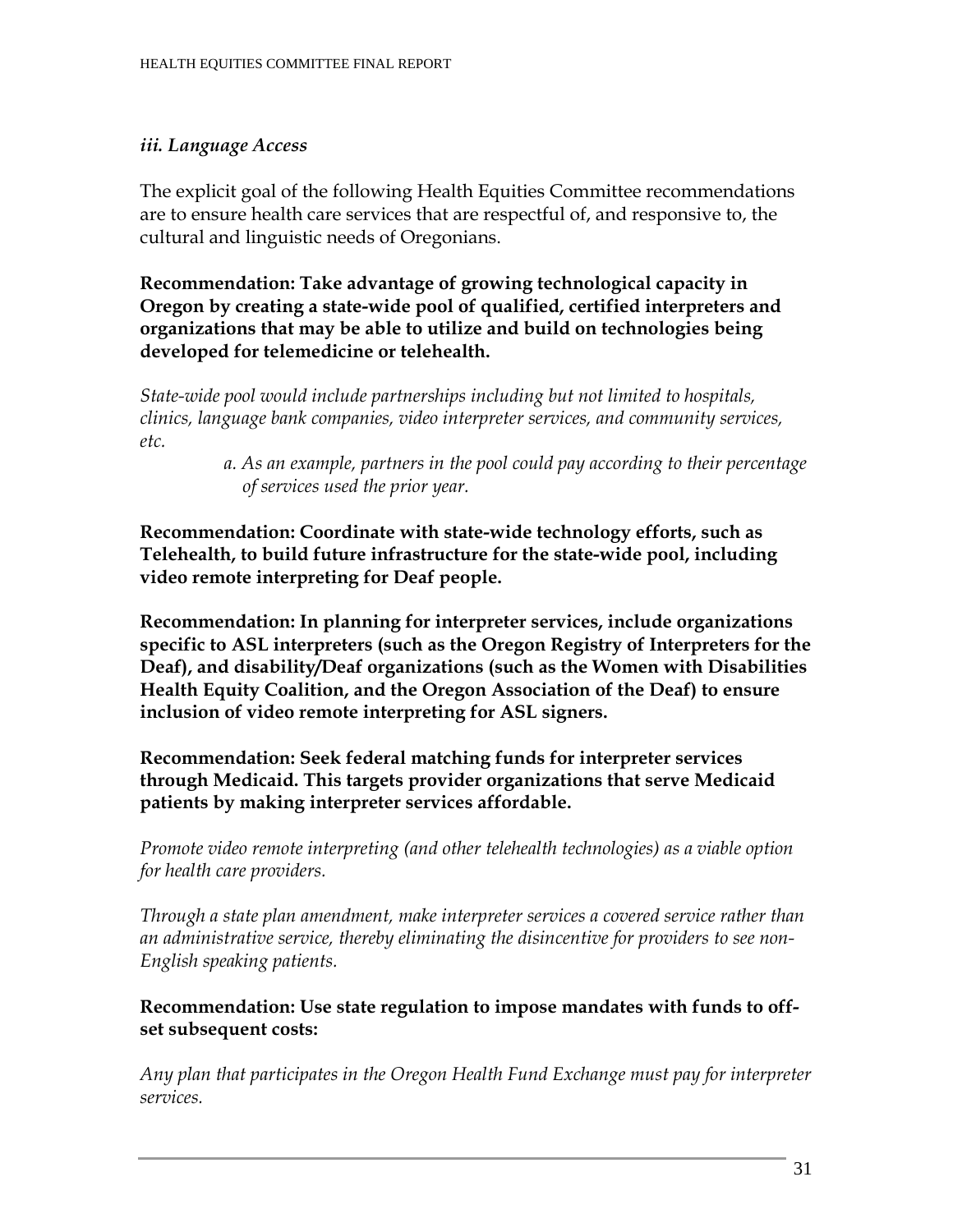## **Recommendation: Create education partnerships so that more health professionals are also certified interpreters.**

Oregon may be able to utilize existing partnerships through the Health Care Workforce Institute or other existing groups that work toward certification of interpreters.

As much as possible, interpretation must be included in the health professional's job description, protecting the employee's time and reflecting their dual roles.

Definitions based on the Healthcare Interpreter Oregon Administrative rules:

- "Limited English Proficient" (LEP) is a modifier used by the federal government to describe a person with limited English proficiency. "Person with limited English proficiency" means a person who, by reasons of place of birth or culture, speaks a language other than English and does not speak English with adequate ability to communicate effectively with a health care provider.
- "Health Care" means medical, surgical, or hospital care or any other remedial care recognized by state law, including mental health care.
- "Interpreter Services" is listening to a message of one language and providing an oral rendition of the same message in another language. An interpretation is to be complete and accurate and relay the meaning of the message from one language to the other, considering the context and the meaning of the whole phrase and not each word as if it were "standing alone" without context.
- "Health Care Interpreter" means a person who is employed as an interpreter working in health care who is readily able to communicate with a person with limited English proficiency and to accurately translate the written or oral statements of the person with limited English proficiency into English, and who is readily able to translate the written or oral statements of other persons into the language of the person with limited English proficiency. Health Care Interpreter further means any individual paid as an interpreter working in health services, including mental health. As used in this section, the term "employed" means anyone who performs or is utilized as a health care interpreter whether it be in an hourly or salaried position, contractor, volunteer, or intern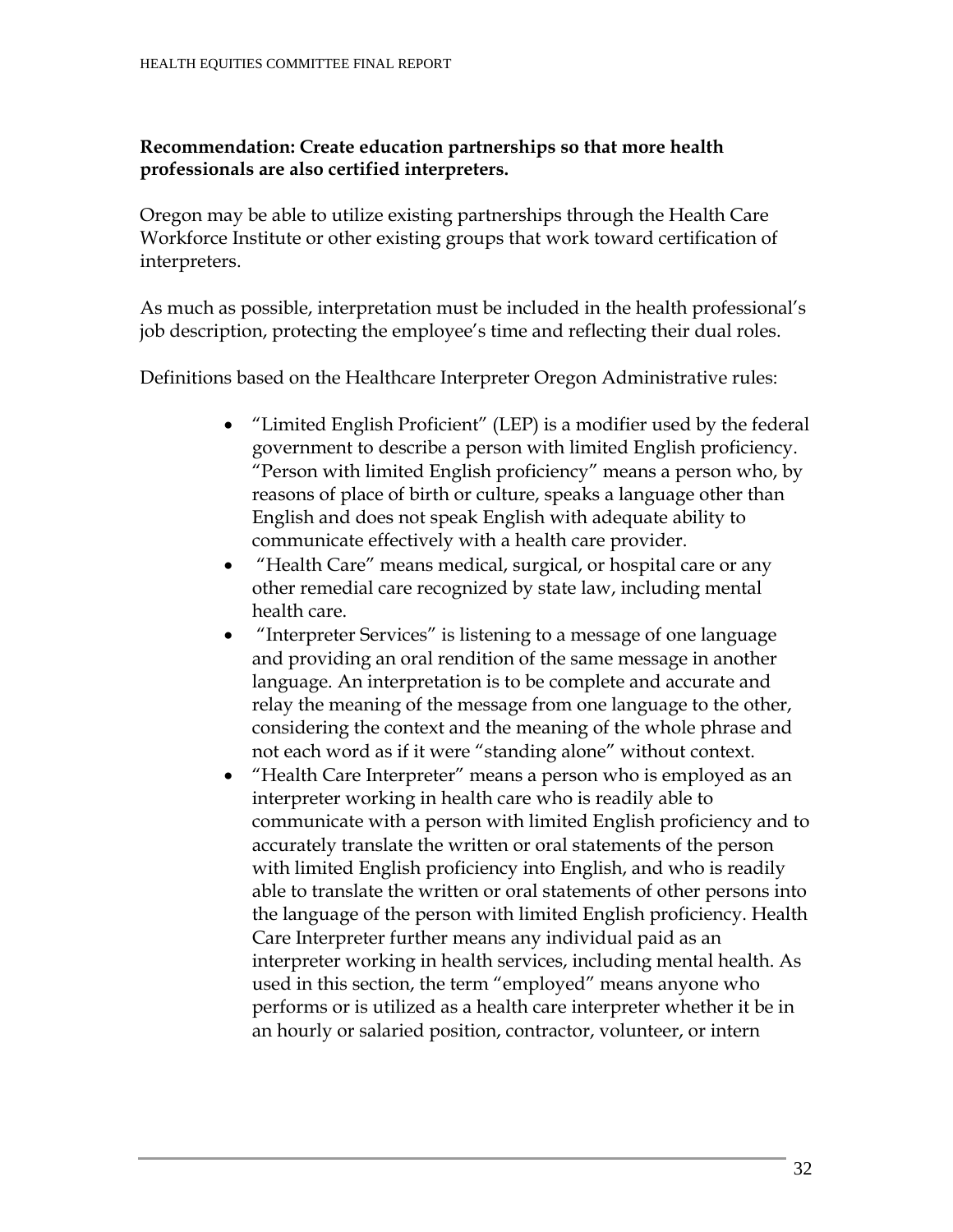## *iv. Workforce*

The following recommendations are designed to create an adequate workforce to meet the needs of the population, including those living in rural Oregon, and will reflect the diversity of Oregonians.

**Recommendation: Expand educational institution capacity at health professional schools where more training opportunities are needed across the board from community college to university and postgraduate levels.** 

Oregon's health care provider shortage is also challenged by the population's growing diversity and the need to provide culturally and linguistically competent care.

**Recommendation: Increase financial aid in health professional schools for students needing more financial aid of the right kind (grants, scholarships, loan forgiveness).**

- *a. Expand reduced tuition to Oregon residents pursuing careers at Oregon health care educational institutions with additional incentives for underrepresented populations.*
- *b. Offer loan forgiveness for providers who practice in underserved areas in Oregon or with underserved populations in Oregon.*

Ultimately, our patients pay the price when there are insufficient providers from backgrounds similar to theirs. Geographic, economic, educational, and cultural factors, with their effects on patient mortality, underscore the critical need for providers from disadvantaged backgrounds and with superior cultural sensitivity training, to improve health care for the underserved throughout Oregon. They will then be able to serve those who are now underserved, improving access to care. In addition, these individuals will function as role models for youth within their communities.

**Recommendation: Strengthen the pipeline to health profession schools; intervention needs to start early and focus on retention. Support mentoring program models that have been demonstrated to be effective in retaining students.** 

The Health Equities Committee feels strongly that educational and experiential support in pre-college, college and in health professional schools will enable more applicants from disadvantaged backgrounds to apply, gain admission and graduate into the health care workforce.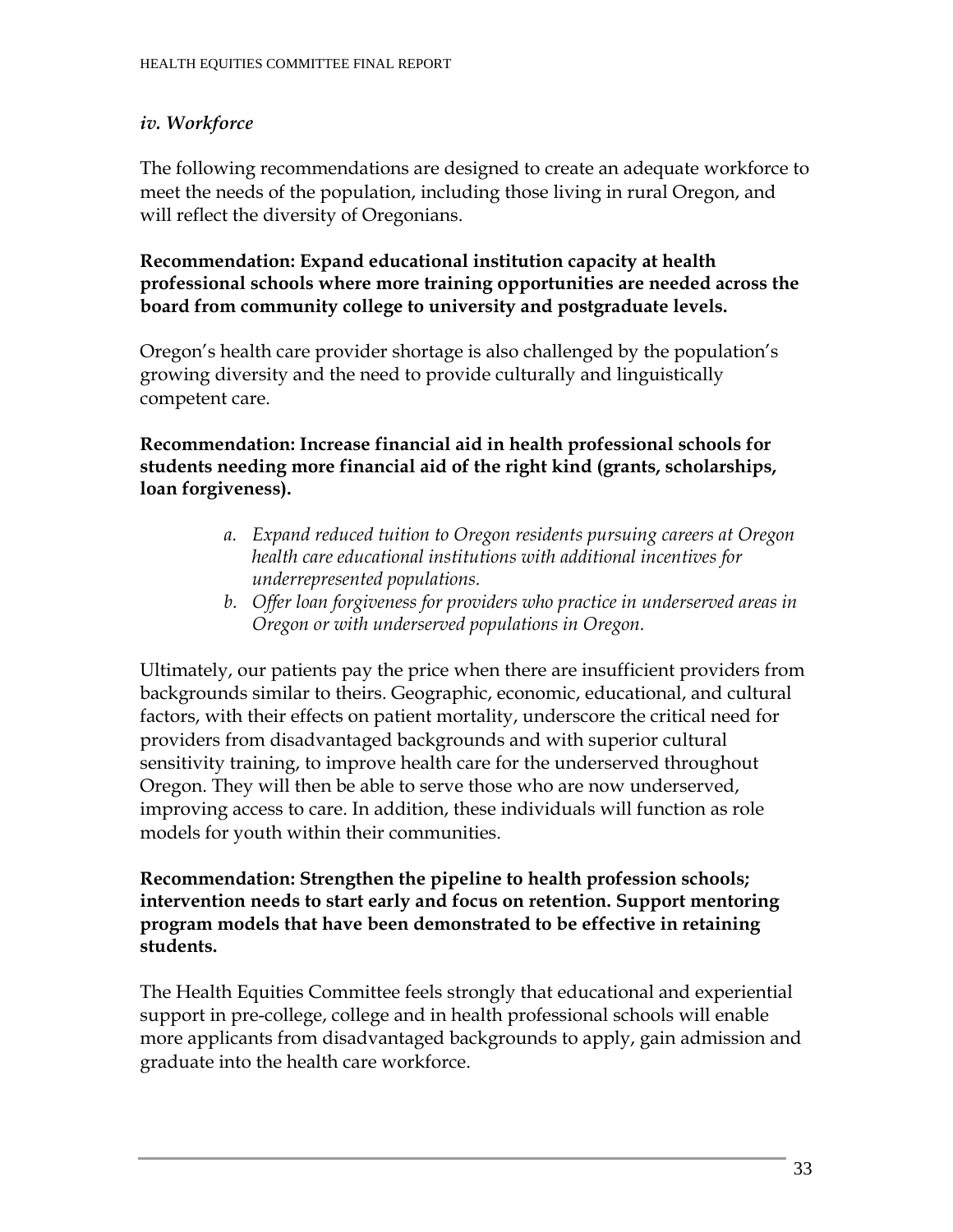**Recommendation: The previous recommendation must include convening all entities that are currently working on pipeline development issues so that efforts are coordinated, streamlined, and strategic in planning for the future needs of Oregon's population.** 

- *a. The Oregon Health Care Work-Force Institute would be ideally suited for the role of convener.*
- *b. Entities that should be convened include, but are not limited to, Allopathic and Naturopathic providers, dentists, mid-level providers, nurses, behavioral health professionals, allied and Community-Health Workers.*

**Recommendation: Improve the climate for diversity at individual health professional schools by mandating cultural (including sexual and gender minorities, persons with disabilities, and other vulnerable populations) and linguistic competence throughout the institution.**

This in turn will mean better patient satisfaction and medical compliance, with decreases in morbidity and mortality related to chronic diseases over time. Providing culturally competent services that maximize the health and function of the individual results in lower spending on health care, as well as increased income from a more productive workforce.

**Recommendation: Utilize existing agencies to establish and report on diversity goals for health & hospital systems and health care training institutions to the Oregon Health Fund Board on a biennial basis**.

**Recommendation: Support Community Health Worker programs that recruit and train members of underserved communities to provide culturally and linguistically competent health services within that community.** 

## Creating a culturally-competent workforce

The final Health Equities Committee recommendation concerning workforce is that Oregon must have a provider workforce that receives the education necessary to provide culturally-competent and culturally-aware health care.

## **Recommendation: Mandate a minimum level of educational credits for health care providers that must earned in coursework specifically designed to increase cultural competence and/or awareness.**

*a. This can be part of initial licensure or as part of continuing education.*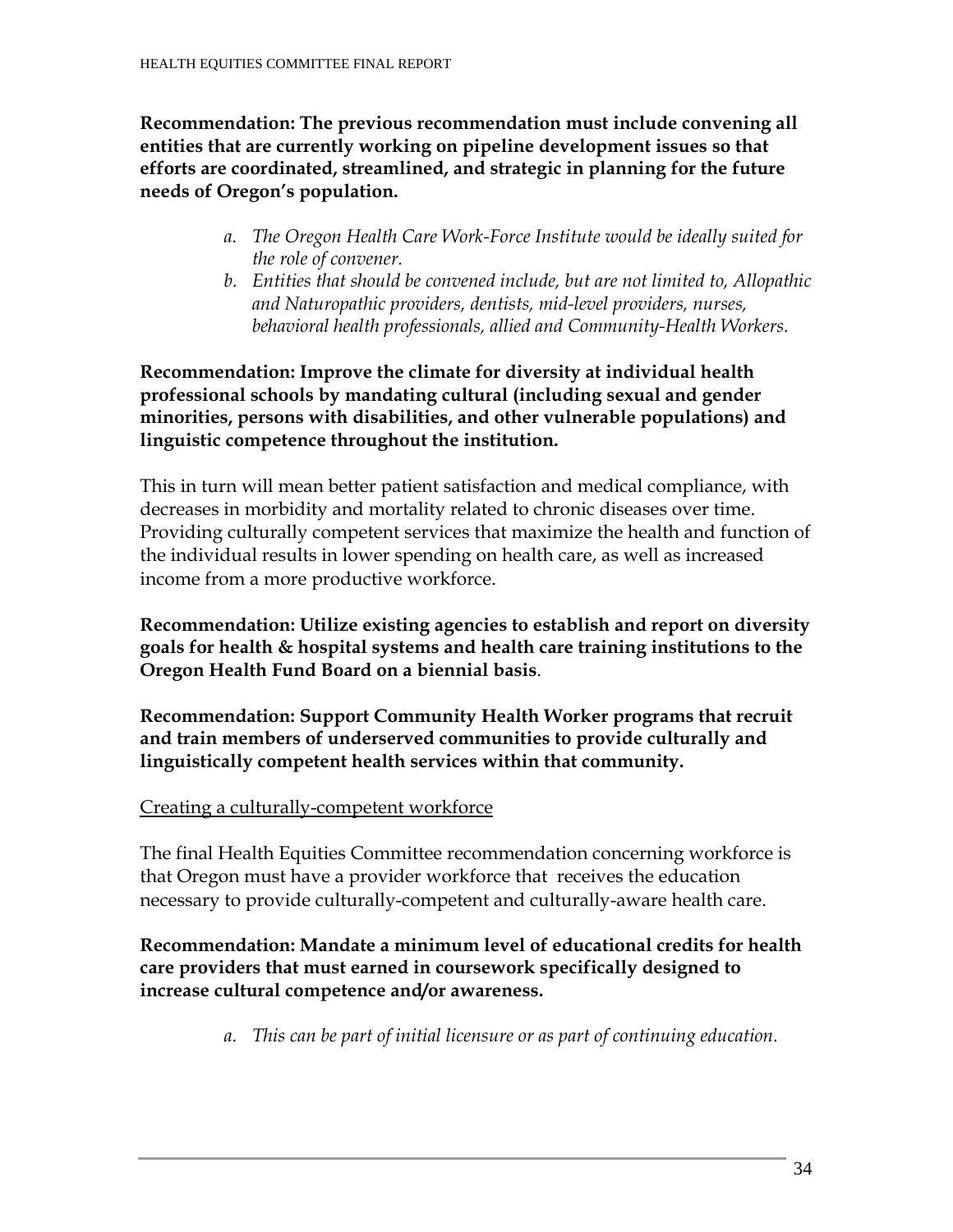## *v. Data Collection*

In Oregon there is such a dearth of data related to race, ethnicity, and primary language in health care that it is difficult to identify, let alone address, disparities in health care access, health care utilization, disease status, and/or quality of care. Where data exists, sources of are difficult to combine or compare due to differences in definitions and data collection protocols.

**Recommendation: All health care providers and health plans participating in the Oregon Health Fund Program must be required to collect and report data on race, ethnicity, age-appropriate sexual orientation, gender, disability status, and primary language. These measures need to be included when assessing quality and ensuring transparency.** 

In a recently issued report, *Identifying and Evaluating Equity Provisions in State Health Reform* (April 23rd, 2008), the Commonwealth Fund urges states to strongly consider publicly reporting access and quality data that has been stratified by demographic characteristics to promote public accountability, inform the consumer base, support state efforts to evaluate disparities in health and to intervene as indicated (pg. 6).

## *vi. Quality Initiatives*

**Recommendation: In its role as convener and collaborator, the Quality Institute should be responsible for:**

- o **Training provider organizations and health plans on protocols for collecting race, ethnicity, and primary language data based on the highest national standards. This will ensure consistency and comparability among data sources, increase cultural competency, and reduce provider discomfort with collecting this kind of information from patients.**
- o **Developing a Health Disparities strategy that utilizes data to identify disparities and assist communities with evaluating interventions to reduce disparities.**
- o **Aligning resources to support quality healthcare across all demographic populations in Oregon.**
- o **Disseminating meaningful and accurate information on health quality and utilization of healthcare resources in a manner that is accessible and understandable to individuals from a variety of cultural, ethnic, and educational backgrounds.**

# **VI. Conclusions**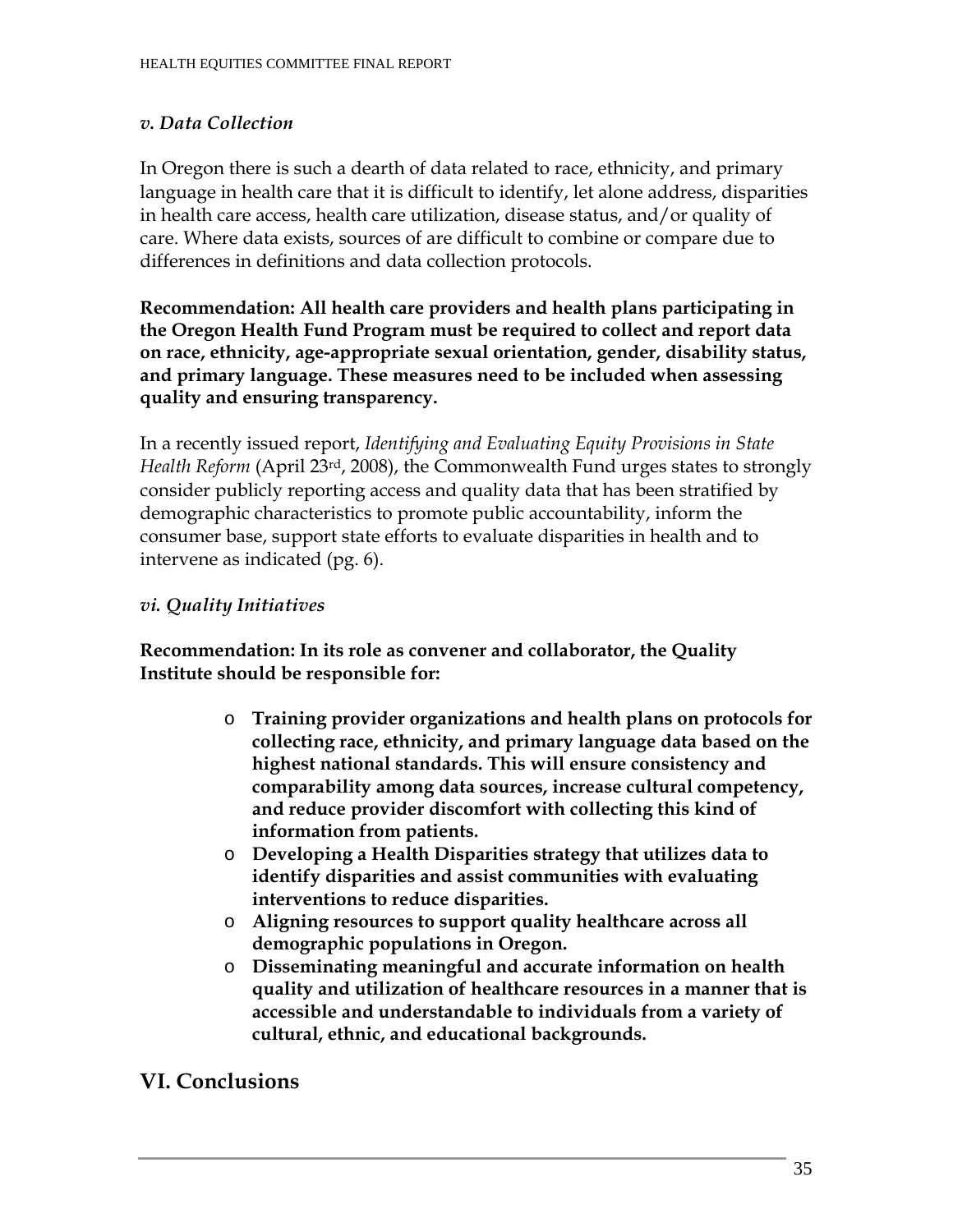<span id="page-35-0"></span>The social determinants of health must be acknowledged in any explicit effort to reduce health disparities. Social determinants of health acknowledge that an individual's health is not solely understood by determining insurance status, by isolating the experience between patient and provider, nor can it be adequately addressed by focusing on individuals and individual responsibility. Health is more than health care. A review of population health factors determined that non-medical factors (genetic predispositions, social circumstances, environmental conditions, and behavioral patterns) are responsible for a large proportion of preventable mortality in the United States, perhaps 85-90 percent.<sup>[18](#page-35-0),[19](#page-35-0)</sup>

In the acclaimed PBS documentary series, *Unnatural Causes: Is Inequality Making Us Sick*?, Dr. David Williams aptly frames the scope necessary to truly address health inequities through social policy: "Housing policy is health policy, educational policy is health policy, anti-violence policy is health policy, neighborhood improvement policies are health policies. Everything that we can do to improve the quality of life of individuals in our society has an impact on their health and is a health policy". Other states have acknowledged this by passing legislation giving members of the legislative body, or other policymakers, an opportunity to request an assessment of how any proposed policy might impact the health of vulnerable populations. Health impact-assessment tools provide policy-makers with information to evaluate how education policy, housing policy, economic policy, land-use policy (as examples) might benefit or harm the health of individuals, families, or communities.<sup>[20](#page-35-0)</sup>

The Health Equities Committee strongly encourages the Oregon Health Fund Board and other policy-makers to consider creating avenues for racial, ethnic, and cultural minorities to participate in an on-going effort to address health disparities in Oregon. These communities are the first to identify and understand the problems that affect them and will have the best ideas about how to address these problems effectively. Health care is experienced locally and solutions for health care dilemmas must be addressed by engaging, supporting, and allowing the impacted communities to lead the way.

Finally, efforts to reduce health disparities can begin immediately, outside of health care reform, or as part of any staged implementation that involves expanding Medicaid. Appendix C describes Health Equities Committee recommendations that align with strategies that have been successfully

 $\overline{a}$ 18 Schroeder S, *We Can Do Better—Improving the Health of the American People,* (The New England Journal of Medicine, 357(12):1221-1228, September 20, 2007;).

<sup>19</sup> McGinnis JM, Williams-Russo P, and Knickman JR, *The case for more active policy attention to health promotion,* (Health Affairs, 21(2):78-93, March/April 2002).<br><sup>20</sup> B. Smedley, B. Alvarez, R. Panares, C. Fish-Parcham, and S. Adland, *Identifying and Evaluating Equity* 

*Provisions in State Health Care Reform* (New York: The Commonwealth Fund, April 2008).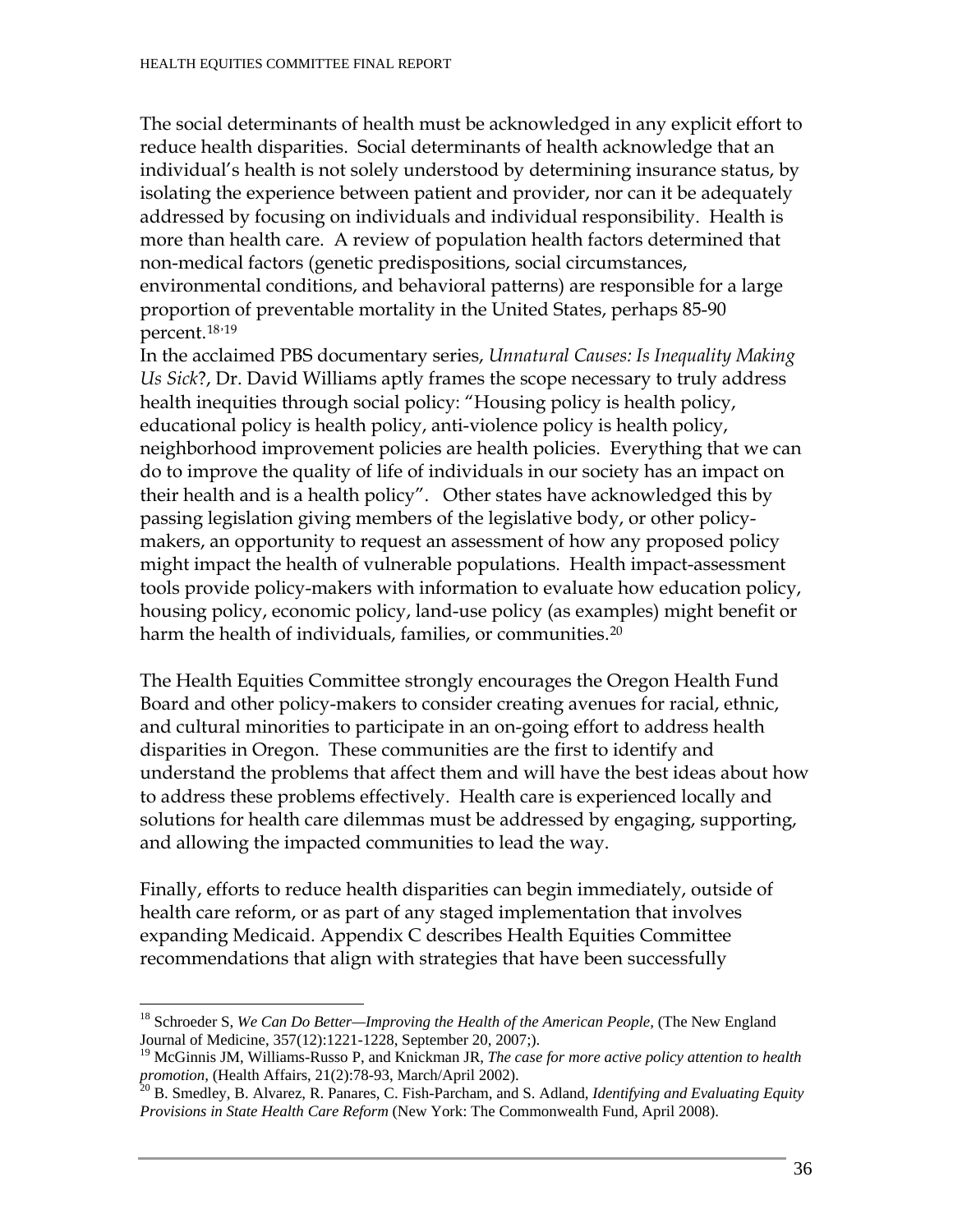implemented in other state Medicaid programs, or hold potential for improving Oregon's existing Medicaid program.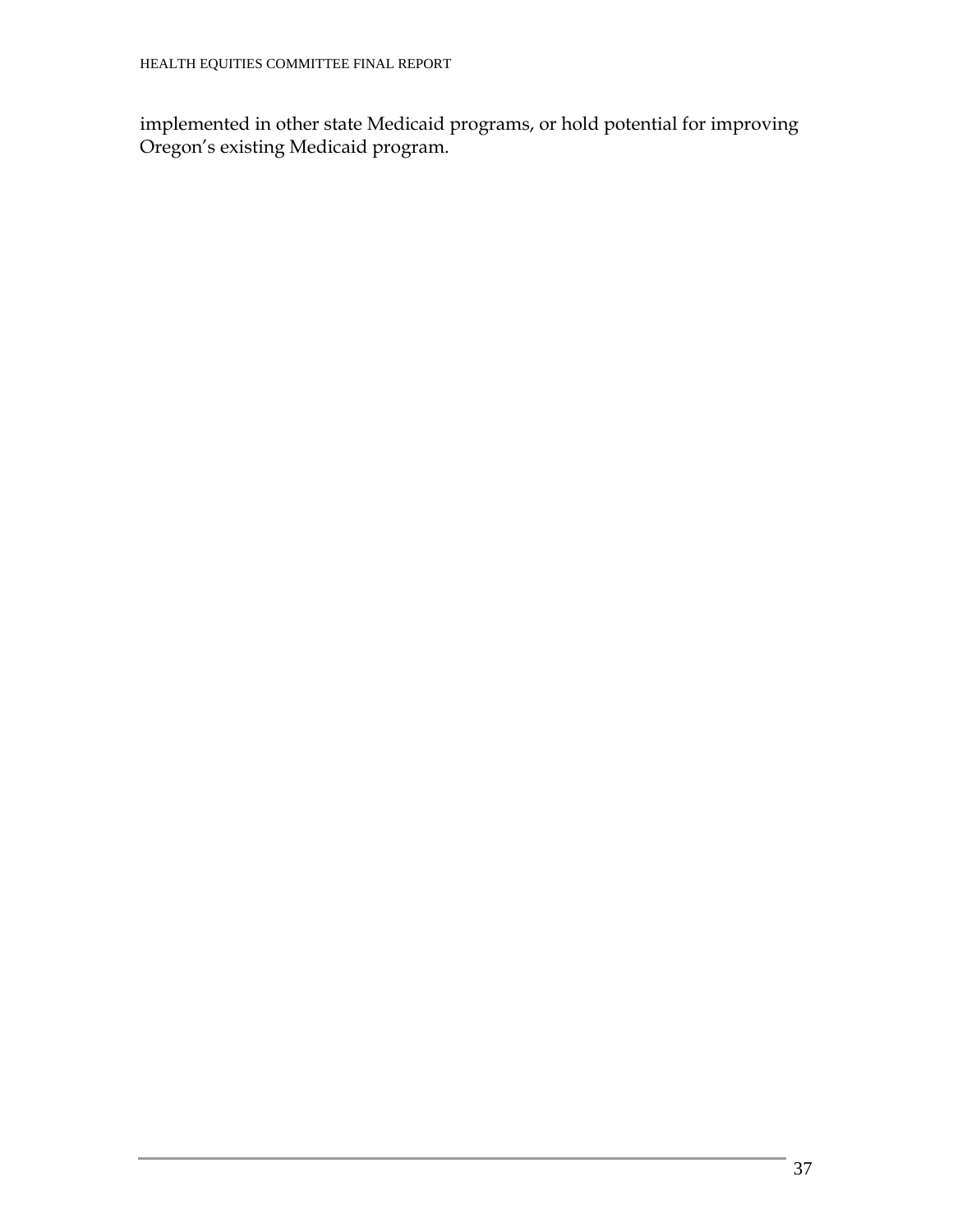## APPENDIX A

## **OREGON HEALTH FUND BOARD HEALTH EQUITIES COMMITTEE Approved by OHFB**

## **Objective**

The Health Equities Committee is chartered with developing multicultural strategies for program eligibility and enrollment procedures as well as with making policy recommendations to reduce health disparities through delivery system reform and benefit design of the Oregon Health Fund program. The work of the Health Equities Committee will be submitted directly to the Oregon Health Fund Board (OHFB) as well as integrated into the work of other OHFB committees.

## **Scope**

The Health Equities Committee will focus its study of strategies to reduce health disparities in Oregon, including but not limited to:

- 1. Providing the Eligibility & Enrollment Committee with recommendations concerning but not limited to:
	- Best practices for outreach in communities of color, homeless adults and youth, with individuals who live in geographic isolation, and with individuals who experience other barriers to enrollment.
	- Strategies to reduce disparities in insurance status by decreasing barriers to enrollment and streamlining enrollment policies & practices
- 2. Providing the Delivery Committee with recommendations concerning reducing health disparities in Oregon. Recommendations may include but are not limited to topics such as:
	- Elements of the Medical Home model that reduce health disparities and provide culturally competent care.
	- Financial incentive programs to reduce targeted health disparities and quality care through provider fee increases and value-based purchasing
	- A plan to increase collection of health-related data for people of color and other under-represented populations using techniques that are culturally sensitive and accurate.
	- Provider workforce issues such as recruitment of minority and rural providers, retention, and cultural-competence training.
	- Methods to empower and incentivize individuals to make healthy lifestyle choices.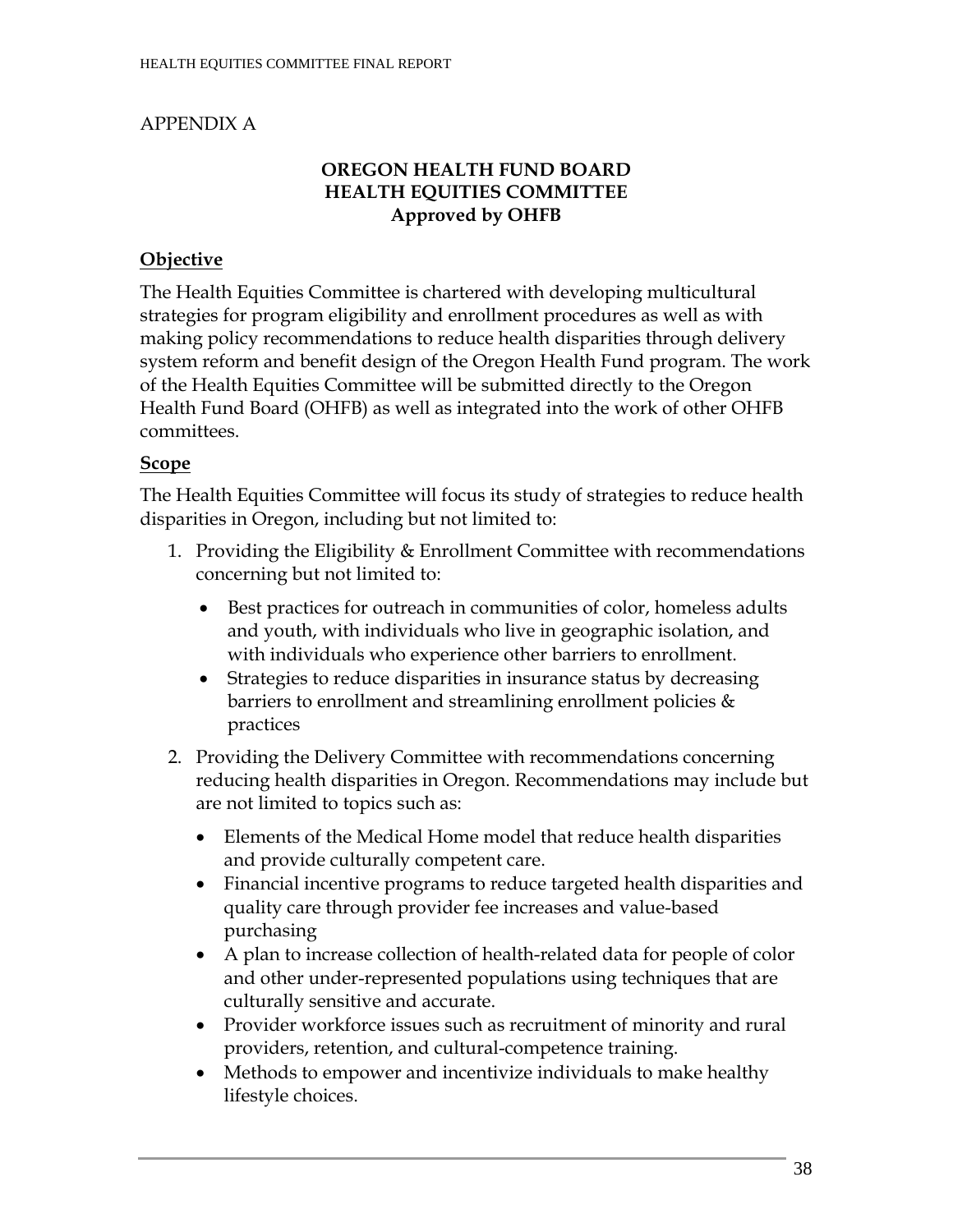- Methods to ensure competent linguistic access within the health care delivery system.
- 3. Providing the Benefits Committee with recommendations concerning benefit designs that support the health of women, minorities, and other vulnerable populations including but not limited to:
	- Benefits related to women's health and benefit designs that target women of childbearing age.
	- An emphasis on reducing health disparities in developing a benefit package of essential health services.
	- Ensuring an affordable benefit package that promotes the health of individuals who have physical or mental health disabilities.
	- Reimbursement options for health promotion activities that occur outside of the traditional health care delivery system.

## **Committee Membership**

| <b>Name</b>                   | <b>Affiliation</b>                                        | <b>City</b> |
|-------------------------------|-----------------------------------------------------------|-------------|
| <b>Yves LeFranc, MD</b>       | <b>Adventist Health Systems</b>                           | Portland    |
| Ella Booth, Ph.D.             | Oregon Health & Science University (OHSU)                 | Portland    |
| Honora Englander, MD          | <b>OHSU Division of Hospital Medicine</b>                 | Portland    |
| <b>Scott Ekblad</b>           | Office of Rural Health, OHSU                              | Portland    |
| Maria Michalczyk, RN,         | Healthcare Interpreter Training program, Portland         | Portland    |
| MA,                           | <b>Community College</b>                                  |             |
| Michelle Berlin, MD, MPH      | Center of Excellence in Women's Health, OHSU              | Portland    |
| Tricia Tillman, MPH           | <b>Multnomah County Health Department</b>                 | Portland    |
| <b>Noelle Wiggins</b>         | Multnomah County Health Department                        | Portland    |
| <b>John Duke, MBA</b>         | <b>Outside-In Homeless Youth Clinic</b>                   | Portland    |
| <b>Jackie Mercer</b>          | <b>NARA</b>                                               | Portland    |
| <b>Ed Blackburn</b>           | <b>Central City Concern</b>                               | Portland    |
| <b>Bruce Bliatout, Ph.D.,</b> | Multnomah County Health Department                        | Portland    |
| Laurie Powers, Ph.D.          | Portland State University, Regional Research<br>Institute | Portland    |
| <b>Melinda Muller, MD</b>     | Legacy Health Systems                                     | Portland    |
| <b>Joe Finkbonner</b>         | Northwest Portland Indian Health Board                    | Portland    |
| <b>Holden Leung, MSW</b>      | <b>Asian Health and Service Center</b>                    | Portland    |

## **Staff Resources**

- Heidi Allen, (Lead Staff) OHREC Director and Medicaid Advisory Committee, OHPR – [Heidi.Allen@state.or.us](mailto:Heidi.Allen@state.or.us); 503-373-1608
- Nate Hierlmaier, Policy Analyst, OHPR [Nate.Hierlmaier@state.or.us](mailto:Nate.Hierlmaier@state.or.us); 503-373-1632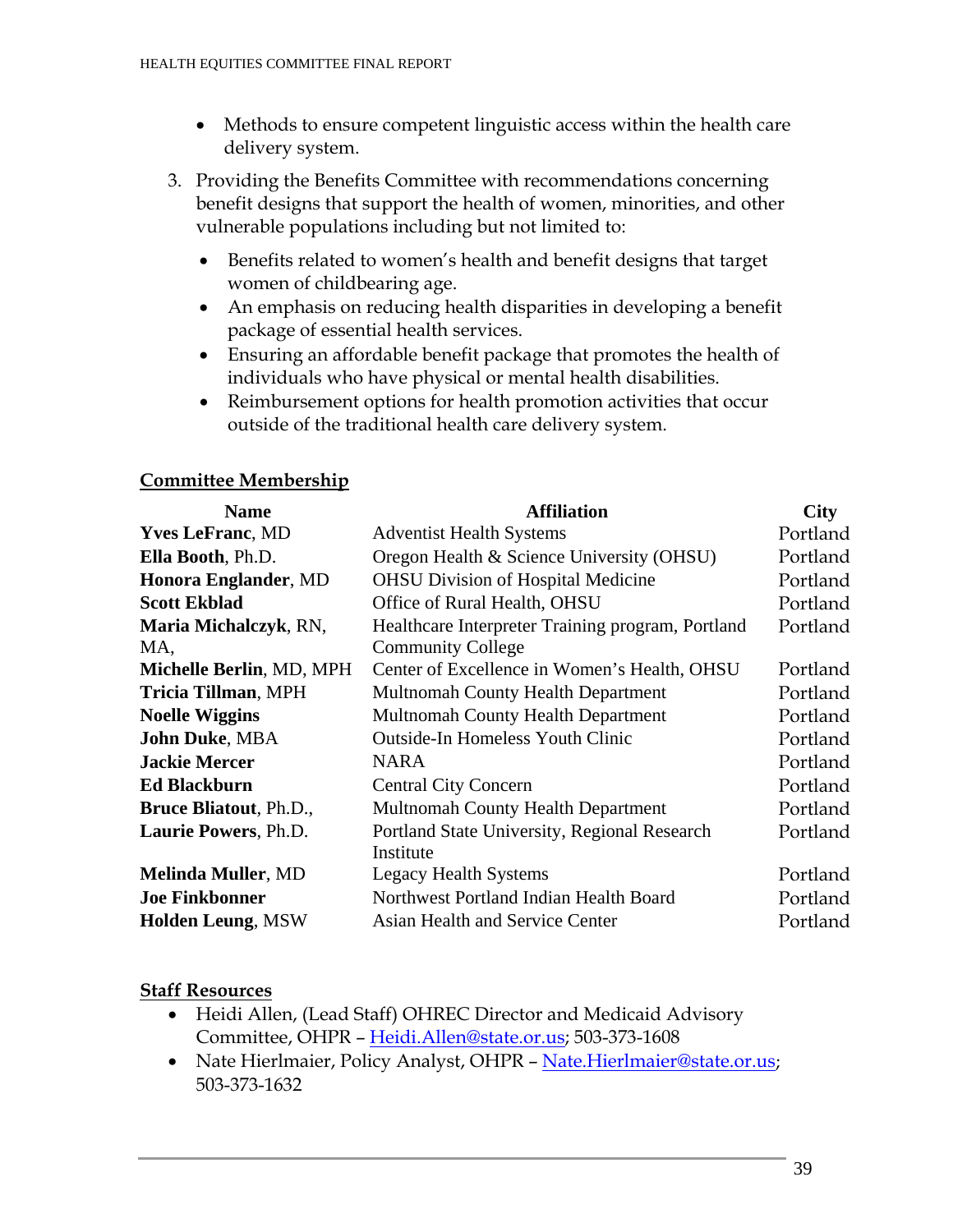• Shawna Kennedy-Walters, Office Specialist, OHPR – [Shawna.Kennedy-Walters@state.or.us;](mailto:Shawna.Kennedy-Walters@state.or.us) 503-373-1598

## **Timing**

The Committee will provide its recommendation(s) to Oregon Health Fund Board and the Eligibility and Enrollment Committee no later than February 10<sup>th</sup>, 2008, recommendations to the Oregon Health Fund Board and Delivery Committee no later than April 1st, 2008, and recommendations to the Oregon Health Fund Board and Benefits Committee no later than April 30<sup>th</sup>, 2008. The Committee will continue to act as a resource to the Oregon Health Fund Board and the committees of the Board as needed throughout the 2008 policy planning process.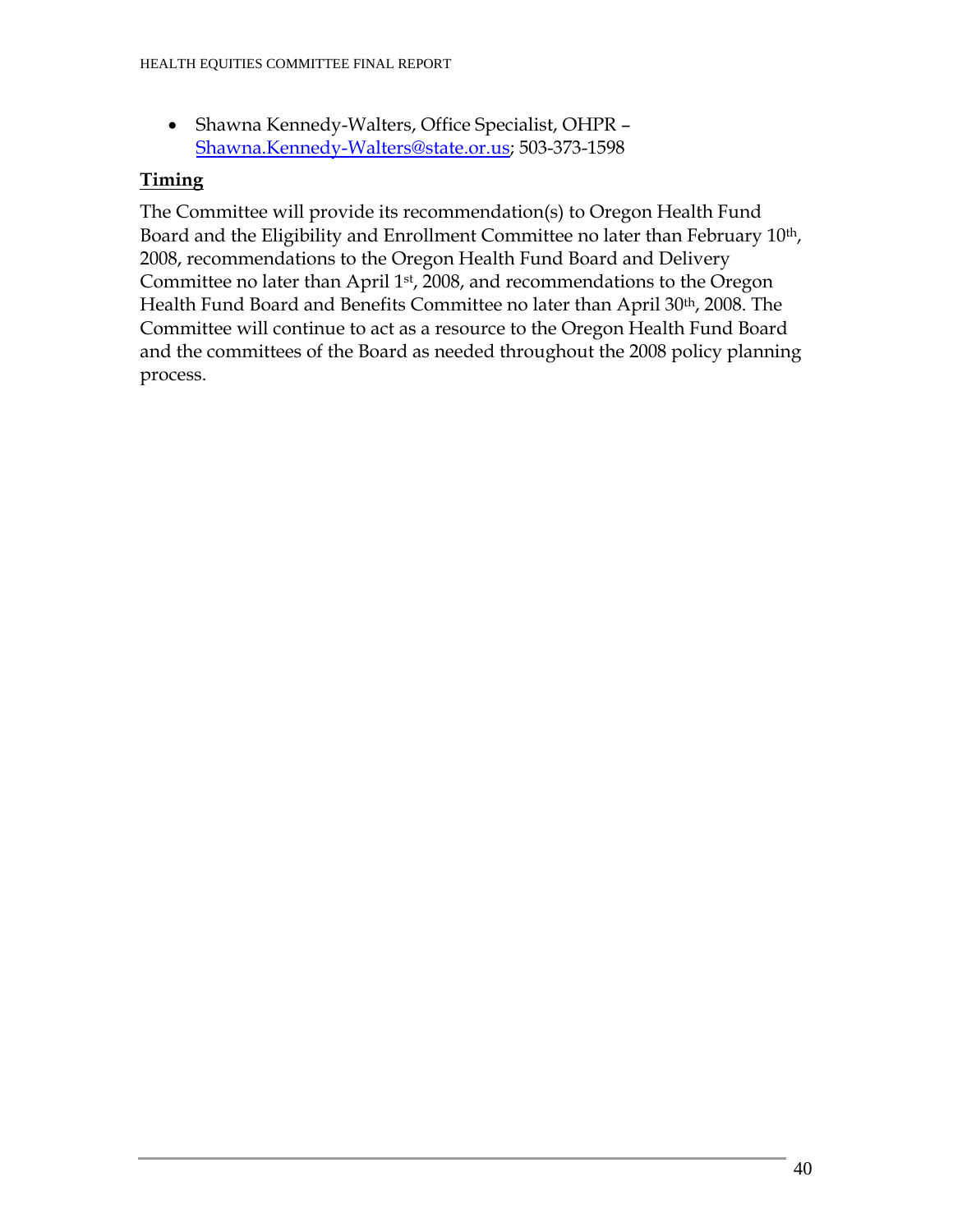#### APPENDIX B

| <b>Health Equities Committee Recommendations</b>                                                                                                                                                                                                                                                                                                                                                                                                                         | <b>Oregon Health Fund Board</b>     |                                                      |                                                           |                                     |                                    |  |
|--------------------------------------------------------------------------------------------------------------------------------------------------------------------------------------------------------------------------------------------------------------------------------------------------------------------------------------------------------------------------------------------------------------------------------------------------------------------------|-------------------------------------|------------------------------------------------------|-----------------------------------------------------------|-------------------------------------|------------------------------------|--|
|                                                                                                                                                                                                                                                                                                                                                                                                                                                                          | <b>Benefits</b><br><b>Committee</b> | <b>Delivery</b><br><b>System</b><br><b>Committee</b> | Eligibility $\&$<br><b>Enrollment</b><br><b>Committee</b> | Federal<br>Laws<br><b>Committee</b> | <b>Finance</b><br><b>Committee</b> |  |
| Promote equitable and fair sharing of health care<br>costs.                                                                                                                                                                                                                                                                                                                                                                                                              | $\boxtimes$                         | $\boxtimes$                                          | $\boxtimes$                                               |                                     | $\boxtimes$                        |  |
| Remove any financial barriers and increase<br>reimbursement for preventive services, chronic<br>disease management, patient education programs<br>and after-hours/walk-in primary care.                                                                                                                                                                                                                                                                                  | $\boxtimes$                         | $\boxtimes$                                          |                                                           |                                     |                                    |  |
| Support direct reimbursement for Community<br>Health Workers (CHWs) for publicly sponsored                                                                                                                                                                                                                                                                                                                                                                               | $\boxtimes$                         | $\boxtimes$                                          |                                                           |                                     |                                    |  |
| health programs.<br>Retain and utilize the Oregon Health Resources<br>Commission (HRC) to analyze the cost-<br>effectiveness of medical technologies and health<br>services. The HRC should analyze the cost-<br>effectiveness and health equity benefits of<br>alternative and complementary medicine<br>including, but not limited to, traditional Chinese<br>medicine for the inclusion of such health services<br>in the benefit design of publicly sponsored health | $\boxtimes$                         | $\boxtimes$                                          |                                                           |                                     |                                    |  |
| programs.<br>Ensure that Oregonians have access to affordable<br>evidence-based alternative and complementary                                                                                                                                                                                                                                                                                                                                                            | $\boxtimes$                         |                                                      |                                                           |                                     |                                    |  |
| medicine.<br>Take advantage of growing technological capacity<br>in Oregon by creating a state-wide pool of<br>qualified, certified interpreters and organizations                                                                                                                                                                                                                                                                                                       |                                     | $\boxtimes$                                          |                                                           |                                     |                                    |  |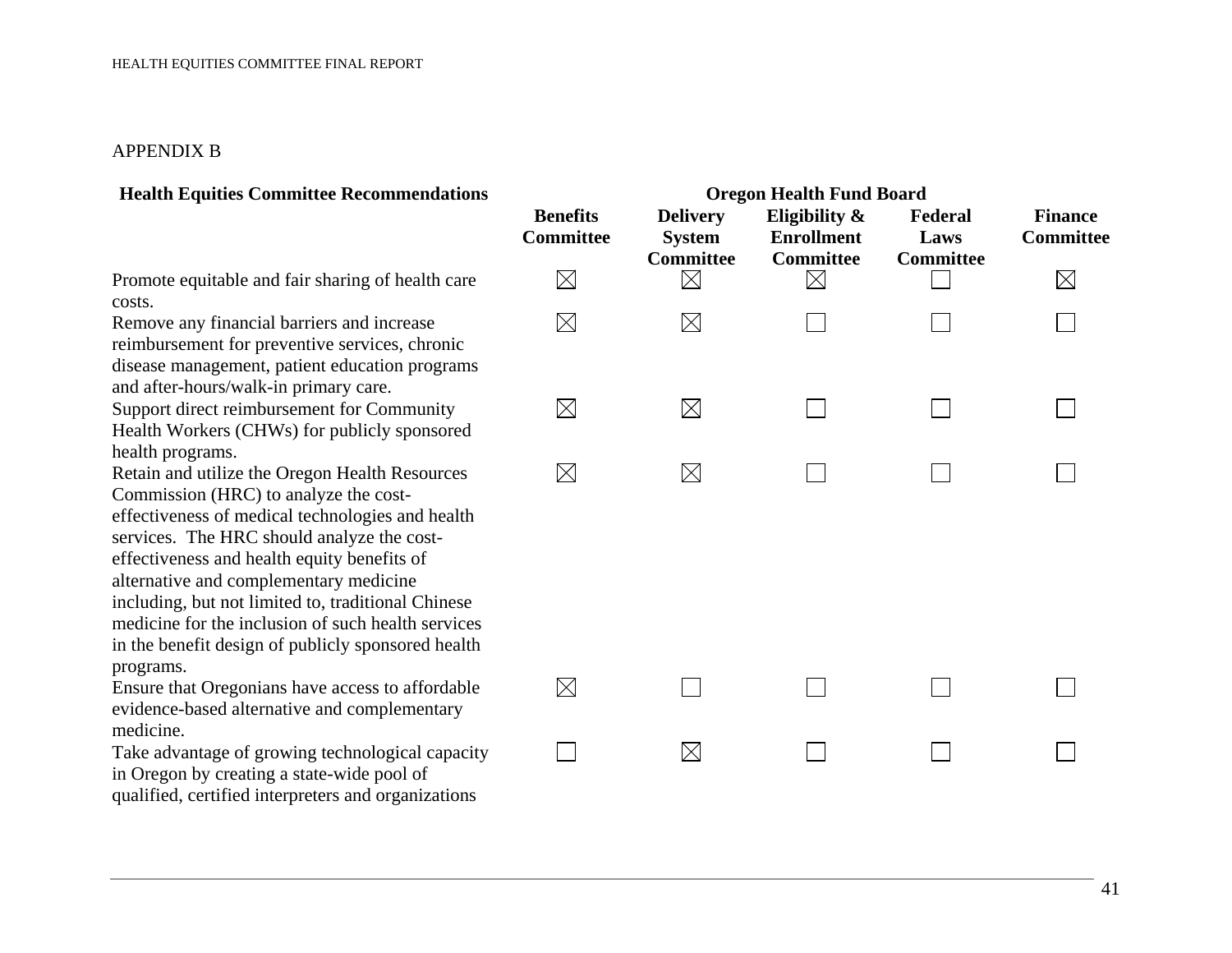| <b>Health Equities Committee Recommendations</b>                                                                                                                                                                                                                                                                                                                                                                                                                                                                                                                                         | <b>Benefits</b><br><b>Committee</b> | <b>Delivery</b><br><b>System</b><br><b>Committee</b> | <b>Oregon Health Fund Board</b><br>Eligibility $\&$<br><b>Enrollment</b><br><b>Committee</b> | Federal<br>Laws<br><b>Committee</b> | <b>Finance</b><br><b>Committee</b> |
|------------------------------------------------------------------------------------------------------------------------------------------------------------------------------------------------------------------------------------------------------------------------------------------------------------------------------------------------------------------------------------------------------------------------------------------------------------------------------------------------------------------------------------------------------------------------------------------|-------------------------------------|------------------------------------------------------|----------------------------------------------------------------------------------------------|-------------------------------------|------------------------------------|
| that may be able to utilize and build on<br>technologies being developed for telemedicine or<br>telehealth.                                                                                                                                                                                                                                                                                                                                                                                                                                                                              |                                     |                                                      |                                                                                              |                                     |                                    |
| Seek federal matching funds for interpreter<br>services through Medicaid. This targets provider<br>organizations that serve Medicaid patients by                                                                                                                                                                                                                                                                                                                                                                                                                                         | $\boxtimes$                         |                                                      |                                                                                              | $\boxtimes$                         |                                    |
| making interpreter services affordable.<br>Individuals purchasing health care in Medicaid and<br>with the assistance of a state contribution will be<br>provided with a Wellness Account where the state<br>will deposit cash incentives for behaviors that will<br>promote the individual's health. Some examples<br>include:<br>Developing a wellness plan with provider<br>$\bullet$<br>Meeting weight loss goals established in<br>٠<br>partnership with a provider<br>Participating in a smoking-cessation<br>٠<br>program<br>Getting recommended tests and procedures<br>$\bullet$ | $\boxtimes$                         |                                                      |                                                                                              | $\boxtimes$                         |                                    |
| Chronic disease management activities<br>Use state regulation to impose mandates with<br>funds to off-set subsequent costs for interpreter                                                                                                                                                                                                                                                                                                                                                                                                                                               |                                     | $\boxtimes$                                          |                                                                                              |                                     |                                    |
| services<br>Create education partnerships so that more health                                                                                                                                                                                                                                                                                                                                                                                                                                                                                                                            |                                     | $\boxtimes$                                          |                                                                                              |                                     |                                    |
| professionals are also certified interpreters<br>All health care providers and health plans                                                                                                                                                                                                                                                                                                                                                                                                                                                                                              |                                     | $\boxtimes$                                          |                                                                                              |                                     |                                    |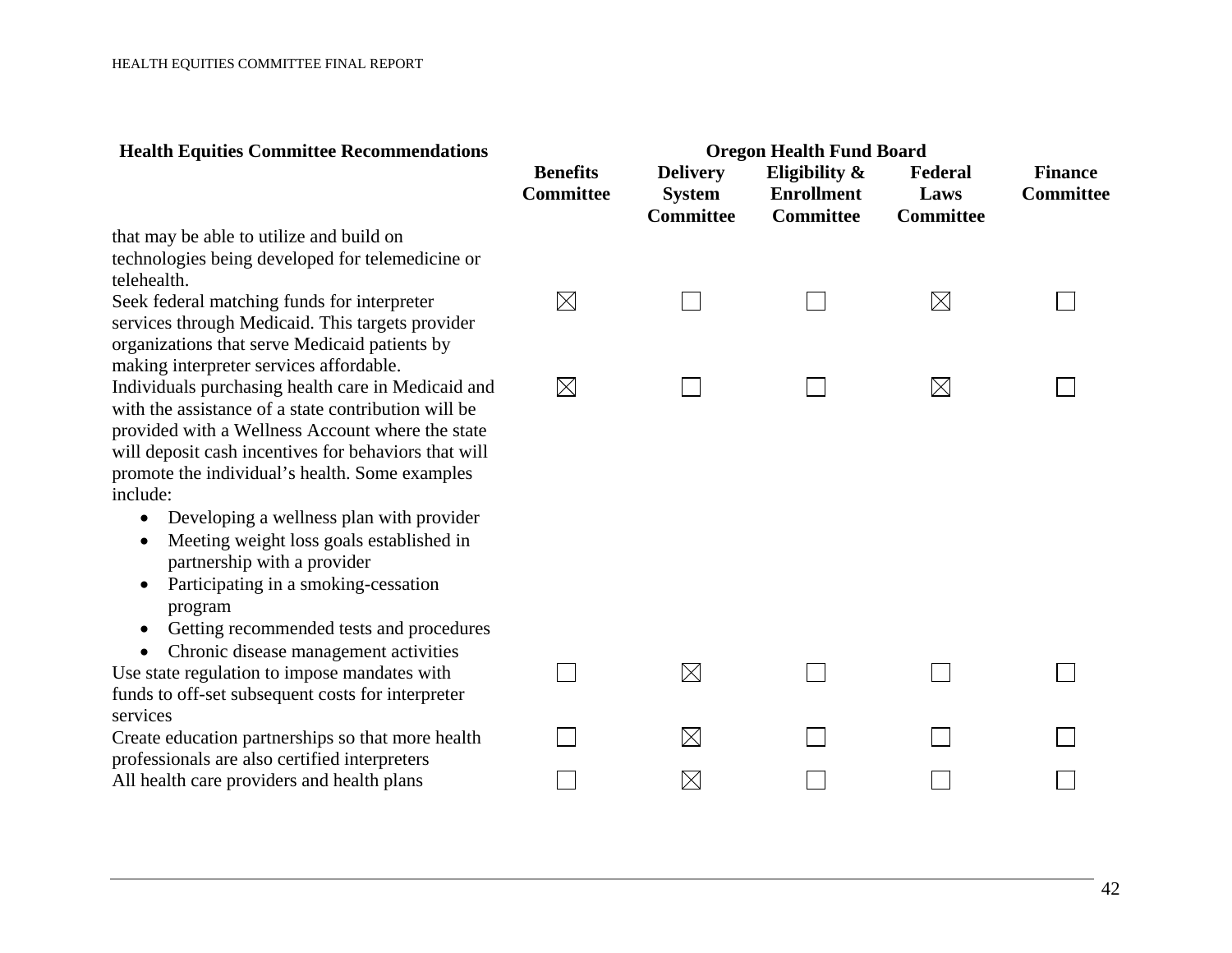| <b>Health Equities Committee Recommendations</b>                                                                                                                                                                                                                                                         | <b>Oregon Health Fund Board</b>     |                                                      |                                                           |                                     |                                    |  |
|----------------------------------------------------------------------------------------------------------------------------------------------------------------------------------------------------------------------------------------------------------------------------------------------------------|-------------------------------------|------------------------------------------------------|-----------------------------------------------------------|-------------------------------------|------------------------------------|--|
|                                                                                                                                                                                                                                                                                                          | <b>Benefits</b><br><b>Committee</b> | <b>Delivery</b><br><b>System</b><br><b>Committee</b> | Eligibility $\&$<br><b>Enrollment</b><br><b>Committee</b> | Federal<br>Laws<br><b>Committee</b> | <b>Finance</b><br><b>Committee</b> |  |
| participating in the Oregon Health Fund Program<br>must be required to collect and report data on race,<br>ethnicity, age-appropriate sexual orientation,<br>gender, disability status, and primary language.<br>These measures need to be included when<br>assessing quality and ensuring transparency. |                                     |                                                      |                                                           |                                     |                                    |  |
| In its role as convener and collaborator, the                                                                                                                                                                                                                                                            |                                     | $\boxtimes$                                          |                                                           |                                     |                                    |  |
| Quality Institute should be responsible for:                                                                                                                                                                                                                                                             |                                     |                                                      |                                                           |                                     |                                    |  |
| a) Training provider organizations and health                                                                                                                                                                                                                                                            |                                     |                                                      |                                                           |                                     |                                    |  |
| plans on protocols for collecting race,                                                                                                                                                                                                                                                                  |                                     |                                                      |                                                           |                                     |                                    |  |
| ethnicity, and primary language data based on                                                                                                                                                                                                                                                            |                                     |                                                      |                                                           |                                     |                                    |  |
| the highest national standards. This will ensure                                                                                                                                                                                                                                                         |                                     |                                                      |                                                           |                                     |                                    |  |
| consistency and comparability among data                                                                                                                                                                                                                                                                 |                                     |                                                      |                                                           |                                     |                                    |  |
| sources, increase cultural competency, and                                                                                                                                                                                                                                                               |                                     |                                                      |                                                           |                                     |                                    |  |
| reduce provider discomfort with collecting this<br>kind of information from patients.                                                                                                                                                                                                                    |                                     |                                                      |                                                           |                                     |                                    |  |
| b) Developing a Health Disparities strategy that                                                                                                                                                                                                                                                         |                                     |                                                      |                                                           |                                     |                                    |  |
| utilizes data to identify disparities and assist                                                                                                                                                                                                                                                         |                                     |                                                      |                                                           |                                     |                                    |  |
| communities with evaluating interventions to                                                                                                                                                                                                                                                             |                                     |                                                      |                                                           |                                     |                                    |  |
| reduce disparities.                                                                                                                                                                                                                                                                                      |                                     |                                                      |                                                           |                                     |                                    |  |
| Aligning resources to support quality health<br>c)                                                                                                                                                                                                                                                       |                                     |                                                      |                                                           |                                     |                                    |  |
| care across all demographic populations in                                                                                                                                                                                                                                                               |                                     |                                                      |                                                           |                                     |                                    |  |
| Oregon.                                                                                                                                                                                                                                                                                                  |                                     |                                                      |                                                           |                                     |                                    |  |
| d) Disseminating meaningful and accurate                                                                                                                                                                                                                                                                 |                                     |                                                      |                                                           |                                     |                                    |  |
| information on health quality and utilization of                                                                                                                                                                                                                                                         |                                     |                                                      |                                                           |                                     |                                    |  |
| health care resources in a manner that is                                                                                                                                                                                                                                                                |                                     |                                                      |                                                           |                                     |                                    |  |
| accessible and understandable to individuals                                                                                                                                                                                                                                                             |                                     |                                                      |                                                           |                                     |                                    |  |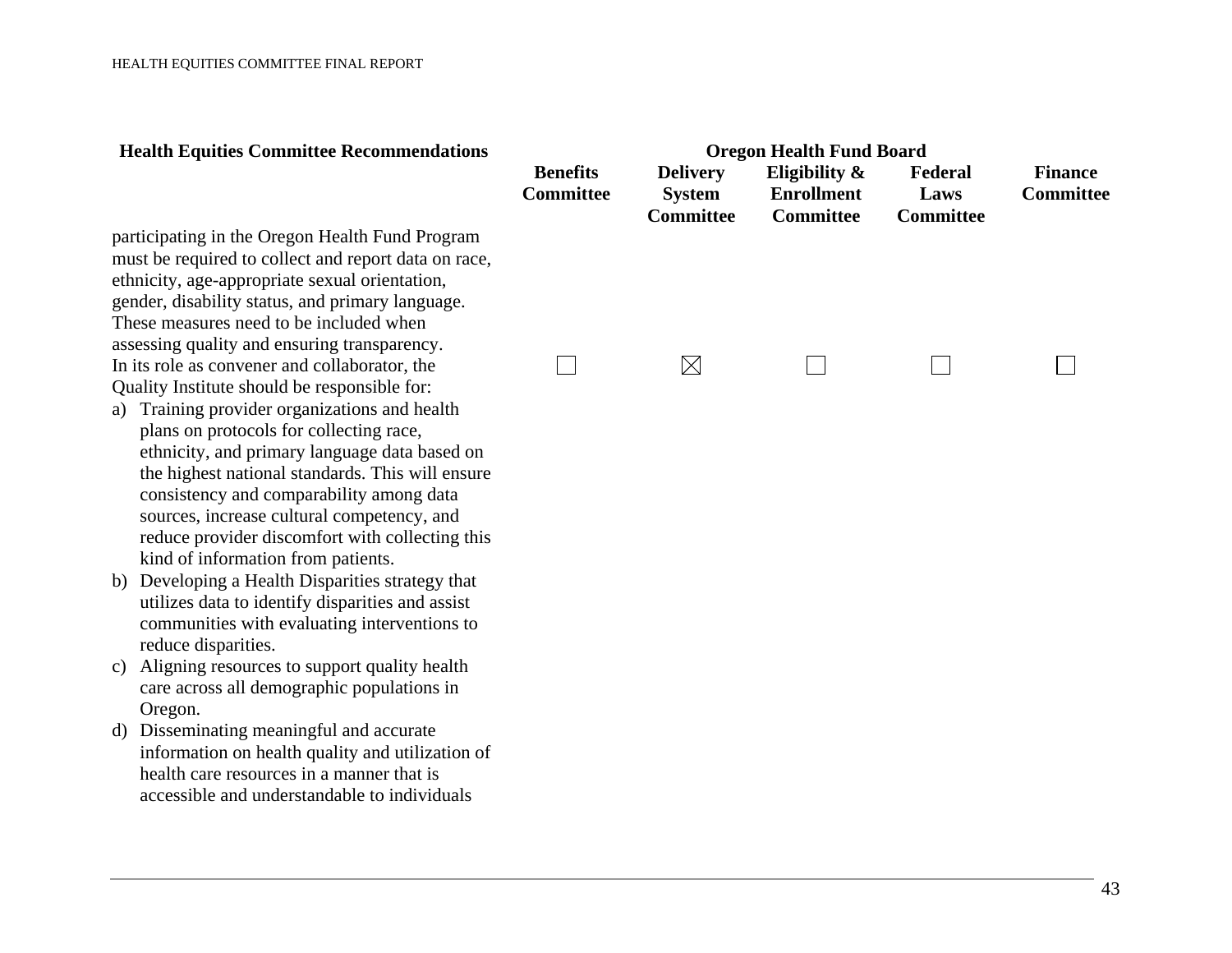| <b>Health Equities Committee Recommendations</b>                                                                                                                                                                                                                                                                                                                                                                                                                                                                                                                                                                                                                                                                                                                                                                                                                                           | <b>Oregon Health Fund Board</b>     |                                                      |                                                           |                                     |                                    |  |
|--------------------------------------------------------------------------------------------------------------------------------------------------------------------------------------------------------------------------------------------------------------------------------------------------------------------------------------------------------------------------------------------------------------------------------------------------------------------------------------------------------------------------------------------------------------------------------------------------------------------------------------------------------------------------------------------------------------------------------------------------------------------------------------------------------------------------------------------------------------------------------------------|-------------------------------------|------------------------------------------------------|-----------------------------------------------------------|-------------------------------------|------------------------------------|--|
|                                                                                                                                                                                                                                                                                                                                                                                                                                                                                                                                                                                                                                                                                                                                                                                                                                                                                            | <b>Benefits</b><br><b>Committee</b> | <b>Delivery</b><br><b>System</b><br><b>Committee</b> | Eligibility $\&$<br><b>Enrollment</b><br><b>Committee</b> | Federal<br>Laws<br><b>Committee</b> | <b>Finance</b><br><b>Committee</b> |  |
| from a variety of cultural, ethnic, and<br>educational backgrounds.                                                                                                                                                                                                                                                                                                                                                                                                                                                                                                                                                                                                                                                                                                                                                                                                                        |                                     |                                                      |                                                           |                                     |                                    |  |
| Expand educational institution capacity at health<br>professional schools where more training<br>opportunities are needed across the board from<br>community college to university and postgraduate<br>levels. Oregon's health care provider shortage is<br>also challenged by the population's growing<br>diversity and the need to provide culturally and                                                                                                                                                                                                                                                                                                                                                                                                                                                                                                                                |                                     | $\boxtimes$                                          |                                                           |                                     |                                    |  |
| linguistically competent care.<br>Increase financial aid in health professional<br>schools for students needing more financial aid of<br>the right kind (grants, scholarships, loan<br>forgiveness). Ultimately, our patients pay the price<br>when there are insufficient providers from<br>backgrounds similar to theirs. Geographic,<br>economic, educational, and cultural factors, with<br>their effects on patient mortality, underscore the<br>critical need for providers from disadvantaged<br>backgrounds and with superior cultural sensitivity<br>training, to improve health care for the<br>underserved throughout Oregon. They will then be<br>able to serve those who are now underserved,<br>improving access to care. In addition, these<br>individuals will function as role models for youth<br>in their communities.<br>a) Expand reduced tuition to Oregon residents |                                     | $\boxtimes$                                          |                                                           |                                     |                                    |  |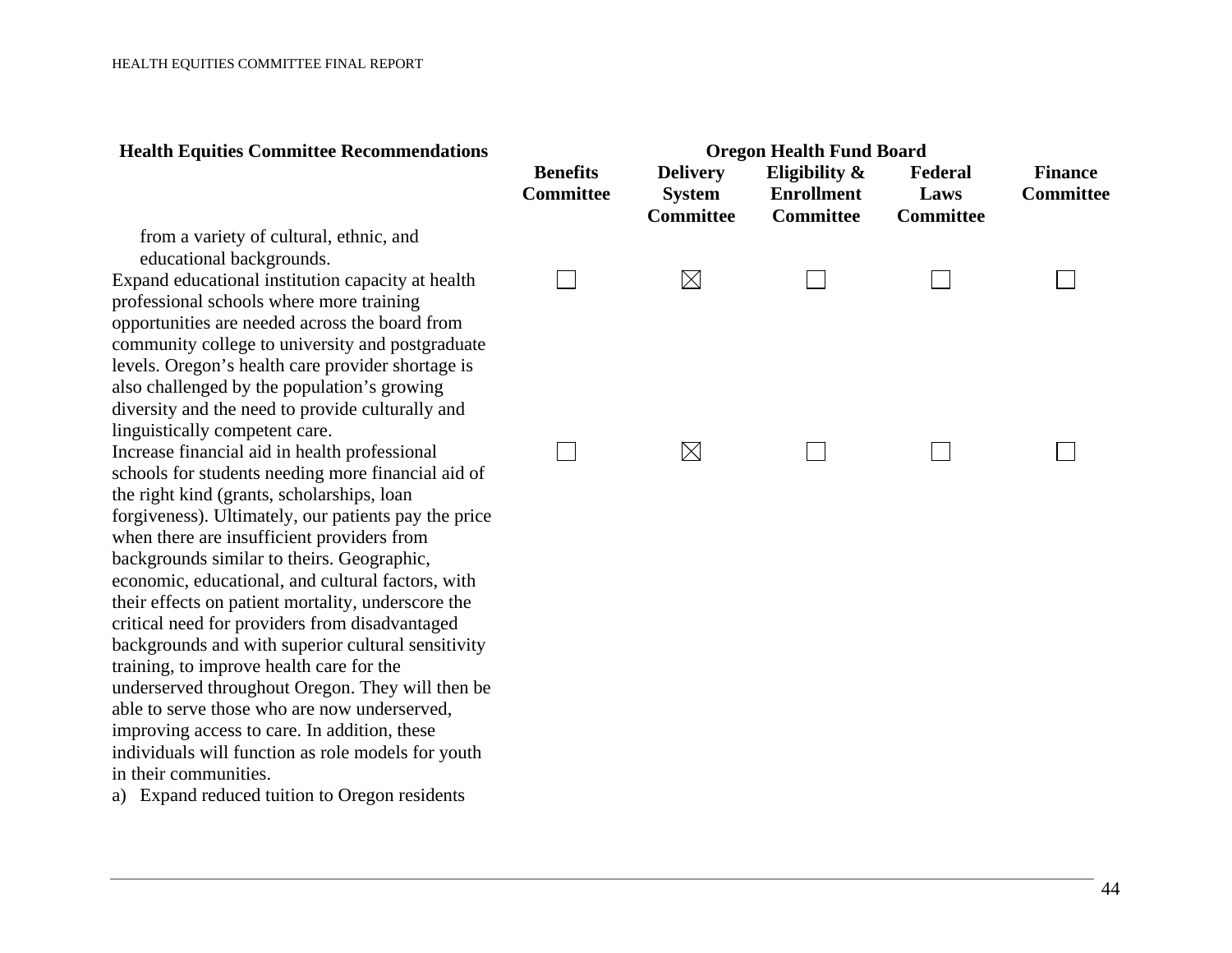| <b>Health Equities Committee Recommendations</b>                                                                                                                                                                                                                                                                                                                                                                                                                                                                                                                                                                                                                                                                                                 | <b>Benefits</b><br><b>Committee</b> | <b>Delivery</b><br><b>System</b><br><b>Committee</b> | <b>Oregon Health Fund Board</b><br>Eligibility $\&$<br><b>Enrollment</b><br><b>Committee</b> | Federal<br>Laws<br><b>Committee</b> | <b>Finance</b><br><b>Committee</b> |
|--------------------------------------------------------------------------------------------------------------------------------------------------------------------------------------------------------------------------------------------------------------------------------------------------------------------------------------------------------------------------------------------------------------------------------------------------------------------------------------------------------------------------------------------------------------------------------------------------------------------------------------------------------------------------------------------------------------------------------------------------|-------------------------------------|------------------------------------------------------|----------------------------------------------------------------------------------------------|-------------------------------------|------------------------------------|
| pursuing careers at Oregon health care<br>educational institutions with additional<br>incentives for underrepresented populations.<br>b) Offer loan forgiveness for providers who<br>practice in underserved areas in Oregon or with<br>underserved populations in Oregon.<br>Strengthen the pipeline to health profession<br>schools; intervention needs to start early and focus<br>on retention. Support mentoring program models<br>that have been demonstrated to be effective in<br>retaining students. We feel strongly that<br>educational and experiential support in pre-college,<br>college and in health professional schools will<br>enable more applicants from disadvantaged<br>backgrounds to apply, gain admission and graduate |                                     | $\boxtimes$                                          |                                                                                              |                                     |                                    |
| into the health care workforce.<br>Strengthening the pipeline of health professionals<br>must include convening all entities that are<br>currently working on pipeline development issues<br>so that efforts are coordinated, streamlined, and<br>strategic in planning for the future needs of<br>Oregon's population.<br>a) The Oregon Health Care Work-Force Institute<br>would be ideally suited for the role of<br>convener.<br>Entities that should be convened include, but<br>b)<br>are not limited to, Allopathic and Naturopathic                                                                                                                                                                                                      |                                     | $\boxtimes$                                          |                                                                                              |                                     |                                    |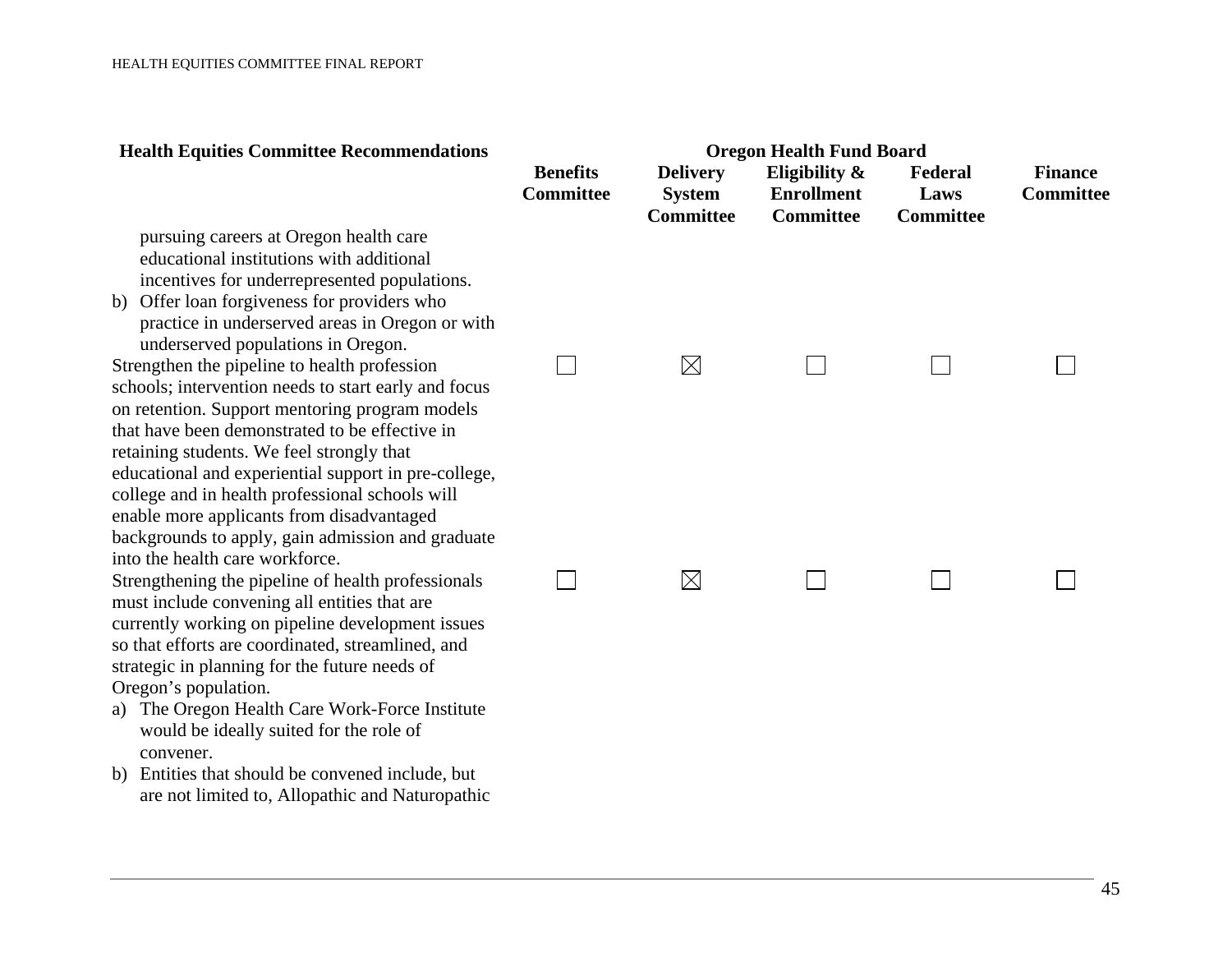| <b>Health Equities Committee Recommendations</b>                                                                                                                                                                                                                                                                                                                                                                                                                                                                                                                           | <b>Oregon Health Fund Board</b>     |                                                      |                                                           |                                     |                                    |  |
|----------------------------------------------------------------------------------------------------------------------------------------------------------------------------------------------------------------------------------------------------------------------------------------------------------------------------------------------------------------------------------------------------------------------------------------------------------------------------------------------------------------------------------------------------------------------------|-------------------------------------|------------------------------------------------------|-----------------------------------------------------------|-------------------------------------|------------------------------------|--|
|                                                                                                                                                                                                                                                                                                                                                                                                                                                                                                                                                                            | <b>Benefits</b><br><b>Committee</b> | <b>Delivery</b><br><b>System</b><br><b>Committee</b> | Eligibility $\&$<br><b>Enrollment</b><br><b>Committee</b> | Federal<br>Laws<br><b>Committee</b> | <b>Finance</b><br><b>Committee</b> |  |
| providers, dentists, mid-level providers, nurses,<br>behavioral health professionals, allied and<br>Community-Health Workers.                                                                                                                                                                                                                                                                                                                                                                                                                                              |                                     |                                                      |                                                           |                                     |                                    |  |
| Improve the climate for diversity at individual<br>health professional schools by mandating cultural<br>(including sexual and gender minorities, persons<br>with disabilities, and other vulnerable populations)<br>and linguistic competence throughout the<br>institution. This in turn will mean better patient<br>satisfaction and medical compliance, with<br>decreases in morbidity and mortality related to<br>chronic diseases over time. Providing culturally<br>competent services that maximize health and<br>functionality results in lower spending on health |                                     | $\boxtimes$                                          |                                                           |                                     |                                    |  |
| care, as well as increased income from a more<br>productive workforce.<br>Utilize existing agencies to establish and report on                                                                                                                                                                                                                                                                                                                                                                                                                                             |                                     | $\boxtimes$                                          |                                                           |                                     |                                    |  |
| diversity goals for health & hospital systems and<br>health care training institutions to the Oregon<br>Health Fund Board on a biennial basis.                                                                                                                                                                                                                                                                                                                                                                                                                             |                                     |                                                      |                                                           |                                     |                                    |  |
| Support Community Health Worker programs that<br>recruit and train members of underserved<br>communities to provide culturally and<br>linguistically competent health services within that                                                                                                                                                                                                                                                                                                                                                                                 |                                     | $\boxtimes$                                          |                                                           |                                     |                                    |  |
| community.<br>Mandate a minimum level of educational credits<br>for health care providers that must earned in                                                                                                                                                                                                                                                                                                                                                                                                                                                              |                                     | $\boxtimes$                                          |                                                           |                                     |                                    |  |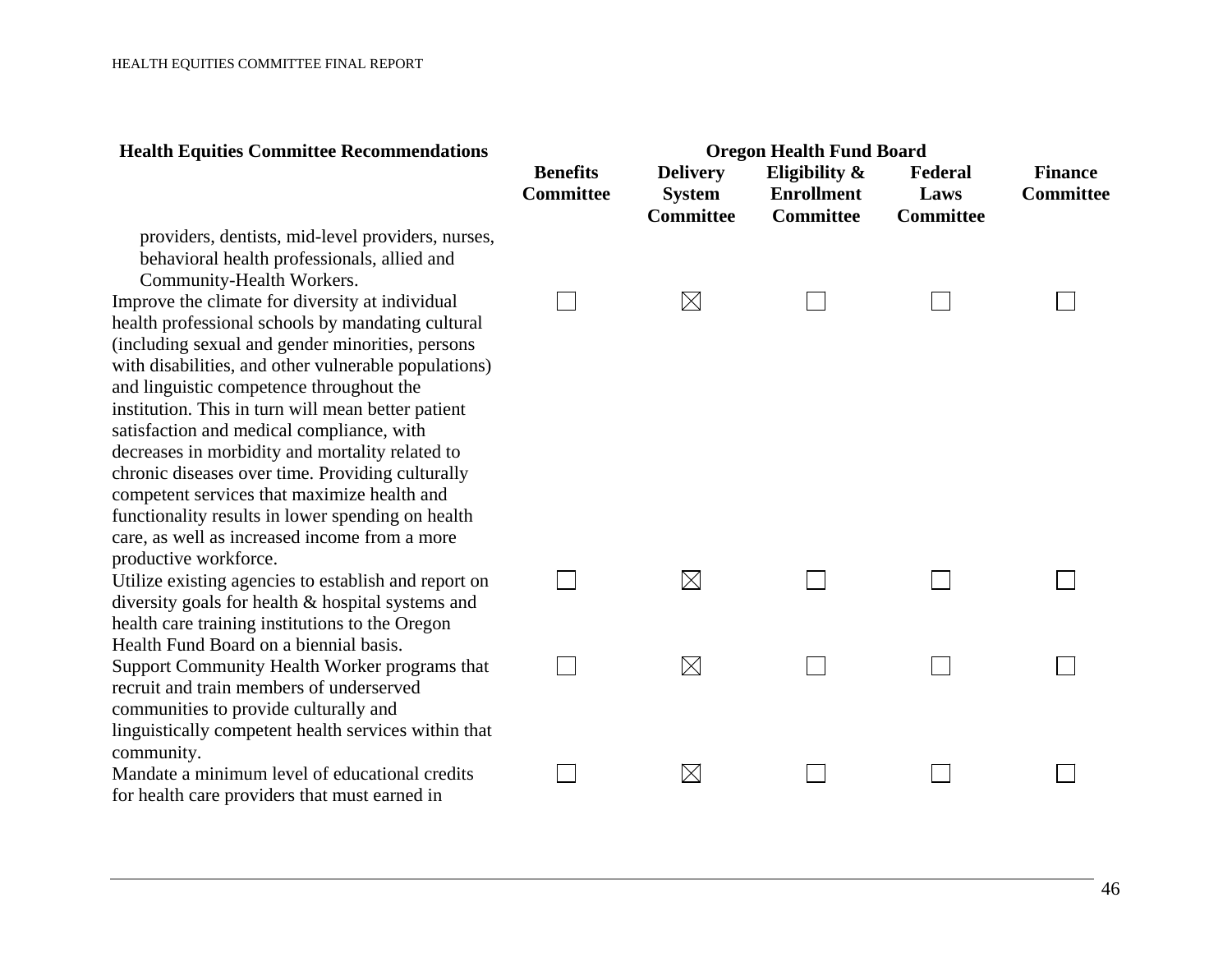| <b>Health Equities Committee Recommendations</b>                                                                                                                                                                                                    |  | <b>Oregon Health Fund Board</b>                                                             |                                                           |                                     |                                    |  |
|-----------------------------------------------------------------------------------------------------------------------------------------------------------------------------------------------------------------------------------------------------|--|---------------------------------------------------------------------------------------------|-----------------------------------------------------------|-------------------------------------|------------------------------------|--|
|                                                                                                                                                                                                                                                     |  | <b>Benefits</b><br><b>Delivery</b><br><b>Committee</b><br><b>System</b><br><b>Committee</b> | Eligibility $\&$<br><b>Enrollment</b><br><b>Committee</b> | Federal<br>Laws<br><b>Committee</b> | <b>Finance</b><br><b>Committee</b> |  |
| coursework specifically designed to increase<br>cultural competence and/or awareness. (Note: this<br>can be part of initial licensure or as part of<br>continuing education in health professions.)<br>Elements of the Medical Home model that have |  | $\boxtimes$                                                                                 |                                                           |                                     |                                    |  |
| been demonstrated to reduce health disparities and<br>must be encouraged in any medical service<br>organization purporting delivery of a Medical<br>Home include:                                                                                   |  |                                                                                             |                                                           |                                     |                                    |  |
| a) Patient Centered Care focus<br>b. Extended office hours: evenings and<br>weekends                                                                                                                                                                |  |                                                                                             |                                                           |                                     |                                    |  |
| c. Alternative access to providers such as<br>telephone consultations and email<br>exchanges.                                                                                                                                                       |  |                                                                                             |                                                           |                                     |                                    |  |
| d. Automatic reminders of recommended visit<br>schedule and appointment times.                                                                                                                                                                      |  |                                                                                             |                                                           |                                     |                                    |  |
| e. Mental Health and Chemical Dependency<br>Integration                                                                                                                                                                                             |  |                                                                                             |                                                           |                                     |                                    |  |
| Emphasis on chronic disease management<br>f.<br>and preventive care                                                                                                                                                                                 |  |                                                                                             |                                                           |                                     |                                    |  |
| Coordination with community based social<br>g.<br>organizations, peer support networks and<br>organizations that integrate social                                                                                                                   |  |                                                                                             |                                                           |                                     |                                    |  |
| determinants of health into care including<br>public health as appropriate                                                                                                                                                                          |  |                                                                                             |                                                           |                                     |                                    |  |
| b) Population based care: The Medical Home                                                                                                                                                                                                          |  |                                                                                             |                                                           |                                     |                                    |  |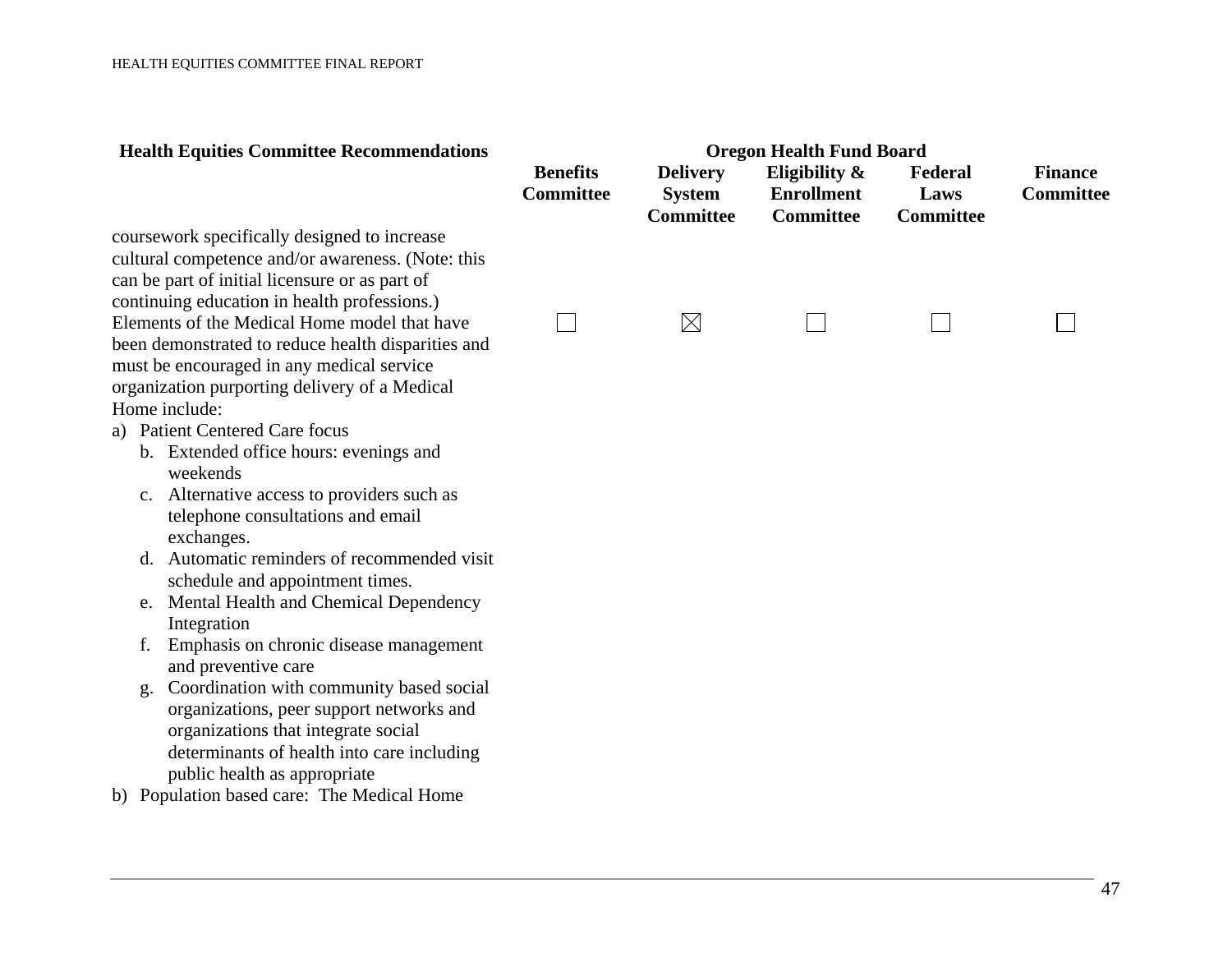program priorities.

| <b>Health Equities Committee Recommendations</b>                                                                                                                                                                                                                                                                                                                                                                  |                                     | <b>Oregon Health Fund Board</b>                      |                                                           |                                     |                                    |  |
|-------------------------------------------------------------------------------------------------------------------------------------------------------------------------------------------------------------------------------------------------------------------------------------------------------------------------------------------------------------------------------------------------------------------|-------------------------------------|------------------------------------------------------|-----------------------------------------------------------|-------------------------------------|------------------------------------|--|
|                                                                                                                                                                                                                                                                                                                                                                                                                   | <b>Benefits</b><br><b>Committee</b> | <b>Delivery</b><br><b>System</b><br><b>Committee</b> | Eligibility $\&$<br><b>Enrollment</b><br><b>Committee</b> | Federal<br>Laws<br><b>Committee</b> | <b>Finance</b><br><b>Committee</b> |  |
| should include systems to coordinate care of all<br>patients in the practice outside of office visits.<br>For some populations, a medical home may be best<br>provided outside of the traditional primary care<br>service delivery system and a definition of medical<br>home should not exclude organizations based on<br>service-delivery type but should include<br>coordination of care by a licensed medical |                                     | $\boxtimes$                                          |                                                           |                                     |                                    |  |
| provider.<br>The Medical Home needs to be integrated and<br>viewed in the context of the social and education<br>system, hospital and specialty care system and                                                                                                                                                                                                                                                   |                                     | $\boxtimes$                                          |                                                           |                                     |                                    |  |
| public health system in a community.<br>There should be an on-going, substantial<br>investment in public health activities that will<br>prevent disease, and promote the health of<br>Oregonians. We believe that part of this<br>investment should be directed towards using<br>culturally-specific approaches to disease                                                                                        |                                     | $\boxtimes$                                          |                                                           |                                     | $\boxtimes$                        |  |
| prevention and health promotion.<br>Public health initiatives that target health<br>disparities should be guided by members from the<br>communities experiencing health disparities.<br>The Quality Institute and the Public Health<br>a)<br>Department would provide data to support<br>decision-making on establishing funding and                                                                              |                                     | $\boxtimes$                                          |                                                           |                                     | $\boxtimes$                        |  |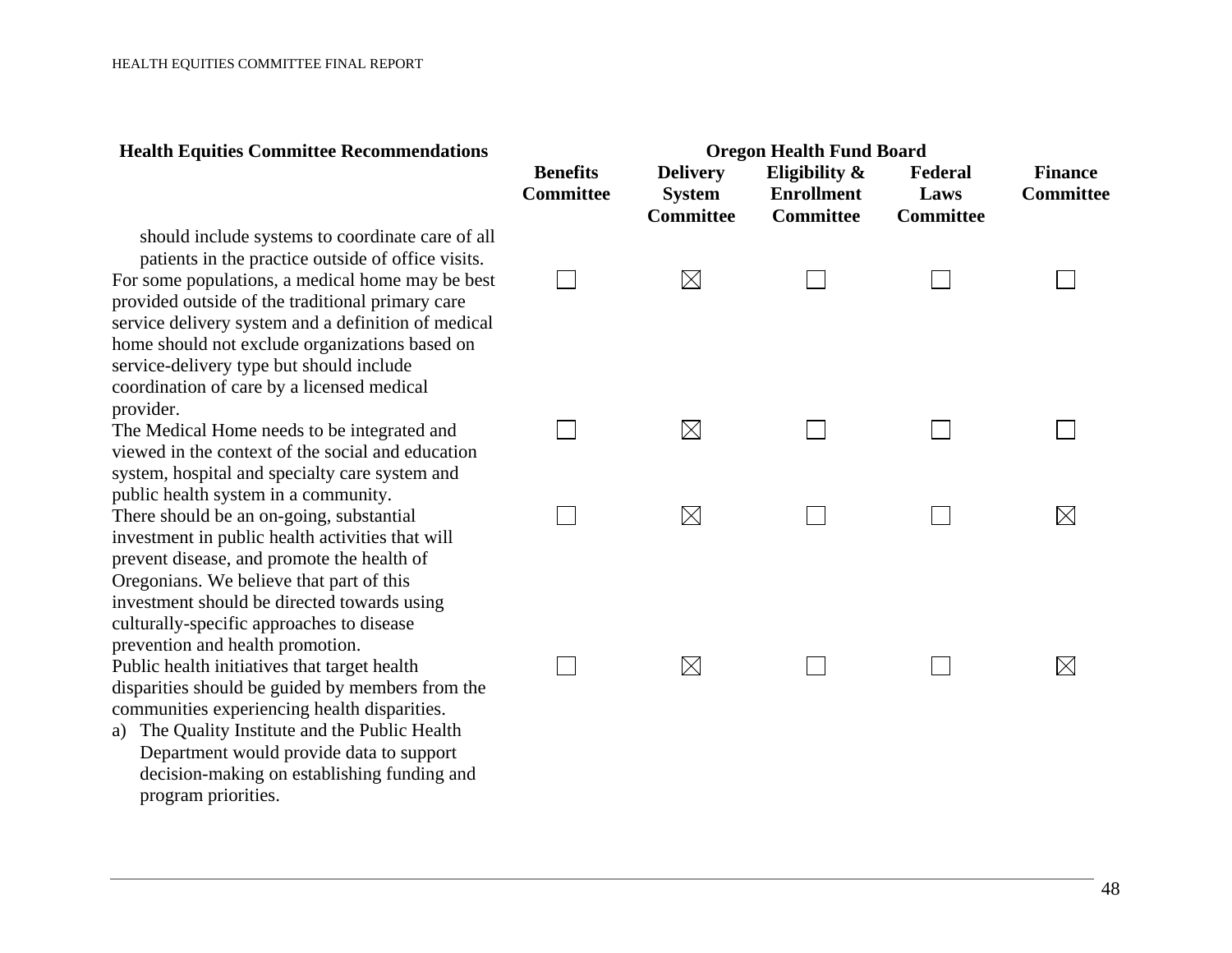| <b>Health Equities Committee Recommendations</b>                                                                                                                                                                                                                                                                                                                                                                                                                                                                                                                                                                                                                                                                                                                                                                                                                                                                                                                                                                                                                                                                                                                                                                              | <b>Oregon Health Fund Board</b>     |                                                      |                                                           |                                     |                                    |  |
|-------------------------------------------------------------------------------------------------------------------------------------------------------------------------------------------------------------------------------------------------------------------------------------------------------------------------------------------------------------------------------------------------------------------------------------------------------------------------------------------------------------------------------------------------------------------------------------------------------------------------------------------------------------------------------------------------------------------------------------------------------------------------------------------------------------------------------------------------------------------------------------------------------------------------------------------------------------------------------------------------------------------------------------------------------------------------------------------------------------------------------------------------------------------------------------------------------------------------------|-------------------------------------|------------------------------------------------------|-----------------------------------------------------------|-------------------------------------|------------------------------------|--|
|                                                                                                                                                                                                                                                                                                                                                                                                                                                                                                                                                                                                                                                                                                                                                                                                                                                                                                                                                                                                                                                                                                                                                                                                                               | <b>Benefits</b><br><b>Committee</b> | <b>Delivery</b><br><b>System</b><br><b>Committee</b> | Eligibility $\&$<br><b>Enrollment</b><br><b>Committee</b> | Federal<br>Laws<br><b>Committee</b> | <b>Finance</b><br><b>Committee</b> |  |
| b) Priorities will likely vary by region.<br>Multiple granting approaches should be used:<br>$\mathbf{c})$<br>i. Planning grants should be made available<br>for regional collaboratives to develop<br>around a proposed intervention.<br>ii. Competing grants should be designed to<br>encourage creativity and collaboration.<br>iii. Non-competitive continuation grants<br>should be available to maintain funding<br>support for programs that have<br>demonstrated success at meeting the goals<br>of the grant.<br>iv. Emerging Issue grants should be available<br>for communities to develop strategies and<br>interventions around newly identified<br>problems impacting population health.<br>Public health initiatives should be regional<br>collaboratives consisting of social service<br>organizations, culturally-specific organizations,<br>health care organizations, and other community<br>partners and community-based organizations<br>would apply for grants that address targeted<br>disparities with community-driven and<br>implemented approaches.<br>a) Matching regional funds may be required.<br>b) Funding should be administered in a way that<br>supports the necessary steps to achieving |                                     | $\boxtimes$                                          |                                                           |                                     | $\times$                           |  |
|                                                                                                                                                                                                                                                                                                                                                                                                                                                                                                                                                                                                                                                                                                                                                                                                                                                                                                                                                                                                                                                                                                                                                                                                                               |                                     |                                                      |                                                           |                                     |                                    |  |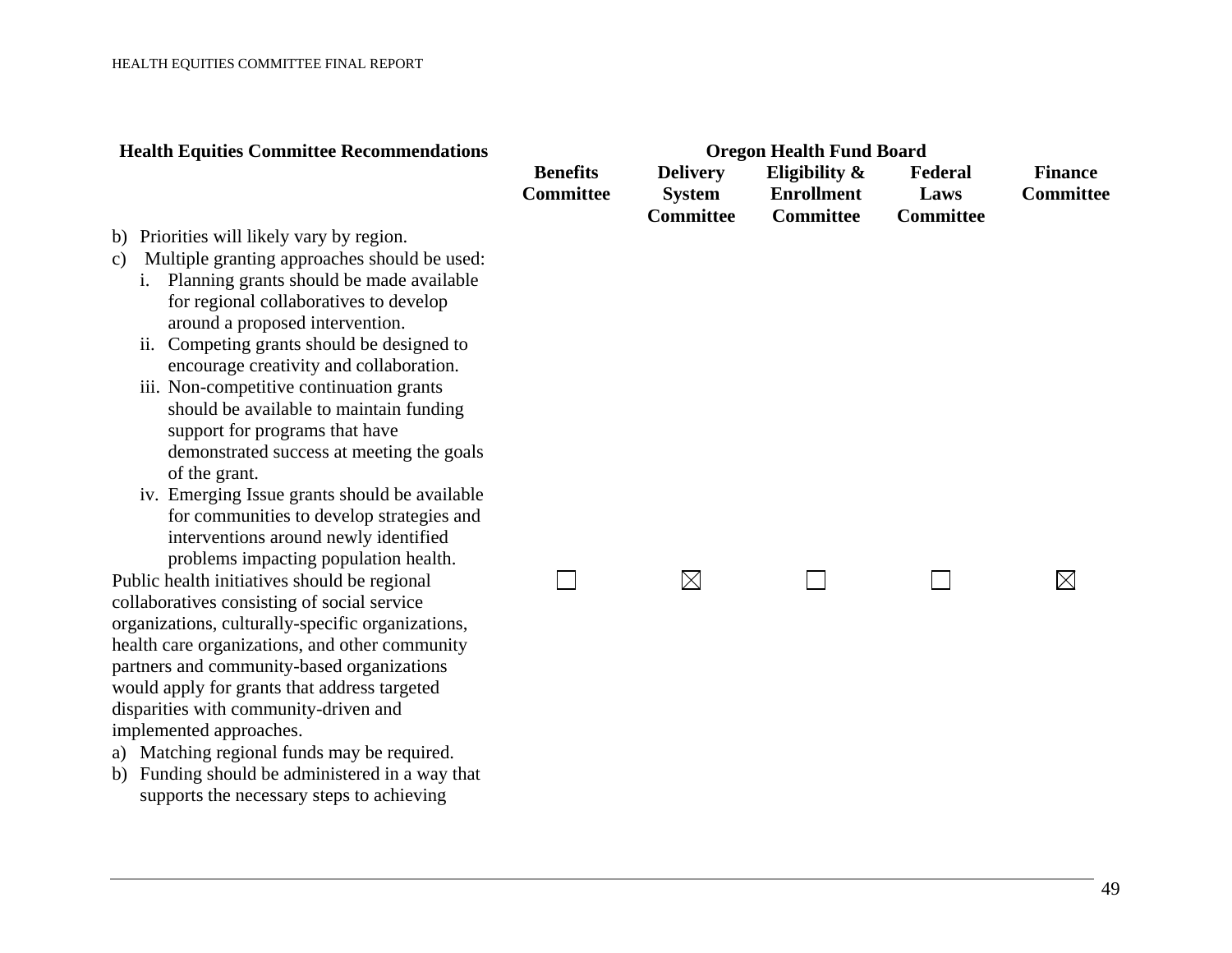| <b>Health Equities Committee Recommendations</b> |                                                                                                                                                                                                                                                                                                                                                                                                                                                                                                                                                                                                                                                                                         | <b>Oregon Health Fund Board</b>     |                                                      |                                                           |                                     |                                    |
|--------------------------------------------------|-----------------------------------------------------------------------------------------------------------------------------------------------------------------------------------------------------------------------------------------------------------------------------------------------------------------------------------------------------------------------------------------------------------------------------------------------------------------------------------------------------------------------------------------------------------------------------------------------------------------------------------------------------------------------------------------|-------------------------------------|------------------------------------------------------|-----------------------------------------------------------|-------------------------------------|------------------------------------|
|                                                  |                                                                                                                                                                                                                                                                                                                                                                                                                                                                                                                                                                                                                                                                                         | <b>Benefits</b><br><b>Committee</b> | <b>Delivery</b><br><b>System</b><br><b>Committee</b> | Eligibility $\&$<br><b>Enrollment</b><br><b>Committee</b> | Federal<br>Laws<br><b>Committee</b> | <b>Finance</b><br><b>Committee</b> |
|                                                  | targeted outcomes, and the outcomes<br>themselves. Data & evaluation support will be<br>provided through partnership with Public<br>Health.<br>c) Effective programs will be shared and<br>problem-solving will be facilitated through<br>convening regional collaborative leadership (in<br>person or virtually) on a quarterly basis in<br>learning collaboratives.                                                                                                                                                                                                                                                                                                                   |                                     |                                                      |                                                           |                                     |                                    |
|                                                  | Renewable contracts for public health initiatives<br>must be awarded to health care clinics that partner<br>with culturally-specific social service<br>organizations (including organizations that focus<br>on Persons with Disabilities, GLBT populations,<br>homeless youth or adults, and populations with<br>low literacy and illiteracy) to provide an integrated<br>health care home. Clinics that have established in-<br>house capacity for culturally-specific approaches<br>would not be required to contract out for services<br>already being rendered.<br>a) Partnership must include contractual financial<br>agreements.<br>b) Social service organizations will provide |                                     | $\boxtimes$                                          |                                                           |                                     | $\boxtimes$                        |
|                                                  | culturally-specific approaches to health<br>promotion, self-management for chronic<br>diseases, and disease prevention. These<br>approaches may include:                                                                                                                                                                                                                                                                                                                                                                                                                                                                                                                                |                                     |                                                      |                                                           |                                     |                                    |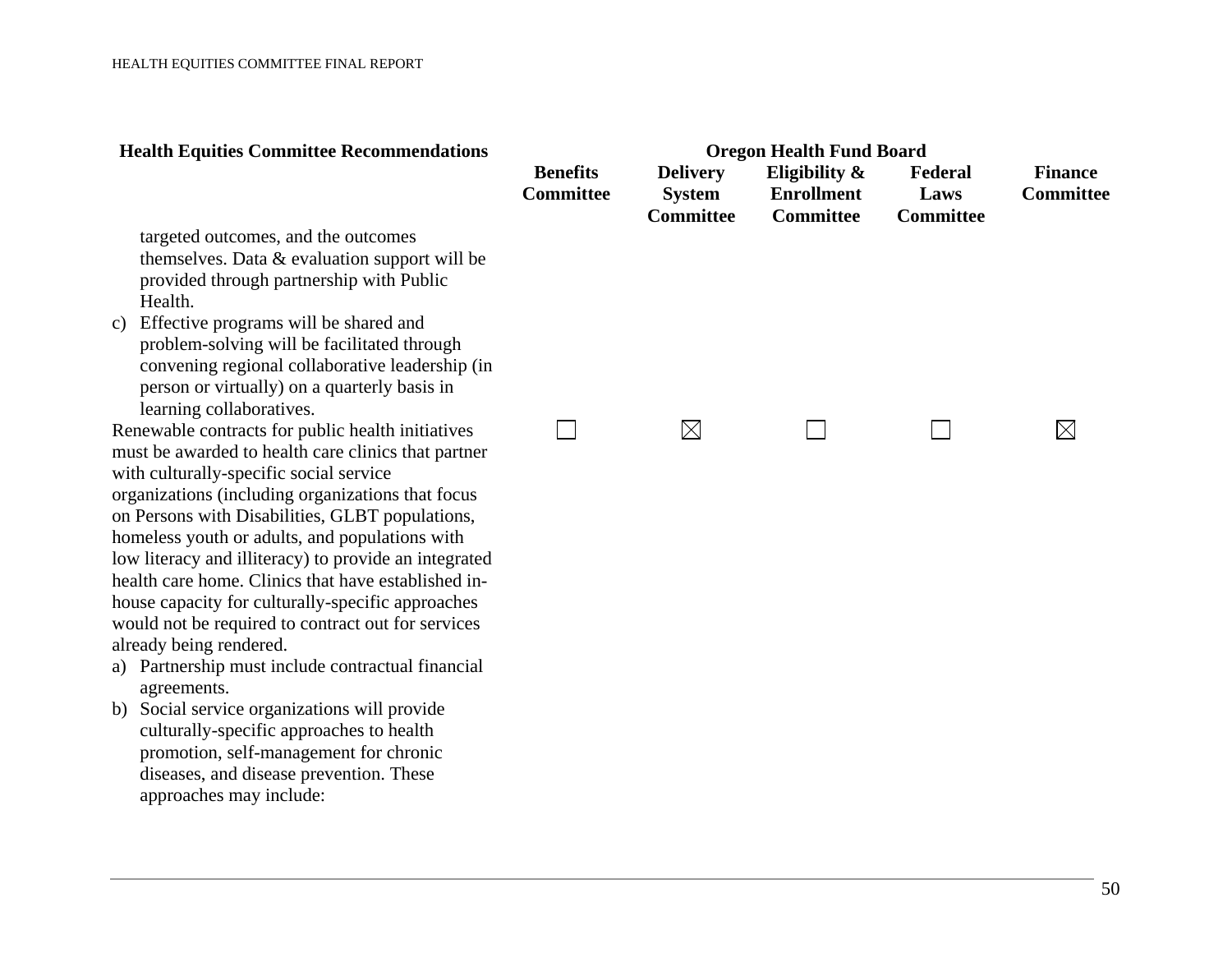| <b>Health Equities Committee Recommendations</b>                                                                                                                                                                                                                                                                                                                                                                                                                                                                                                                                                                    | <b>Oregon Health Fund Board</b>     |                                                      |                                                           |                                     |                                    |
|---------------------------------------------------------------------------------------------------------------------------------------------------------------------------------------------------------------------------------------------------------------------------------------------------------------------------------------------------------------------------------------------------------------------------------------------------------------------------------------------------------------------------------------------------------------------------------------------------------------------|-------------------------------------|------------------------------------------------------|-----------------------------------------------------------|-------------------------------------|------------------------------------|
|                                                                                                                                                                                                                                                                                                                                                                                                                                                                                                                                                                                                                     | <b>Benefits</b><br><b>Committee</b> | <b>Delivery</b><br><b>System</b><br><b>Committee</b> | Eligibility $\&$<br><b>Enrollment</b><br><b>Committee</b> | Federal<br>Laws<br><b>Committee</b> | <b>Finance</b><br><b>Committee</b> |
| i.<br>Peer-to-peer health education programs<br><b>Community Health Workers</b><br>ii.<br>Contracts for public health initiatives must be<br>based on a rate, adjusted to reflect the needs of the<br>population, for serving a specified number of<br>individuals in that population.<br>a) Organizations will be accountable on measures<br>of process and outcomes that will reflect<br>realistic timelines of:<br>preventing chronic disease<br>promoting population health<br>$\overline{11}$ .                                                                                                                |                                     | $\boxtimes$                                          |                                                           |                                     | $\bowtie$                          |
| iii. chronic care management<br>iv. attention to health literacy<br>v. accessibility to patients<br>b) Contracts can be administered directly through<br>the Health Fund Program or through a<br>managed care organization.<br>Accountable health plans must reimburse a broader<br>range of health professional including, but not<br>limited to, Community Health Workers, and a<br>broader range of services including, but not limited<br>to, peer-led disease management support groups in<br>culturally specific programs to maximize the<br>health and function of individuals, families and<br>communities. |                                     | $\boxtimes$                                          |                                                           |                                     | $\boxtimes$                        |
| It is a long held Oregon value that all Oregon<br>residents have equal opportunity to support their                                                                                                                                                                                                                                                                                                                                                                                                                                                                                                                 |                                     |                                                      | $\boxtimes$                                               |                                     | $\boxtimes$                        |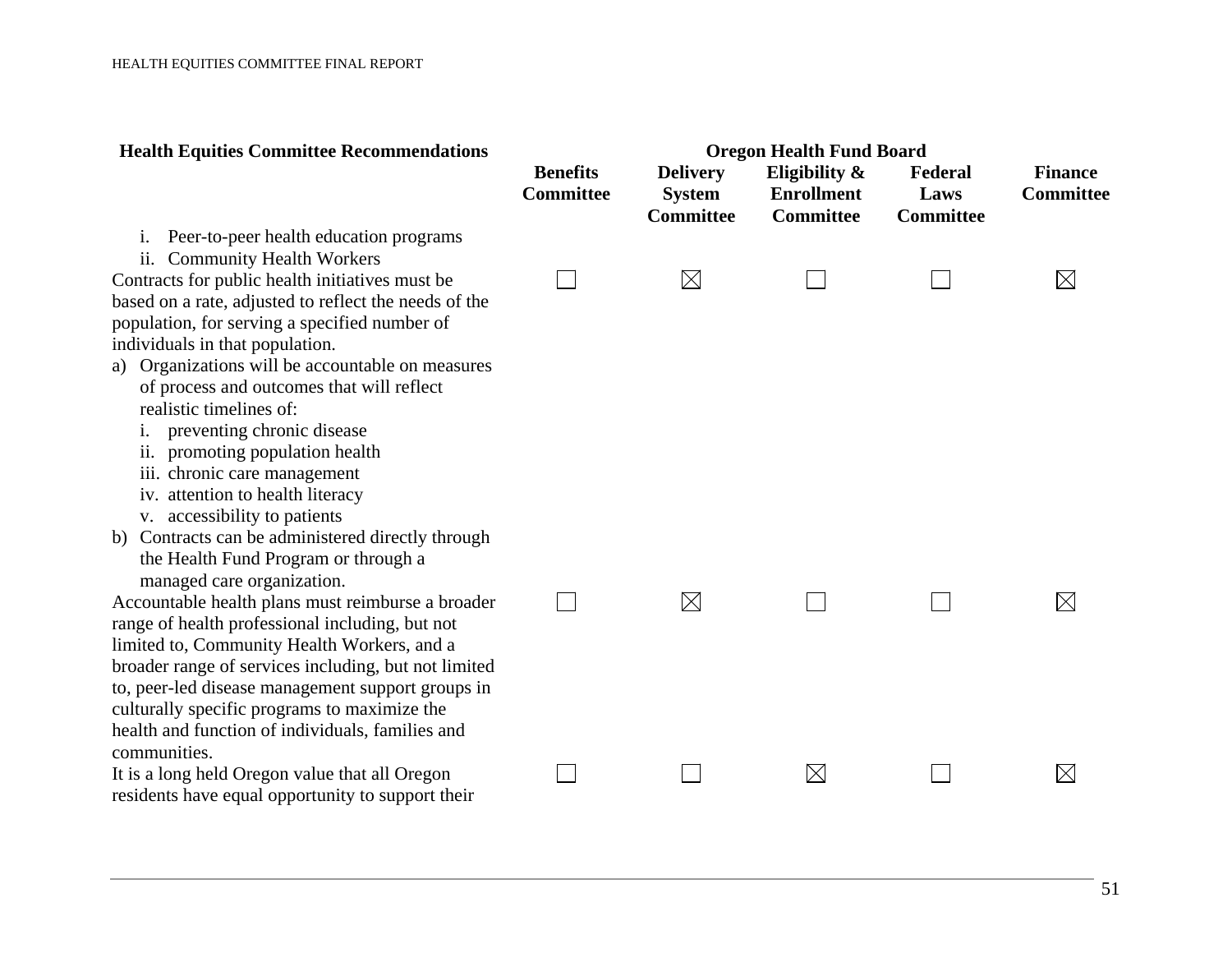| <b>Health Equities Committee Recommendations</b>                                                                                                                                                                                                                                      | <b>Oregon Health Fund Board</b>     |                                                      |                                                           |                                     |                                    |
|---------------------------------------------------------------------------------------------------------------------------------------------------------------------------------------------------------------------------------------------------------------------------------------|-------------------------------------|------------------------------------------------------|-----------------------------------------------------------|-------------------------------------|------------------------------------|
|                                                                                                                                                                                                                                                                                       | <b>Benefits</b><br><b>Committee</b> | <b>Delivery</b><br><b>System</b><br><b>Committee</b> | Eligibility $\&$<br><b>Enrollment</b><br><b>Committee</b> | Federal<br>Laws<br><b>Committee</b> | <b>Finance</b><br><b>Committee</b> |
| families, pay taxes, and contribute to the State's<br>economy. To maintain the health of that<br>workforce, it is fair, wise and in the State's<br>economic interest that the Oregon Health Fund                                                                                      |                                     |                                                      |                                                           |                                     |                                    |
| program shall be available to all Oregon residents.<br>As consistent with current practices in the private<br>marketplace, no citizenship documentation<br>requirements will be in place to participate in the                                                                        |                                     |                                                      | $\boxtimes$                                               |                                     | $\boxtimes$                        |
| Oregon Health Fund program.<br>Investigate the possibility of obtaining a federal<br>waiver exempting Oregon from the citizenship<br>documentation requirements established by<br>administrative rule, stemming from the Deficit<br>Reduction Act of 2006.                            |                                     |                                                      | $\boxtimes$                                               | $\boxtimes$                         |                                    |
| Request returning to previous documentation<br>methodology employed by the Department of<br>Medical Assistance Programs. Findings from a<br>previous state audit demonstrated that this<br>methodology was an effective mechanism for<br>ensuring appropriate participation in Oregon |                                     |                                                      | $\boxtimes$                                               | $\boxtimes$                         |                                    |
| Medicaid and Medicaid-expansion programs.<br>A media-only approach to outreach for the Oregon<br>Health Fund Board is not an adequate response to<br>reducing health disparities in health insurance                                                                                  |                                     |                                                      | $\boxtimes$                                               |                                     |                                    |
| status in Oregon.<br>A sustainable funding mechanism, with additional<br>Medicaid matching funds, must support                                                                                                                                                                        |                                     |                                                      | $\boxtimes$                                               |                                     | $\boxtimes$                        |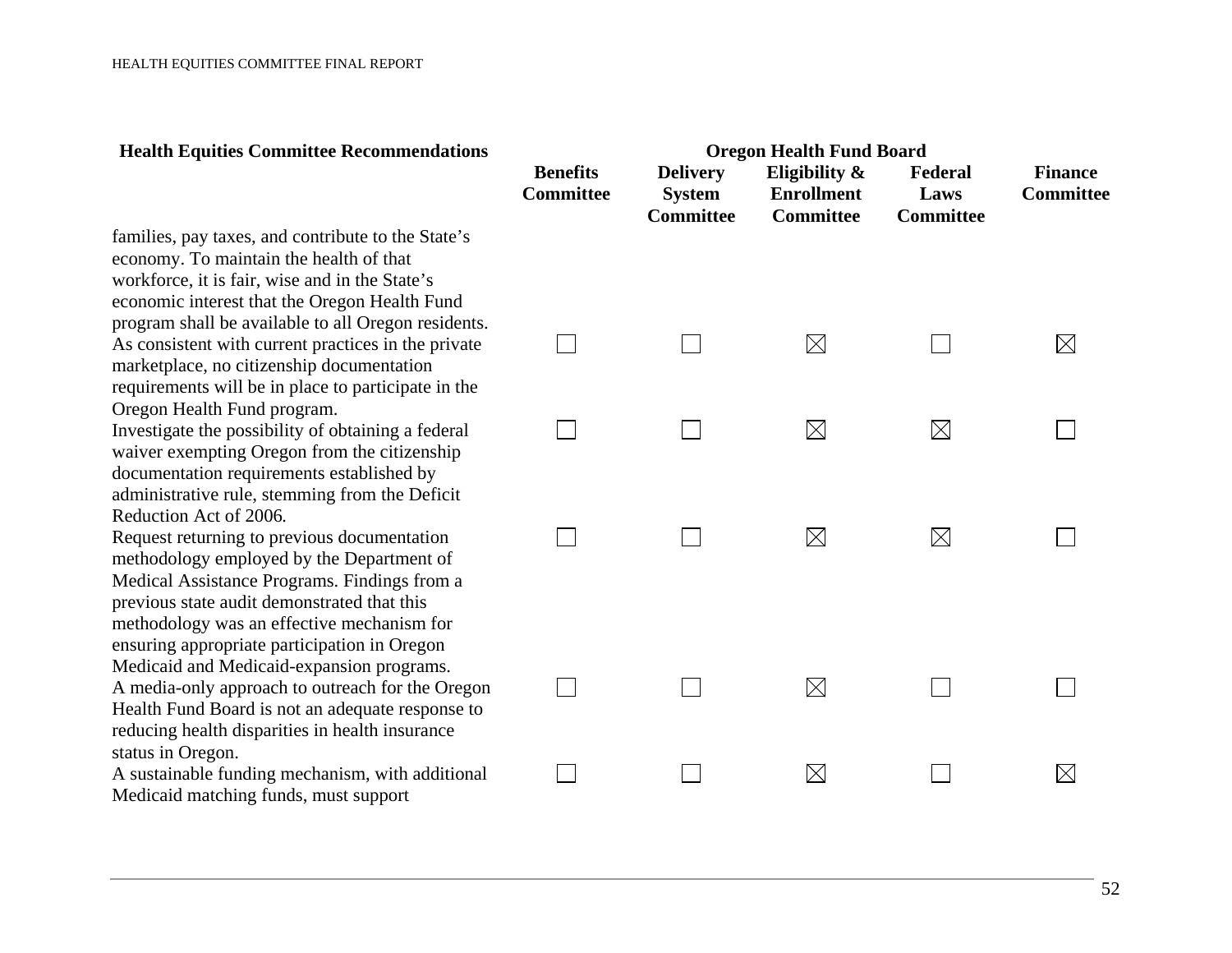| <b>Health Equities Committee Recommendations</b>                                                                                                                                                                                                                                                                                                                                                                                                                   | <b>Oregon Health Fund Board</b>     |                                                      |                                                           |                                     |                                    |
|--------------------------------------------------------------------------------------------------------------------------------------------------------------------------------------------------------------------------------------------------------------------------------------------------------------------------------------------------------------------------------------------------------------------------------------------------------------------|-------------------------------------|------------------------------------------------------|-----------------------------------------------------------|-------------------------------------|------------------------------------|
|                                                                                                                                                                                                                                                                                                                                                                                                                                                                    | <b>Benefits</b><br><b>Committee</b> | <b>Delivery</b><br><b>System</b><br><b>Committee</b> | Eligibility $\&$<br><b>Enrollment</b><br><b>Committee</b> | Federal<br>Laws<br><b>Committee</b> | <b>Finance</b><br><b>Committee</b> |
| community-based organizations in delivering<br>culturally-specific and targeted outreach and direct<br>application assistance to members of<br>racial/ethnic/language minority communities,<br>individuals living in geographic isolation, and<br>populations that encounter additional barriers such<br>as individuals with cognitive, mental health,<br>deafness or sensory disorders, physical disabilities,<br>chemical dependency or mental health condition, |                                     |                                                      |                                                           |                                     |                                    |
| and individuals in homelessness.<br>Community-based approaches to outreach should<br>be collaborative rather than competitive among                                                                                                                                                                                                                                                                                                                                |                                     |                                                      | $\boxtimes$                                               |                                     |                                    |
| agencies that serve vulnerable populations.<br>The Office of Multicultural Health and county<br>health departments should have a key role in<br>ensuring that barriers to outreach and enrollment<br>are addressed at both the community and system<br>level and that those efforts are continuous and<br>coordinated between the Oregon Health Fund<br>Program, Department of Medical Assistance<br>Programs, and community-based organizations                   |                                     |                                                      | $\boxtimes$                                               |                                     |                                    |
| involved in outreach<br>The Office for Oregon Health Policy & Research<br>should evaluate the effectiveness of the county-<br>based organizations specific to enrolling<br>vulnerable populations.                                                                                                                                                                                                                                                                 |                                     |                                                      | $\boxtimes$                                               |                                     |                                    |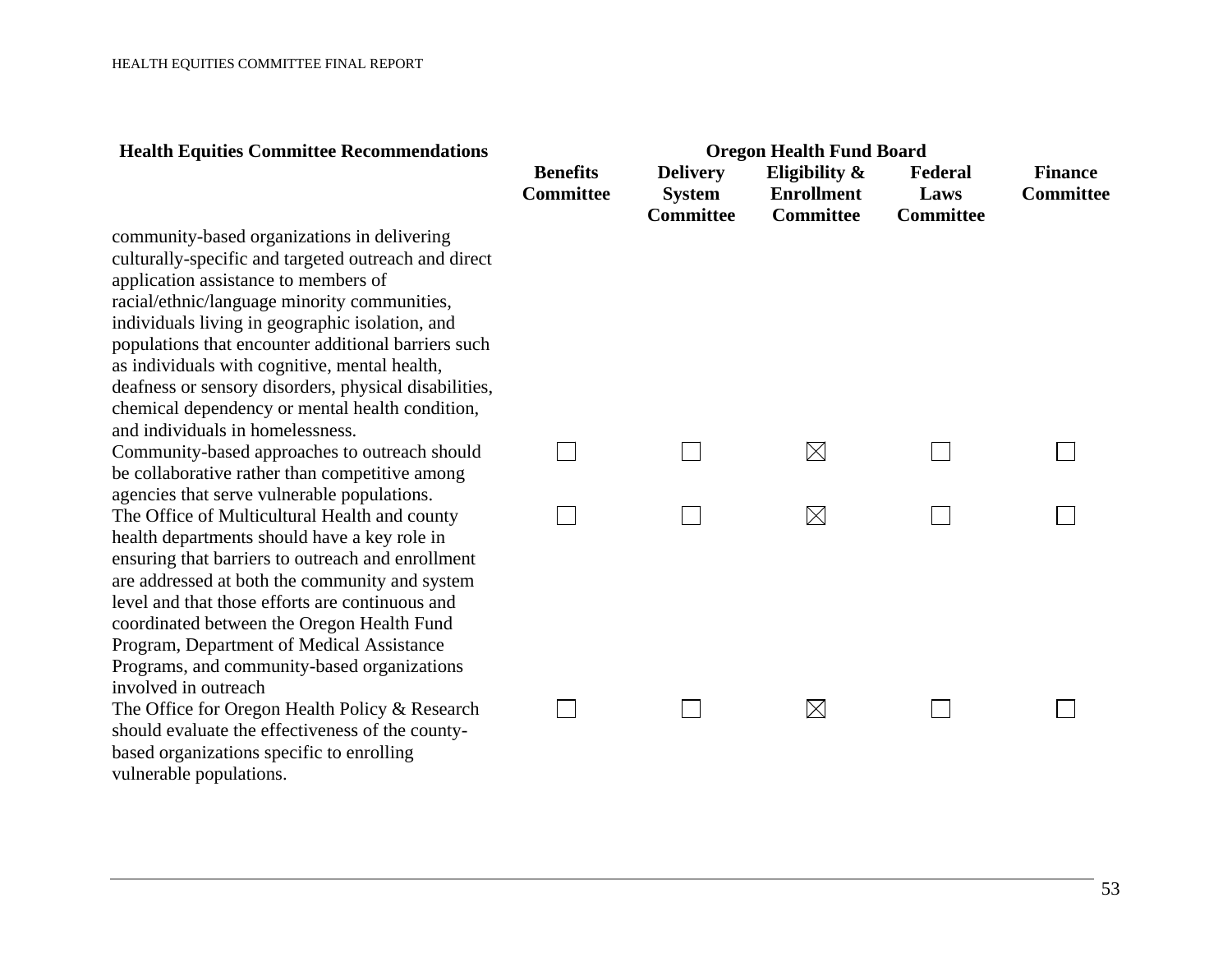### HEALTH EQUITIES COMMITTEE FINAL REPORT

#### APPENDIX C **Outreach and Enrollment**

| <b>Health Equities</b><br>Recommendations                                                          | Implementation<br><b>States</b>                 | <b>State Medicaid Examples</b>                                                                                                                                                                                                                                                                                                                                                                                                                                                                                                                                                                                                                                                                                                                                                                                                                                                                                                                                                                                                                                                                                                                                                                                                                                                                                                                                                                                                                                                                                                                                                                                                                                                                                                                                                                                                                                                                                                                                                                                                                                                                                                                                                                                                                                                                                                                                           |
|----------------------------------------------------------------------------------------------------|-------------------------------------------------|--------------------------------------------------------------------------------------------------------------------------------------------------------------------------------------------------------------------------------------------------------------------------------------------------------------------------------------------------------------------------------------------------------------------------------------------------------------------------------------------------------------------------------------------------------------------------------------------------------------------------------------------------------------------------------------------------------------------------------------------------------------------------------------------------------------------------------------------------------------------------------------------------------------------------------------------------------------------------------------------------------------------------------------------------------------------------------------------------------------------------------------------------------------------------------------------------------------------------------------------------------------------------------------------------------------------------------------------------------------------------------------------------------------------------------------------------------------------------------------------------------------------------------------------------------------------------------------------------------------------------------------------------------------------------------------------------------------------------------------------------------------------------------------------------------------------------------------------------------------------------------------------------------------------------------------------------------------------------------------------------------------------------------------------------------------------------------------------------------------------------------------------------------------------------------------------------------------------------------------------------------------------------------------------------------------------------------------------------------------------------|
| Aggressive<br>outreach with<br>sustainable funding<br>and multicultural<br>community<br>leadership | CA, IL, GA,<br>NJ, NH, NM,<br>NY, TX, WA,<br>WI | The New Jersey Division of Medical Assistance and Health Services and the New York<br>$\bullet$<br>State Department of Health (DOH) contract with community-based organizations that<br>represent various population groups for outreach. New Jersey translates materials including<br>fact sheets into seven languages. New York uses facilitated enrollers to assist individuals in<br>completing enrollment forms and in assembling documentation required for enrollment.<br>New York State DOH contracts with an enrollment broker for the State's Medicaid<br>Managed Care program. The enrollment broker operates a statewide HelpLine and<br>conducts education, outreach, and enrollment services on behalf of local social services<br>districts in New York City and Long Island. Separate toll-free numbers are maintained for<br>five languages.<br>The Texas Health and Human Services Commission award grants to support a<br>$\bullet$<br>promotores/as outreach model. Promotores/as, or community health workers, have been<br>involved in outreach to Hispanic populations. The grants are testing models to support<br>expanding promotores/as' roles to health education as well, and if successful, could<br>eventually be incorporated into the Medicaid and SCHIP programs.<br>Texas launched a bilingual English and Spanish Web-based tool to help residents<br>determine eligibility for more than 50 state assistance programs including Medicaid and a<br>variety of medical assistance programs. State outreach efforts are conducted in primary<br>languages spoken by ten percent of the population.<br>The Washington State Basic Health Plan program staff collaborate with the Medicaid<br>program to conduct marketing and outreach through various community-based<br>organizations (CBOs). Written materials, applications, and customer service, including<br>telephone services, are provided in the five most utilized languages. CBOs and tribal<br>entities that participate provide outreach, application assistance, advocacy, and access to<br>services in a culturally appropriate manner.<br>The Wisconsin Bureau of Managed Health Care Programs holds Medicaid and SCHIP<br>community forums quarterly. The state contracts with agencies that represent various racial<br>and ethnic populations to conduct outreach. |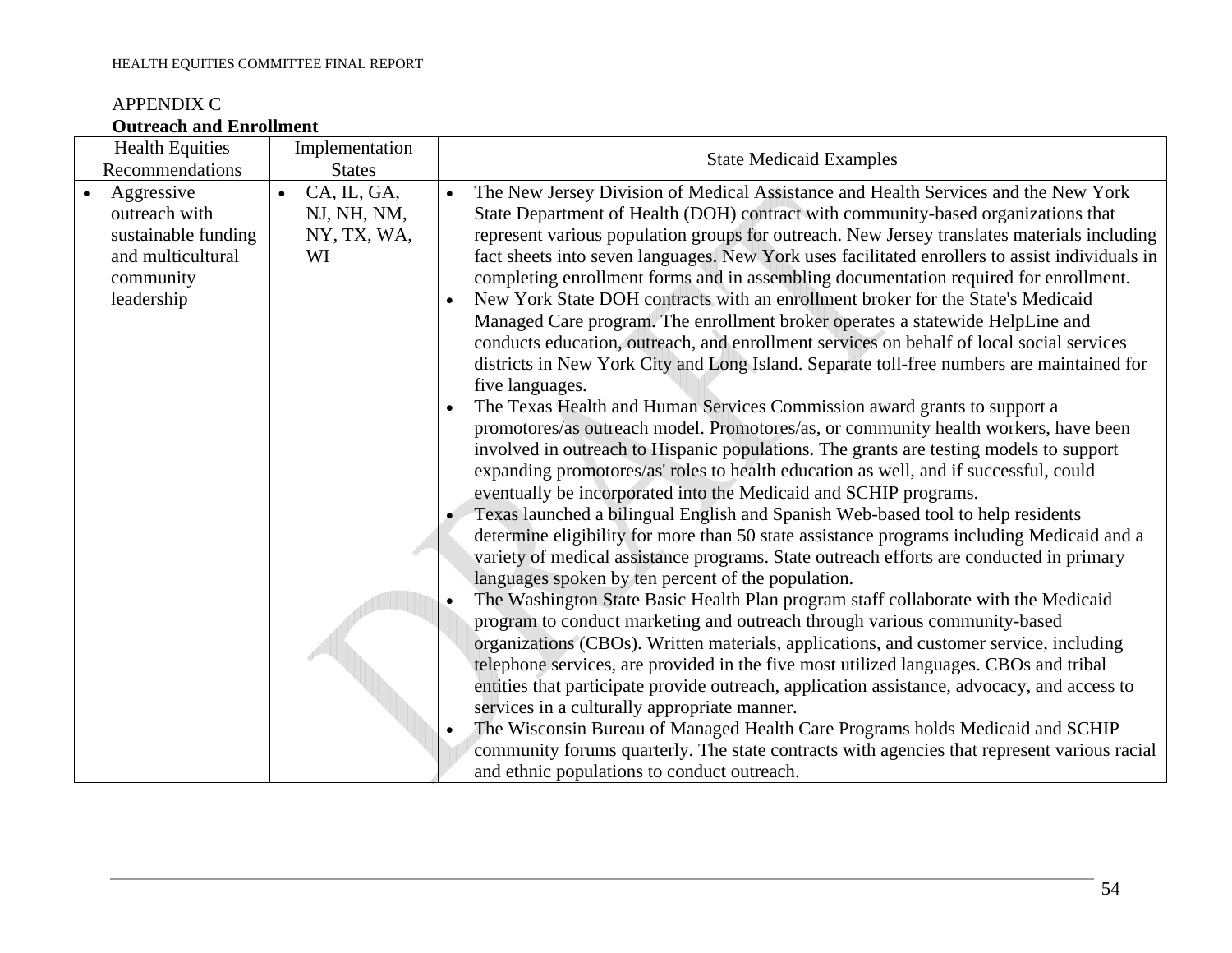## **Access for Immigrants**

| <b>Health Equities</b><br>Recommendations | Implementation<br><b>States</b> | <b>State Medicaid Examples</b>                                                         |
|-------------------------------------------|---------------------------------|----------------------------------------------------------------------------------------|
| Expand access to                          | CA, CT, DE,                     | California, Illinois, Massachusetts, New Jersey, and New York provide the most         |
| non-qualified                             | HI, Il, MA, ME,                 | comprehensive state-funded coverage to legal-immigrant pregnant women during the five- |
| Oregon residents                          | MD, MN, NY,                     | year bar.                                                                              |
| [legal residents that]                    | PA, RI, TX, VA                  | California, Connecticut, Delaware, Hawaii, Illinois, Maine, Maryland, Massachusetts,   |
| have been citizens                        |                                 | Minnesota, Nebraska, New York, Pennsylvania, Rhode Island, Texas, Virginia and         |
| for less than 5                           |                                 | Washington are currently using their own funds to provide assistance to at least some  |
| years]                                    |                                 | children during the five year bar.                                                     |

|           | <b>Benefit Design</b>  |                              |           |                                                                                                                                                                                                                                                                                                                                                                                                                                                                                                                                                                                                                                                                                                                                                                                                                                                                                                                                                                                                                                           |
|-----------|------------------------|------------------------------|-----------|-------------------------------------------------------------------------------------------------------------------------------------------------------------------------------------------------------------------------------------------------------------------------------------------------------------------------------------------------------------------------------------------------------------------------------------------------------------------------------------------------------------------------------------------------------------------------------------------------------------------------------------------------------------------------------------------------------------------------------------------------------------------------------------------------------------------------------------------------------------------------------------------------------------------------------------------------------------------------------------------------------------------------------------------|
|           | <b>Health Equities</b> | Implementation               |           | <b>State Medicaid Examples</b>                                                                                                                                                                                                                                                                                                                                                                                                                                                                                                                                                                                                                                                                                                                                                                                                                                                                                                                                                                                                            |
|           | Recommendations        | <b>States</b>                |           |                                                                                                                                                                                                                                                                                                                                                                                                                                                                                                                                                                                                                                                                                                                                                                                                                                                                                                                                                                                                                                           |
| $\bullet$ | Provide coverage       | AK, NM, NY<br>$\bullet$      |           | The State of Alaska has recognized community health aides/practitioners as billable                                                                                                                                                                                                                                                                                                                                                                                                                                                                                                                                                                                                                                                                                                                                                                                                                                                                                                                                                       |
|           | for services related   |                              |           | providers for Medicaid reimbursement.                                                                                                                                                                                                                                                                                                                                                                                                                                                                                                                                                                                                                                                                                                                                                                                                                                                                                                                                                                                                     |
|           | to Community           |                              | $\bullet$ | New Mexico state Medicaid office to establish a billing code for the "Coordinated Systems"                                                                                                                                                                                                                                                                                                                                                                                                                                                                                                                                                                                                                                                                                                                                                                                                                                                                                                                                                |
|           | <b>Health Workers</b>  |                              |           | of Care Community Access Program (CSC-CAPNM) Community Health Workers.                                                                                                                                                                                                                                                                                                                                                                                                                                                                                                                                                                                                                                                                                                                                                                                                                                                                                                                                                                    |
|           | and alternative        |                              |           | New York's Medicaid managed care plan Health Plus employs 35 Community Health                                                                                                                                                                                                                                                                                                                                                                                                                                                                                                                                                                                                                                                                                                                                                                                                                                                                                                                                                             |
|           | medicine.              |                              |           | Workers as part of their staff.                                                                                                                                                                                                                                                                                                                                                                                                                                                                                                                                                                                                                                                                                                                                                                                                                                                                                                                                                                                                           |
|           | Provide incentives     | FL, ID, IN, KS,<br>$\bullet$ |           | In Florida, the state deposits funds for Medicaid beneficiaries into account to reward                                                                                                                                                                                                                                                                                                                                                                                                                                                                                                                                                                                                                                                                                                                                                                                                                                                                                                                                                    |
|           | for wellness and       | MI                           |           | healthy behaviors, such as weight management, smoking cessation, and diabetes                                                                                                                                                                                                                                                                                                                                                                                                                                                                                                                                                                                                                                                                                                                                                                                                                                                                                                                                                             |
|           | prevention.            |                              | $\bullet$ | management. These funds could be used for health care related expenses at a participating<br>pharmacy and enabling them to access additional services or products identified by the<br>Medicaid program.<br>Idaho has two programs: participants in the Wellness PHA must keep child wellness exams<br>and immunizations up to date in order to earn points. The Behavioral PHA requires that<br>beneficiaries sign a "personal responsibility contract" to receive points that is based on<br>achieving specified goals that are verified by a state agency.<br>Indiana's Personal Wellness Responsibility (POWER) Accounts allow beneficiaries to up<br>to \$500 of unspent funds (of \$1,100) may be returned to participants if preventive services<br>are completed.<br>Kansas' Get Healthy accounts provide incentives to beneficiaries who are engaging in<br>healthy behaviors. Funds are deposited in accounts to offset specific health care-related<br>costs, such as co-payments, smoking cessation and weight loss programs. |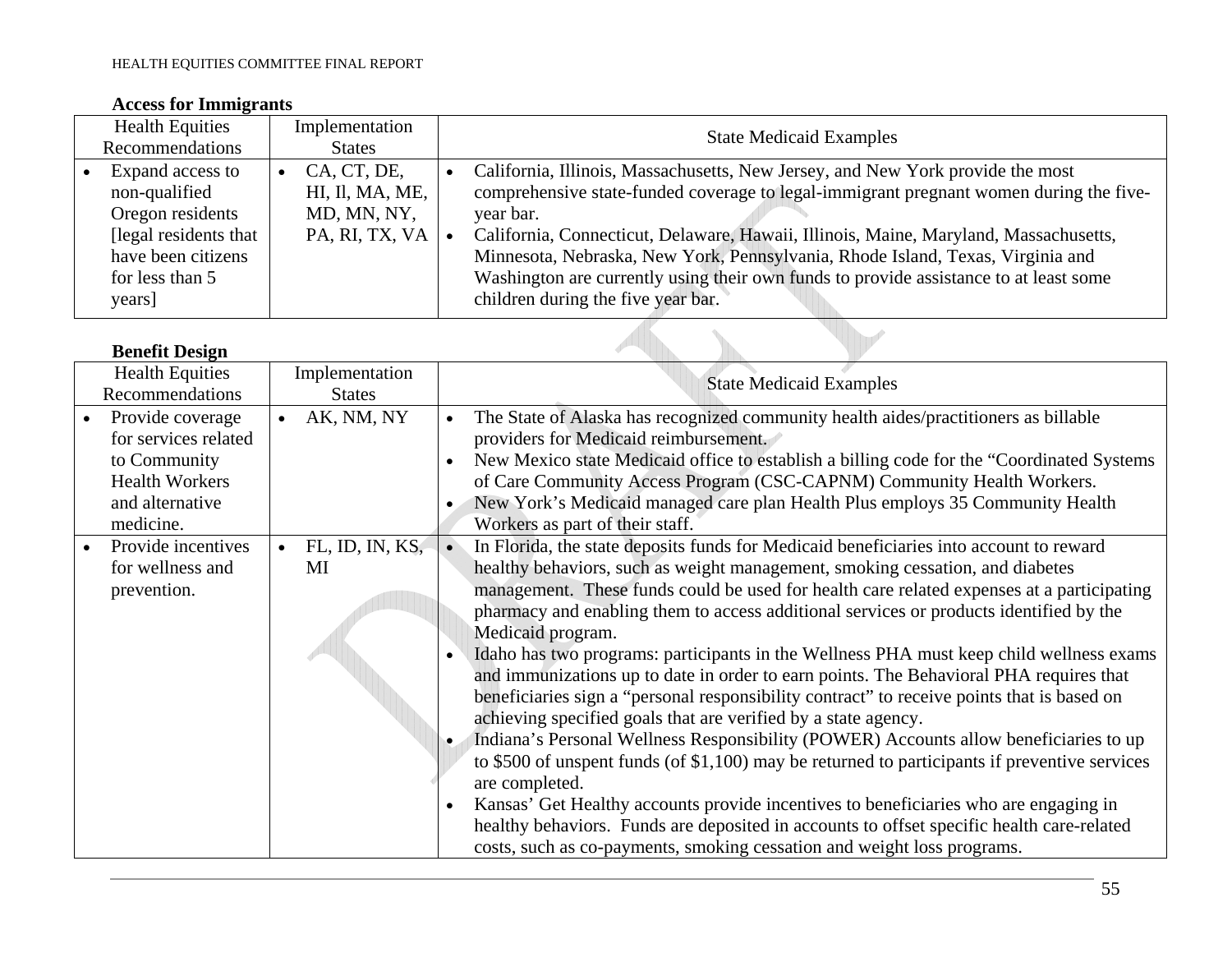| <b>Language and Communication Access</b> |  |  |  |
|------------------------------------------|--|--|--|
|------------------------------------------|--|--|--|

| <b>Health Equities</b>                                                                                                                                                                                                                                                                                                    | Implementation                                                         |                                                                                                                                                                                                                                                                                                                                                                                                                                                                                                                                                                                                                                                                                                                                                                                                                                                                                                                                                                                                                                                                                                                                                                                                                                                                                                                                                                                                                                                                                                                                                                                                                                                                                                                                                                                                                                                                                                                                                                                                                                                                                                                                  |
|---------------------------------------------------------------------------------------------------------------------------------------------------------------------------------------------------------------------------------------------------------------------------------------------------------------------------|------------------------------------------------------------------------|----------------------------------------------------------------------------------------------------------------------------------------------------------------------------------------------------------------------------------------------------------------------------------------------------------------------------------------------------------------------------------------------------------------------------------------------------------------------------------------------------------------------------------------------------------------------------------------------------------------------------------------------------------------------------------------------------------------------------------------------------------------------------------------------------------------------------------------------------------------------------------------------------------------------------------------------------------------------------------------------------------------------------------------------------------------------------------------------------------------------------------------------------------------------------------------------------------------------------------------------------------------------------------------------------------------------------------------------------------------------------------------------------------------------------------------------------------------------------------------------------------------------------------------------------------------------------------------------------------------------------------------------------------------------------------------------------------------------------------------------------------------------------------------------------------------------------------------------------------------------------------------------------------------------------------------------------------------------------------------------------------------------------------------------------------------------------------------------------------------------------------|
|                                                                                                                                                                                                                                                                                                                           |                                                                        |                                                                                                                                                                                                                                                                                                                                                                                                                                                                                                                                                                                                                                                                                                                                                                                                                                                                                                                                                                                                                                                                                                                                                                                                                                                                                                                                                                                                                                                                                                                                                                                                                                                                                                                                                                                                                                                                                                                                                                                                                                                                                                                                  |
| Recommendations<br>Seek federal matching<br>funds for interpreter<br>services through<br>Medicaid for provider<br>organizations that serve<br>Medicaid patients by<br>making interpreter<br>services affordable,<br>thereby eliminating the<br>disincentive for<br>providers to see non-<br>English speaking<br>patients. | <b>States</b><br>CA, DE, IL,<br>$\bullet$<br>MA, NJ, NH,<br>TX, WA, WI | <b>State Medicaid Examples</b><br>California's SCHIP (Health Families Program) and Medicaid (Medical) programs<br>$\bullet$<br>require health plans to notify enrollees of free interpreter services of their choice.<br>Subscribers must be informed of availability of linguistic services such as the right to<br>interpreter services at no charge, translated materials, and complaint procedures. Plans<br>must assess the cultural competence of their providers on a regular basis and maintain<br>an information system capable of identifying and profiling cultural and linguistic<br>specific patient data.<br>Delaware and Wisconsin Medicaid managed care contracts specify that health plans<br>must comply with all existing Federal employment laws, including but not limited to<br>Title VI.<br>Illinois Medicaid and SCHIP programs must translate written materials and provide<br>$\bullet$<br>free interpreters for beneficiaries.<br>Massachusetts Medicaid has incorporated all Culturally and Linguistically Appropriate<br>Services (CLAS) standards in the areas of language access services into its managed<br>care contracts. Multilingual providers and skilled medical interpreters must be<br>available for the most commonly used languages in each region of the state. The state<br>has identified a need for technical support for writing CLAS standards in language that<br>is user-friendly for plans.<br>New Jersey requires health plans to document availability and access procedures for<br>providers, telephone assistance, and interpreter services; provide 24 hour interpreter<br>access; report on the linguistic capability of interpreters or bilingual staff; provide<br>professional interpreters when needed; maintain a list of interpreters who are on call;<br>and provide other linguistic services to enrollees if they exceed five percent of those<br>enrolled in the health plan's Medicaid/NJ Family Care line of business or 200 enrollees<br>in the health plan.<br>Washington requires written information to be provided in a form that can be<br>$\bullet$ |
|                                                                                                                                                                                                                                                                                                                           |                                                                        | understood by each individual enrollee. The requirement can be met by translating the<br>material, providing it on tape, having an interpreter read the material in the enrollee's<br>primary language, or providing the material in an alternative format.                                                                                                                                                                                                                                                                                                                                                                                                                                                                                                                                                                                                                                                                                                                                                                                                                                                                                                                                                                                                                                                                                                                                                                                                                                                                                                                                                                                                                                                                                                                                                                                                                                                                                                                                                                                                                                                                      |